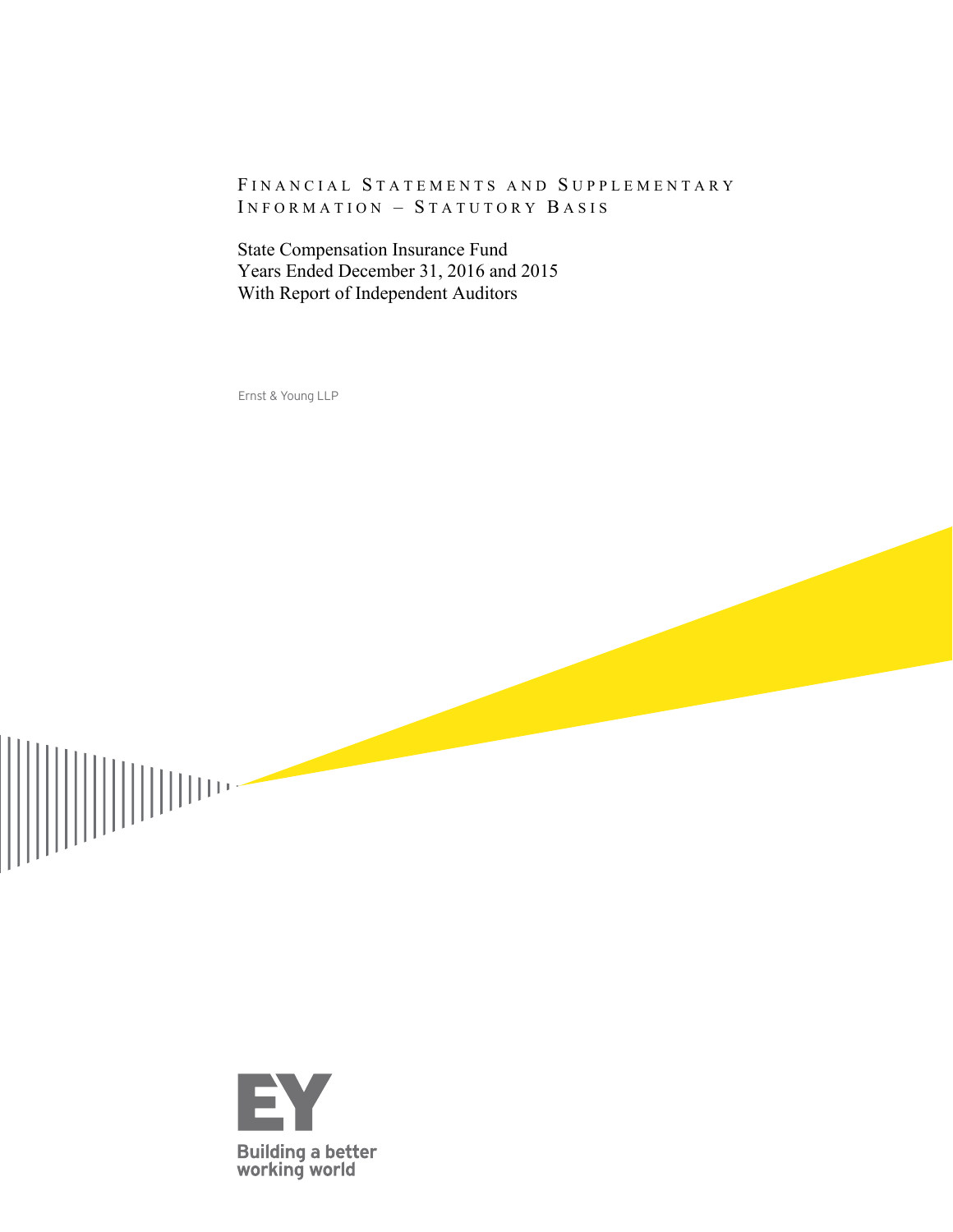# Financial Statements and Supplementary Information

# Statutory Basis

# Years Ended December 31, 2016 and 2015

# **Contents**

| <b>Financial Statements</b>                                    |  |
|----------------------------------------------------------------|--|
| Statements of Admitted Assets, Liabilities, and Policyholders' |  |
|                                                                |  |
|                                                                |  |
|                                                                |  |
|                                                                |  |
| Supplementary Information – Statutory Basis                    |  |
|                                                                |  |
|                                                                |  |
|                                                                |  |
|                                                                |  |
|                                                                |  |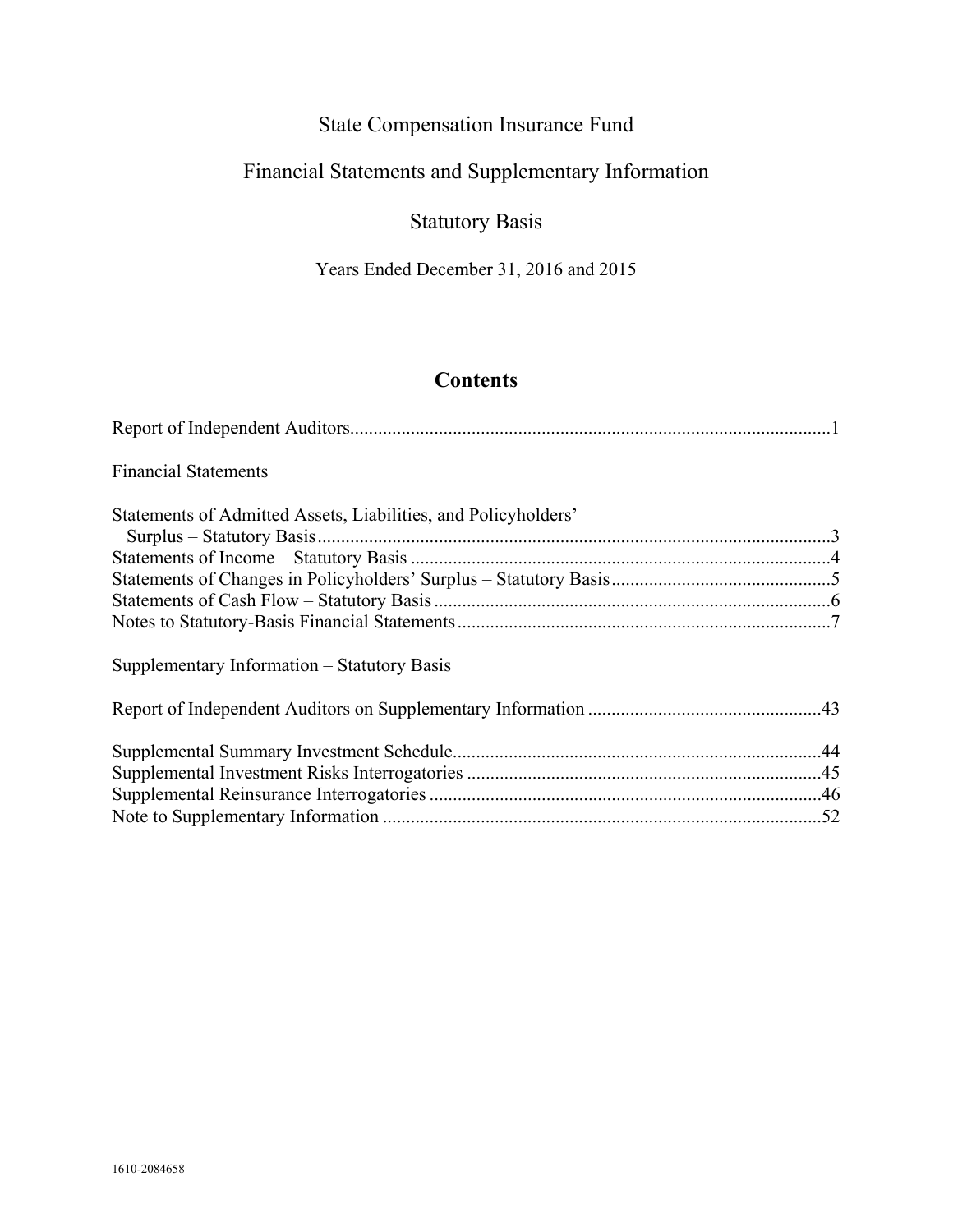

Ernst & Young LLP Suite 1600 560 Mission Street San Francisco, CA 94105-2907

Tel: +1 415 894 8000 Fax: +1 415 894 8099 ey.com

# Report of Independent Auditors

The Audit Committee of the Board of Directors State Compensation Insurance Fund

We have audited the accompanying statutory-basis financial statements of State Compensation Insurance Fund, which comprise the statements of admitted assets, liabilities, and policyholders' surplus as of December 31, 2016, and the related statements of income and changes in policyholders' surplus, and cash flow for the year then ended, and the related notes to the financial statements.

#### **Management's Responsibility for the Financial Statements**

Management is responsible for the preparation and fair presentation of these financial statements in conformity with accounting practices prescribed or permitted by the California Department of Insurance. Management is also responsible for the design, implementation and maintenance of internal control relevant to the preparation and fair presentation of financial statements that are free of material misstatement, whether due to fraud or error.

#### **Auditor's Responsibility**

Our responsibility is to express an opinion on these financial statements based on our audit. We conducted our audit in accordance with auditing standards generally accepted in the United States. Those standards require that we plan and perform the audit to obtain reasonable assurance about whether the financial statements are free of material misstatement.

An audit involves performing procedures to obtain audit evidence about the amounts and disclosures in the financial statements. The procedures selected depend on the auditors' judgment, including the assessment of the risks of material misstatement of the financial statements, whether due to fraud or error. In making those risk assessments, the auditor considers internal control relevant to the entity's preparation and fair presentation of the financial statements in order to design audit procedures that are appropriate in the circumstances, but not for the purpose of expressing an opinion on the effectiveness of the entity's internal control. Accordingly, we express no such opinion. An audit also includes evaluating the appropriateness of accounting policies used and the reasonableness of significant accounting estimates made by management, as well as evaluating the overall presentation of the financial statements.

We believe that the audit evidence we have obtained is sufficient and appropriate to provide a basis for our audit opinions.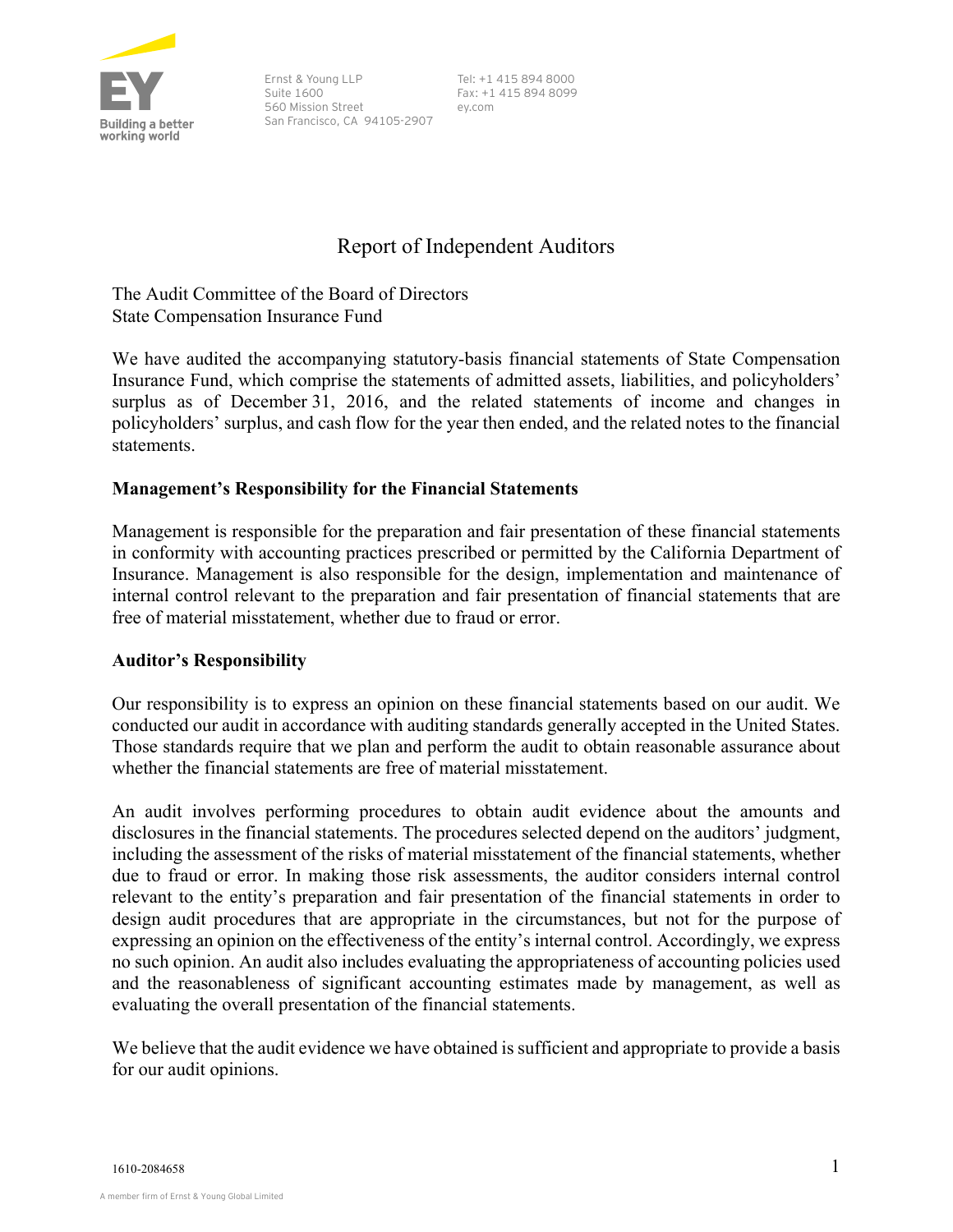

## **Basis for Adverse Opinion on U.S. Generally Accepted Accounting Principles**

As described in Note 2, to meet the requirements of California, the financial statements have been prepared in conformity with accounting practices prescribed or permitted by the California Department of Insurance, which practices differ from U.S. generally accepted accounting principles. The variances between such practices and U.S. generally accepted accounting principles are described in Note 2. The effects on the accompanying financial statements of these variances are not reasonably determinable, but are presumed to be material.

#### **Adverse Opinion on U.S. Generally Accepted Accounting Principles**

In our opinion, because of the effects of the matter described in the preceding paragraph, the statutory-basis financial statements referred to above do not present fairly, in conformity with U.S. generally accepted accounting principles, the financial position of State Compensation Insurance Fund at December 31, 2016, or the results of its operations or its cash flows for the year then ended.

#### **Opinion on Statutory Basis of Accounting**

However, in our opinion, the statutory-basis financial statements referred to above present fairly, in all material respects, the financial position of State Compensation Insurance Fund at December 31, 2016, and the results of its operations and its cash flows for the years then ended in conformity with accounting practices prescribed or permitted by the California Department of Insurance.

The statutory-basis financial statements of State Compensation Insurance Fund as of December 31, 2015, and for the year then ended, were audited by other auditors who expressed an adverse opinion on those statements as to their conformity with U.S. generally accepted accounting principles and an unmodified opinion on those statements as to their conformity with accounting practices prescribed or permitted by the California Department of Insurance on May 26, 2016.

Ernet + Young LLP

May 25, 2017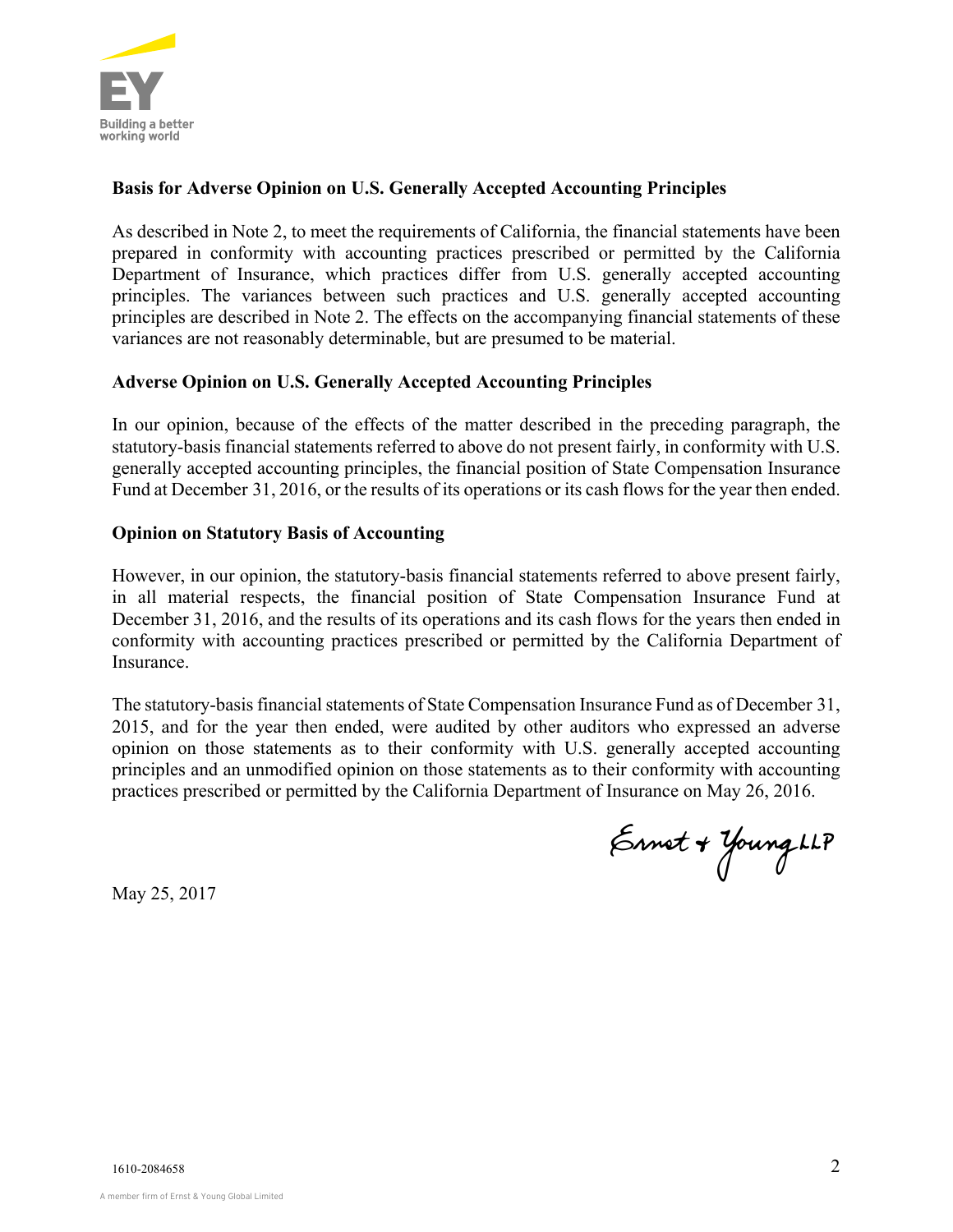# Statements of Admitted Assets, Liabilities, and Policyholders' Surplus Statutory Basis

*(In Thousands)*

|                                                    | December 31 |            |    |            |  |  |
|----------------------------------------------------|-------------|------------|----|------------|--|--|
|                                                    |             | 2016       |    | 2015       |  |  |
| <b>Admitted assets</b>                             |             |            |    |            |  |  |
| Bonds, at amortized cost                           | S           | 18,904,436 | S  | 18,492,379 |  |  |
| Common stocks                                      |             | 895,418    |    | 892,532    |  |  |
| Real estate                                        |             | 245,030    |    | 247,847    |  |  |
| Cash, cash equivalents, and short-term investments |             | 224,085    |    | 61,805     |  |  |
| Receivables for securities                         |             | 35         |    | 701        |  |  |
| Total cash and investments                         |             | 20,269,004 |    | 19,695,264 |  |  |
| Premiums in the course of collection               |             | 90,603     |    | 82,875     |  |  |
| Earned but unbilled premiums                       |             | 136,128    |    | 202,454    |  |  |
| Reinsurance recoverables                           |             | 2,239      |    | 13,974     |  |  |
| Accrued interest and dividends                     |             | 133,539    |    | 139,910    |  |  |
| Guaranty fund receivables                          |             | 29,674     |    | 26,176     |  |  |
| Due from adjusting contracts                       |             | 45,623     |    | 48,465     |  |  |
| Other assets                                       |             | 24,194     |    | 20,278     |  |  |
| Total admitted assets                              | \$          | 20,731,004 | \$ | 20,229,396 |  |  |
| Liabilities and policyholders' surplus             |             |            |    |            |  |  |
| Estimated liabilities for:                         |             |            |    |            |  |  |
| Losses                                             | \$          | 11,131,546 | \$ | 10,945,630 |  |  |
| Loss adjustment expenses                           |             | 1,776,869  |    | 1,742,177  |  |  |
| Retroactive reinsurance ceded                      |             | (405, 292) |    | (414, 464) |  |  |
| Unearned premiums                                  |             | 76,266     |    | 78,565     |  |  |
| Dividends reserve                                  |             | 100        |    | 18,110     |  |  |
| Other postemployment benefit liability             |             | 731,277    |    | 671,932    |  |  |
| Borrowed money and interest thereon                |             | 178,875    |    | 172,574    |  |  |
| Deposit liability                                  |             | 133,970    |    | 153,369    |  |  |
| Self-insurance reserve                             |             | 150,282    |    | 134,253    |  |  |
| Other liabilities                                  |             | 262,055    |    | 187,811    |  |  |
| <b>Total liabilities</b>                           |             | 14,035,948 |    | 13,689,957 |  |  |
| Special surplus funds for:                         |             |            |    |            |  |  |
| Retroactive reinsurance                            |             | 405,292    |    | 414,464    |  |  |
| Unfunded pension and other postemployment benefits |             | 1,155,083  |    | 1,654,124  |  |  |
| Unassigned surplus                                 |             | 5,134,681  |    | 4,470,851  |  |  |
| Policyholders' surplus                             |             | 6,695,056  |    | 6,539,439  |  |  |
| Total liabilities and policyholders' surplus       | S           | 20,731,004 | \$ | 20,229,396 |  |  |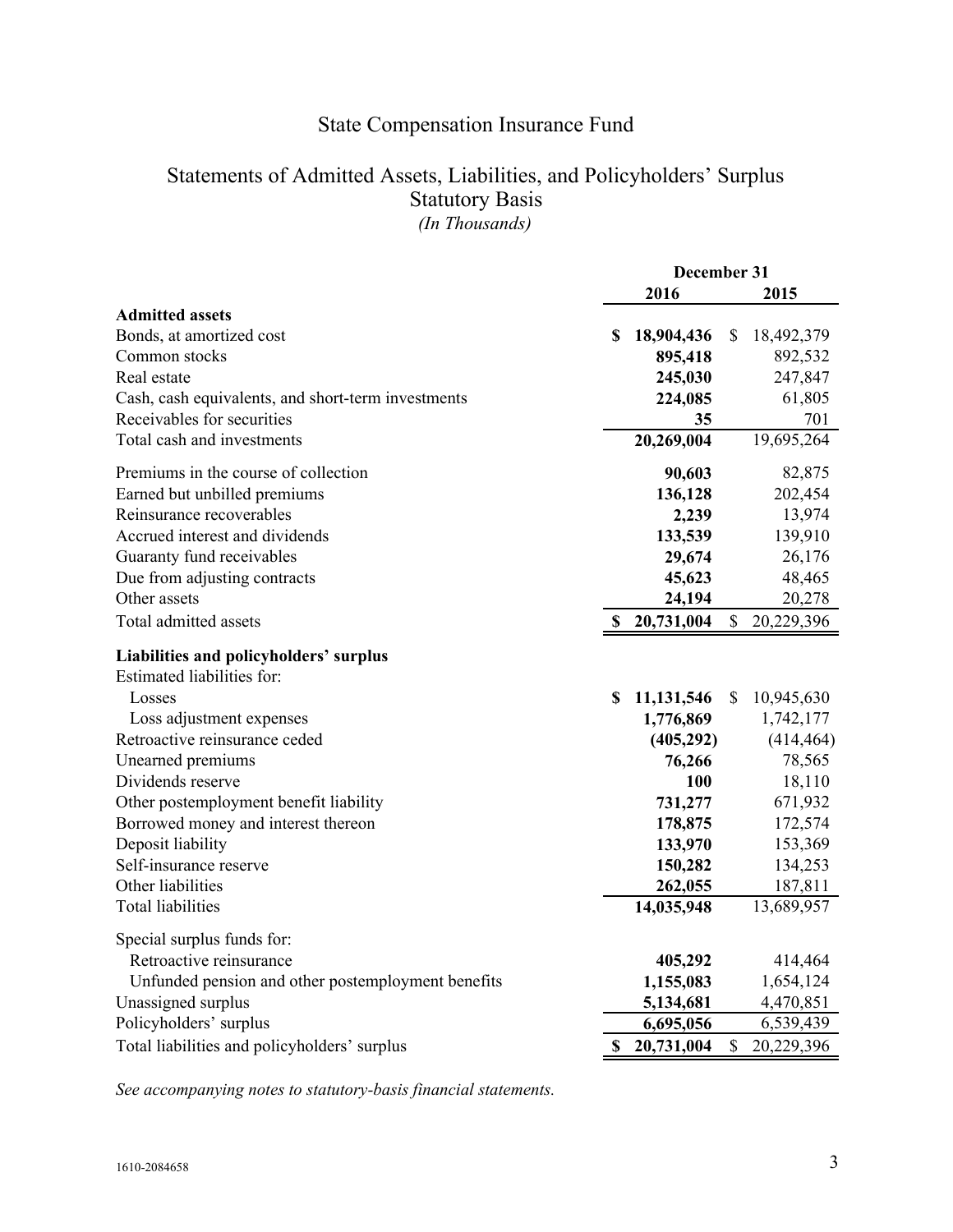# Statements of Income *(In Thousands)* Statutory Basis

|                                              |    | <b>Year Ended December 31</b> |            |
|----------------------------------------------|----|-------------------------------|------------|
|                                              |    | 2016                          | 2015       |
| Net premiums earned                          | \$ | 1,527,224<br><sup>\$</sup>    | 1,604,612  |
| Losses incurred                              |    | 1,130,211                     | 1,251,597  |
| Loss adjustment expenses incurred            |    | 493,468                       | 453,829    |
| Underwriting and administrative expenses     |    | 381,871                       | 382,026    |
| Total underwriting deductions                |    | 2,005,550                     | 2,087,452  |
| Net underwriting loss                        |    | (478, 326)                    | (482, 840) |
| Net investment income earned                 |    | 626,850                       | 642,254    |
| Net realized capital gains                   |    | 69,268                        | 89,123     |
| Other loss                                   |    | (30, 915)                     | (16,000)   |
| Net income before dividends to policyholders |    | 186,877                       | 232,537    |
| Dividends to policyholders                   |    | (4,691)                       | (38, 321)  |
| Net income                                   |    | 191,568<br>\$                 | 270,858    |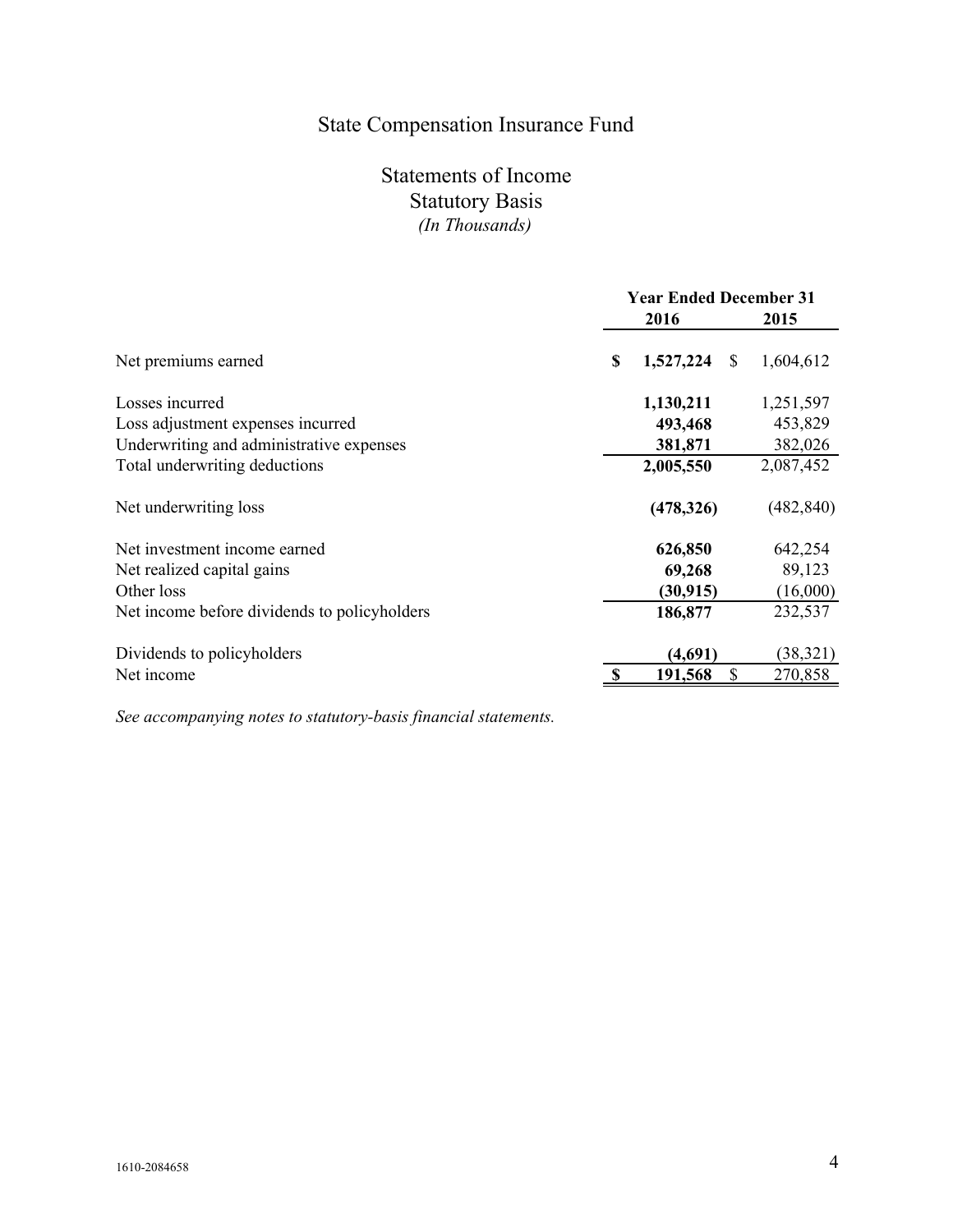# Statements of Changes in Policyholders' Surplus *(In Thousands)* Statutory Basis

|                                                 | <b>Total</b>    |
|-------------------------------------------------|-----------------|
| Balance, January 1, 2015                        | \$<br>6,375,166 |
| Net income                                      | 270,858         |
| Change in nonadmitted assets                    | (2, 438)        |
| Change in net unrealized capital gain           | (65, 143)       |
| Unfunded actuarial accrued liability allocation | (38,600)        |
| Change in provision for reinsurance             | (404)           |
| Balance, December 31, 2015                      | 6,539,439       |
| Net income                                      | 191,568         |
| Change in nonadmitted assets                    | (25,589)        |
| Change in net unrealized capital gain           | 39,763          |
| Unfunded actuarial accrued liability allocation | (44, 144)       |
| Change in provision for reinsurance             | (5,981)         |
| Balance, December 31, 2016                      | 6,695,056       |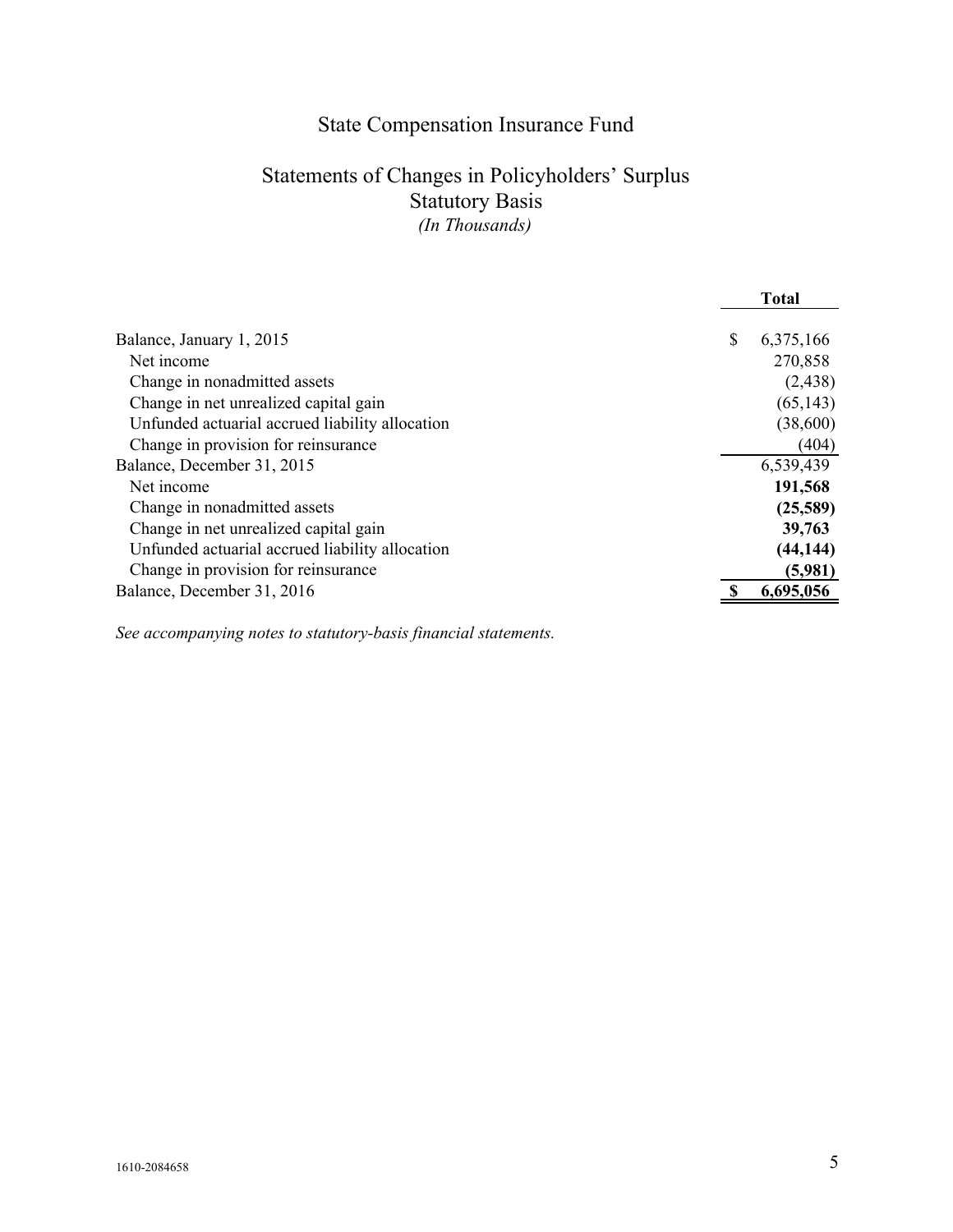# Statements of Cash Flow *(In Thousands)* Statutory Basis

|                                                                                                                                         |             | <b>Year Ended December 31</b> |             |  |  |  |
|-----------------------------------------------------------------------------------------------------------------------------------------|-------------|-------------------------------|-------------|--|--|--|
|                                                                                                                                         |             | 2016                          | 2015        |  |  |  |
| <b>Operating activities</b>                                                                                                             |             |                               |             |  |  |  |
| Premiums collected net of reinsurance                                                                                                   | \$          | \$<br>1,506,567               | 1,561,513   |  |  |  |
| Net investment income                                                                                                                   |             | 714,812                       | 714,919     |  |  |  |
| Other income received                                                                                                                   |             | 16,464                        | 20,171      |  |  |  |
| Benefits and loss-related payments                                                                                                      |             | (932,750)                     | (1,005,506) |  |  |  |
| Other underwriting expenses                                                                                                             |             | (860, 734)                    | (892, 130)  |  |  |  |
| Net cash provided by operations                                                                                                         |             | 444,359                       | 398,967     |  |  |  |
| <b>Investment activities</b>                                                                                                            |             |                               |             |  |  |  |
| Proceeds from investments sold, matured, or repaid:                                                                                     |             |                               |             |  |  |  |
| <b>Bonds</b>                                                                                                                            |             | 3,018,958                     | 2,420,893   |  |  |  |
| Common stocks                                                                                                                           |             | 355,378                       | 442,190     |  |  |  |
| Change in receivable for securities                                                                                                     |             | 665                           | (457)       |  |  |  |
| Total investment proceeds                                                                                                               |             | 3,375,001                     | 2,862,626   |  |  |  |
| Cost of investments acquired:                                                                                                           |             |                               |             |  |  |  |
| <b>Bonds</b>                                                                                                                            |             | (3,483,635)                   | (3,016,465) |  |  |  |
| Common stocks                                                                                                                           |             | (272,503)                     | (344, 285)  |  |  |  |
| Real estate                                                                                                                             |             | (2,804)                       |             |  |  |  |
| Change in payable for securities                                                                                                        |             | 94,512                        | (44, 564)   |  |  |  |
| Total investments acquired                                                                                                              |             | (3,664,430)                   | (3,405,314) |  |  |  |
| Net cash used in investing activities                                                                                                   |             | (289, 429)                    | (542, 688)  |  |  |  |
| Financing and miscellaneous activities:                                                                                                 |             |                               |             |  |  |  |
| Borrowed funds                                                                                                                          |             | 6,301                         | 75,445      |  |  |  |
| Other cash provided                                                                                                                     |             | 1,049                         | 53,673      |  |  |  |
| Net cash provided by financing and miscellaneous activities                                                                             |             | 7,350                         | 129,118     |  |  |  |
|                                                                                                                                         |             |                               |             |  |  |  |
| Net change in cash, cash equivalents, and short-term investments                                                                        |             | 162,280                       | (14, 603)   |  |  |  |
| Cash and short-term investments, beginning of year                                                                                      |             | 61,805                        | 76,408      |  |  |  |
| Cash and short-term investments, end of year                                                                                            | $\mathbb S$ | 224,085<br>$\mathsf{\$}$      | 61,805      |  |  |  |
| The Company reported the following noncash operating, investing,<br>and financing activities (included as applicable) in 2016 and 2015: |             |                               |             |  |  |  |
| Depreciation                                                                                                                            | \$          | 15,375<br>\$                  | 17,412      |  |  |  |
| Special surplus funds (retroactive reinsurance, unfunded pension,                                                                       |             |                               |             |  |  |  |
| and other postemployment benefit)                                                                                                       |             | (508, 213)                    | 696,975     |  |  |  |
| Premium charge-offs                                                                                                                     |             | 47,379                        | 36,170      |  |  |  |
| Investments (amortization of premium, accrual of discount,                                                                              |             |                               |             |  |  |  |
| unrealized gain/loss, and impairment)                                                                                                   |             | (39, 148)                     | (138, 366)  |  |  |  |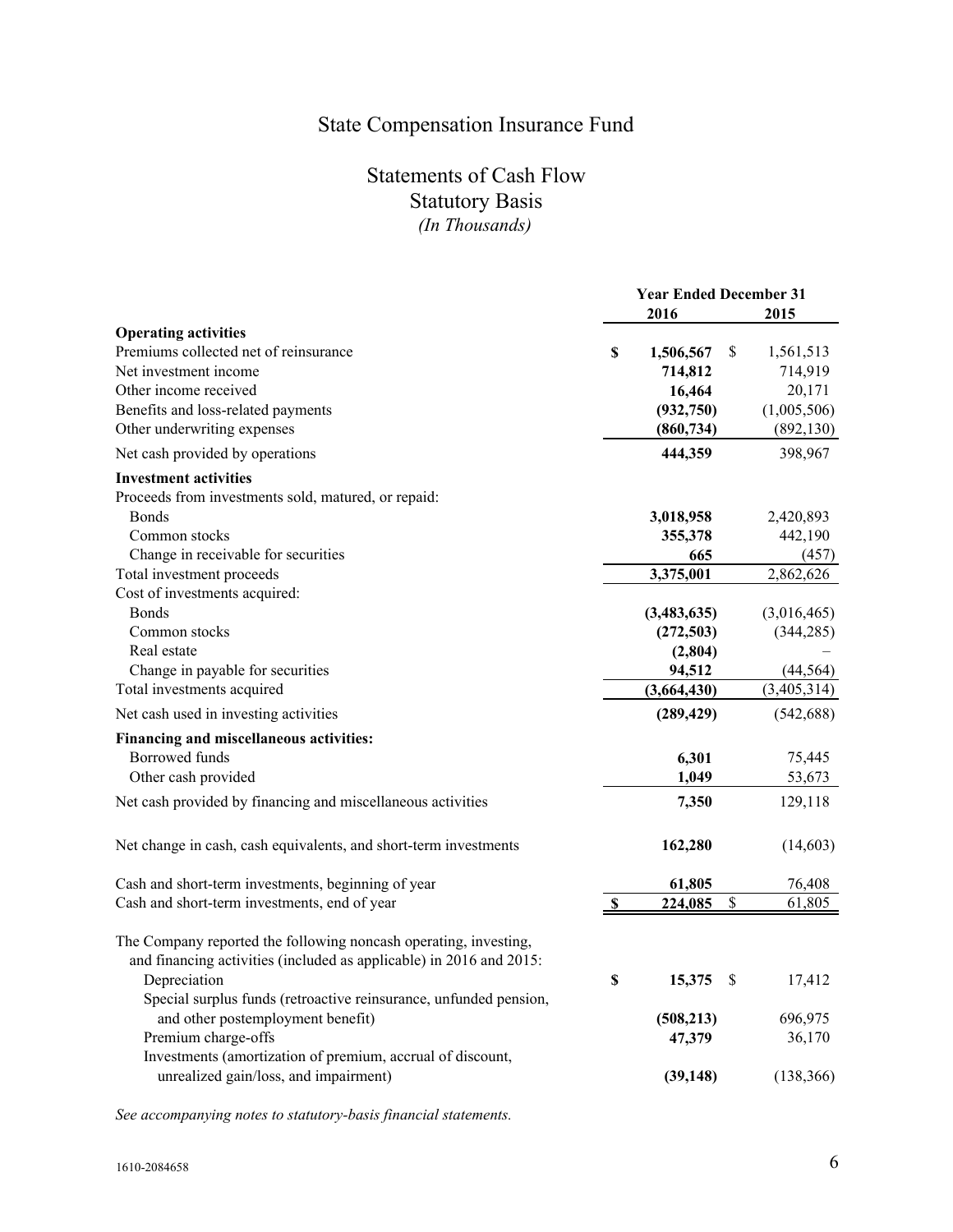# Notes to Statutory-Basis Financial Statements *(Dollars in Thousands)*

#### December 31, 2016

#### **1. History and Business**

State Compensation Insurance Fund (State Fund or the Company) is a public enterprise fund established by the State of California (the State) through legislation enacted in 1913 to provide an available market for workers' compensation insurance to employers located in California.

State Fund was organized pursuant to and operates in accordance with Section 11770 of the California Insurance Code (the Code). In accordance with the Code, the Board of Directors (BOD) of State Fund is composed of eleven members, nine of whom shall be appointed by the Governor. The Speaker of the Assembly shall appoint one member representing organized labor, and the Senate Committee on Rules shall appoint one member who has been a policyholder, or an officer, or an employee of a policyholder of State Fund.

State Fund's purpose is to provide fairly priced workers' compensation insurance, make workplaces safe, and restore injured workers. State Fund is self-supported with revenue from premiums written and investment income. It does not receive any financial support from the State and the State is not liable for any obligations of State Fund.

#### **2. Summary of Significant Accounting Policies**

#### **Basis of Presentation**

The statutory-basis financial statements of State Fund have been prepared in conformity with accounting practices prescribed or permitted by the California Department of Insurance (CDI), and in accordance with the National Association of Insurance Commissioners' (NAIC) *Accounting Practices and Procedures Manual*, to the extent those practices and procedures do not conflict with the California Insurance Code. As a state official approves State Fund's governing board members, U.S. generally accepted accounting principles (GAAP) for State Fund are those promulgated by the Governmental Accounting Standards Board (GASB), which are the accounting standards applicable to state and local governmental entities.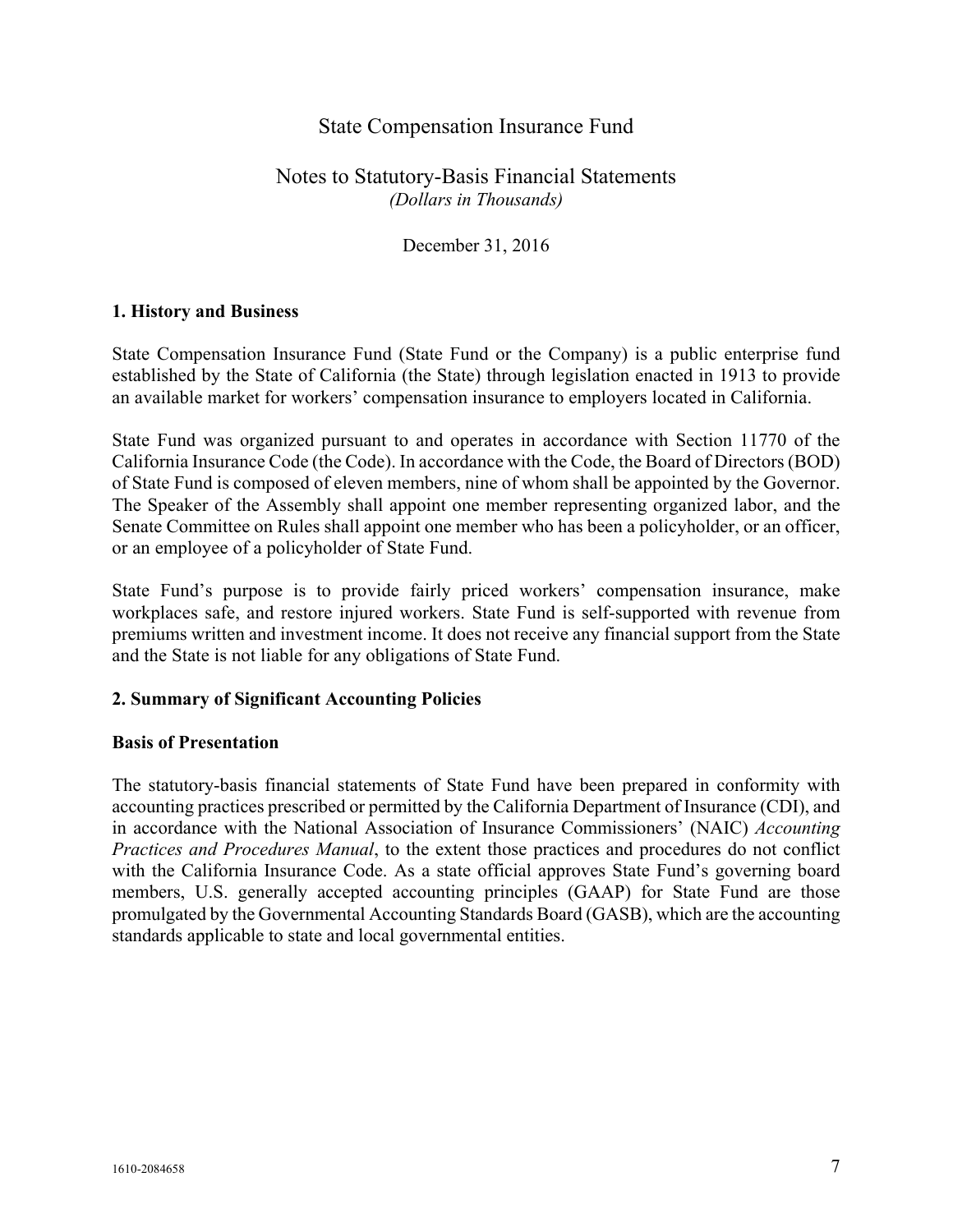# Notes to Statutory-Basis Financial Statements (continued) *(Dollars in Thousands)*

#### **2. Summary of Significant Accounting Policies (continued)**

Statutory accounting practices differ in certain respects from GAAP, as prescribed by the GASB. The significant differences from GASB are as follows:

- Cash balances are reported net of bank overdrafts and outstanding checks and, in instances of net negative cash balance, amounts are reported as a negative asset rather than a liability.
- Investments in bonds and short-term investments are carried principally at amortized cost, whereas under GASB, such investments would be carried at fair value with changes in fair value reflected in net income.
- Unrealized gains and losses on investments in common stocks are credited or charged directly to policyholders' surplus, whereas under GASB, such changes in fair value would be reflected in net income.
- Certain assets designated as "nonadmitted assets" are excluded from total assets. These assets, the change in which is credited or charged directly to policyholders' surplus, consist primarily of the following: premiums in the course of collection that remain outstanding over 90 days, plus all related amounts due that have been recorded on those policies; nonoperating system internally developed software costs; 10% of earned but unbilled premiums (EBUB) in excess of collateral specifically held and identifiable on a per policy basis; 10% of any accrued retrospective premiums not offset by retrospective return premiums, other liabilities to the same party or collateral; office furniture and equipment; leasehold improvements; deposits held by others; and investment income due and accrued over 90 days. Under GASB, these assets would be included in total assets to the extent realizable.
- Gains on retroactive reinsurance are recognized in income and established as special surplus. GASB requires the gains to be deferred and recognized over the estimated settlement period of the reinsured losses using a recovery method.
- Fees received for processing the claims of other self-insured State of California departments are netted against loss adjustment expenses, other underwriting expenses, and investment expenses, whereas under GASB, these would be recorded as other income.
- An allocation of rental value to space owned and occupied by State Fund is included in income and expense, whereas it would be excluded under GASB.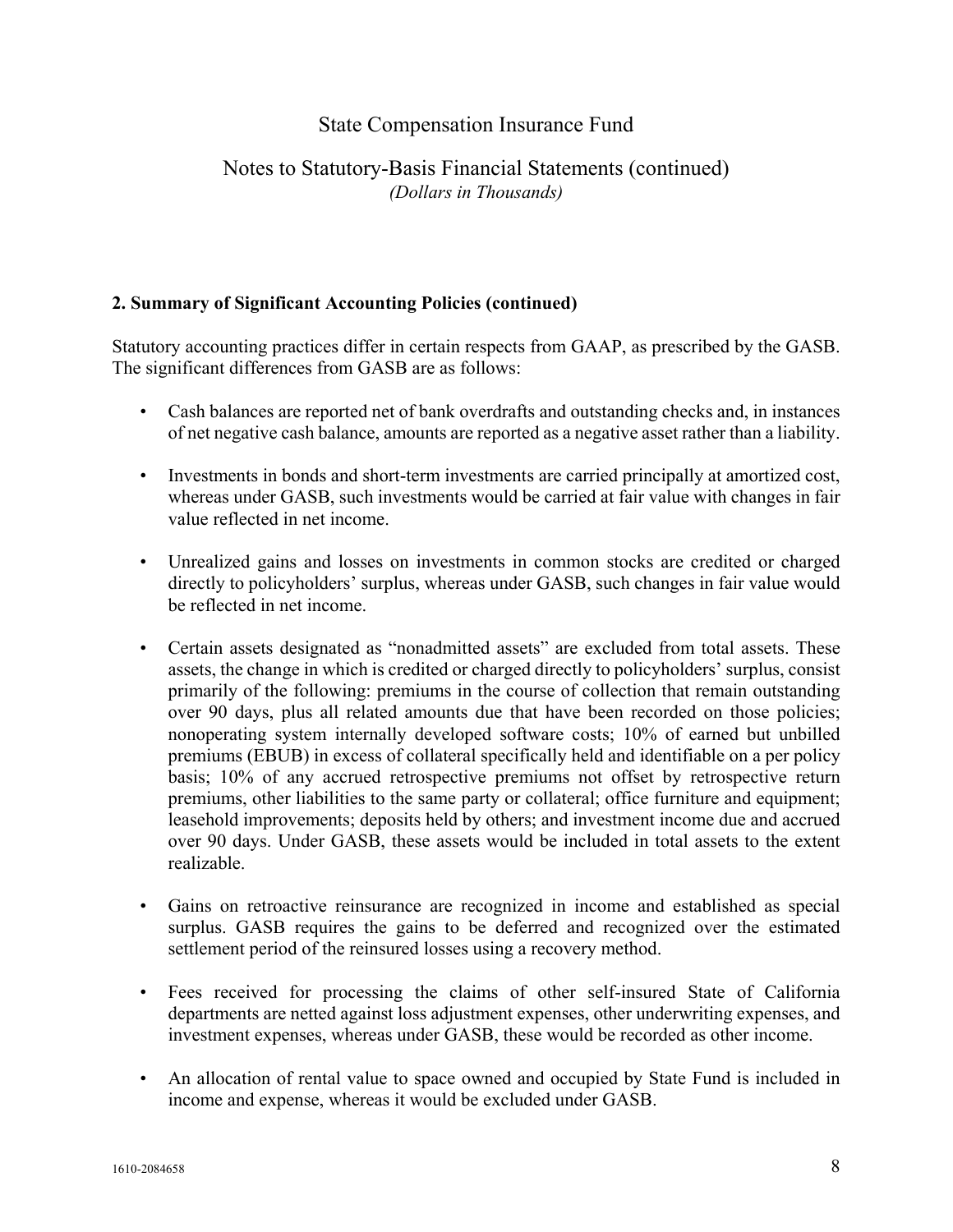# Notes to Statutory-Basis Financial Statements (continued) *(Dollars in Thousands)*

#### **2. Summary of Significant Accounting Policies (continued)**

- The statement of cash flow differs in certain respects from the presentation required by GASB, including the presentation of the changes in cash, cash equivalents, and short-term investments, instead of cash and cash equivalents. Short-term investments include securities with maturities, at the time of acquisition, of one year or less. In addition, there is no reconciliation between net income and cash from operations as there would be under **GASB**
- A provision for reinsurance is recorded as a liability with a corresponding adjustment to policyholders' surplus for the reinsurance receivable from unauthorized reinsurance carriers with inadequate collateral, and reinsurance recoverables over 90 days, plus all related amounts due that have been recorded on those reinsurance recoverables. Under GASB, such a provision for reinsurance is not recognized.
- Statutory accounting allows a company to segregate surplus to provide for contingencies; while generally, GASB would not allow surplus to be restricted unless required by law.
- Accounting for contingencies requires recording a liability at the midpoint of a range of estimated possible outcomes, when no better estimate in the range exists; while GASB would require the minimum amount in the range to be accrued.

The effects on the financial statements of the variances noted above, although not reasonably determined, are presumed to be material.

#### **Use of Estimates in the Preparation of Financial Statements**

The preparation of financial statements in conformity with statutory accounting principles prescribed or permitted by the CDI requires management to make estimates and assumptions that affect the reported amounts of assets and liabilities, and disclosure of contingent assets and liabilities at the date of the financial statements, as well as the reported amounts of revenue and expenses during the reporting period. Actual results could differ materially from those estimates. Among the most significant estimates inherent in these statutory-basis financial statements are the liabilities for losses and loss adjustment expenses, and State Fund's portion of the pension and other postemployment benefit (OPEB) costs estimated by State Fund based on the current actuarial valuation prepared for the State.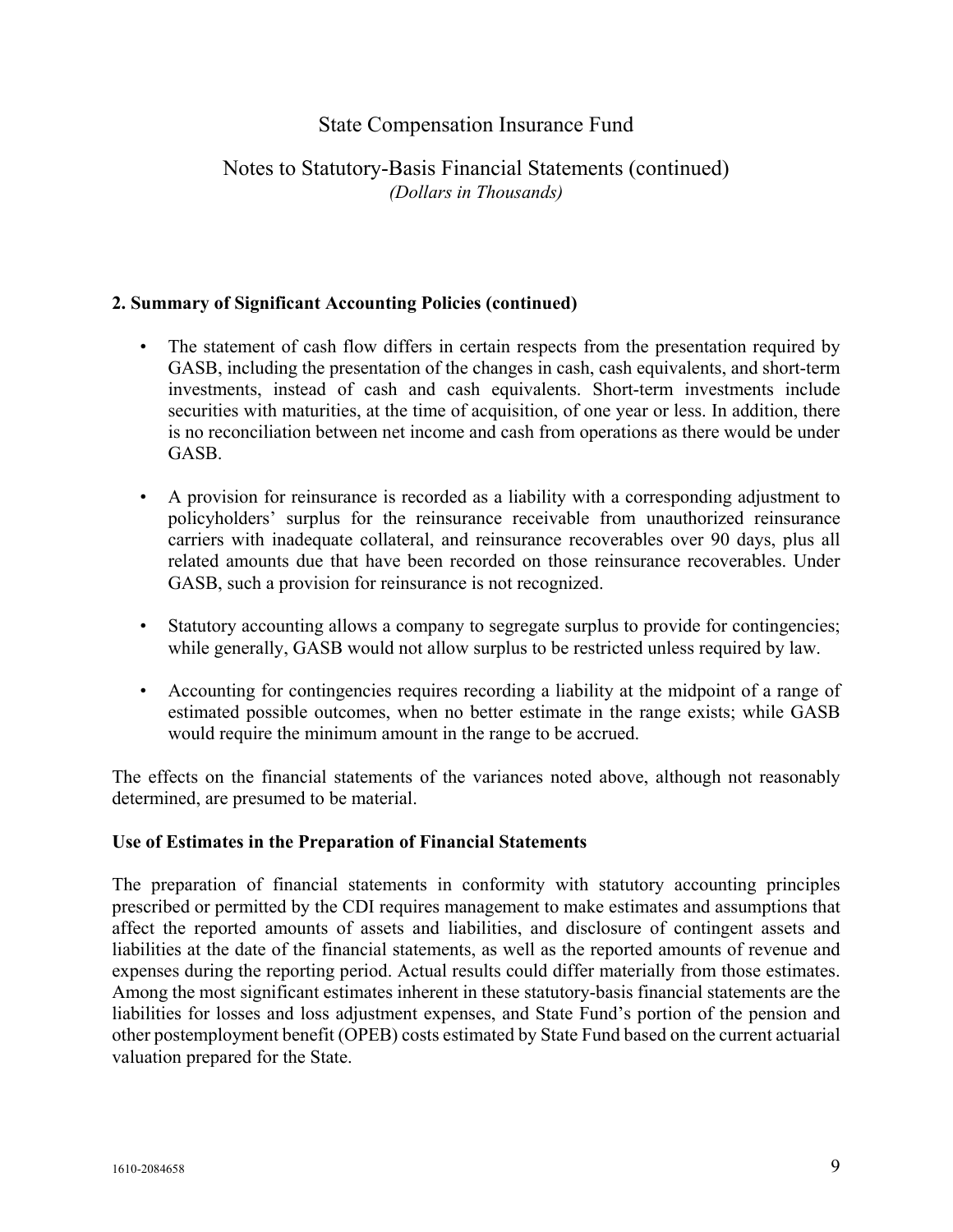# Notes to Statutory-Basis Financial Statements (continued) *(Dollars in Thousands)*

#### **2. Summary of Significant Accounting Policies (continued)**

#### **Cash, Cash Equivalents, and Short-Term Investments**

Cash consists of cash, savings accounts, and certificates of deposit in banks or other similar financial institutions with maturity dates within one year or less from the acquisition date, and cash equivalents. Cash equivalents are short-term, highly liquid investments with original maturities of three months or less that are both (a) readily convertible to known amounts of cash and (b) so near their maturity that they present insignificant risk of changes in value because of changes in interest rates. Short-term investments include investments with remaining maturities of one year or less at the time of acquisition and are principally stated at cost, which approximates fair value.

#### **Investments**

Investments in bonds are valued in accordance with the requirements of the Securities Valuation Office of the NAIC. Bonds are generally stated at amortized cost, except bonds that are defined by the NAIC as Class 3 through 6, which are stated at the lower of amortized cost or fair value. Amortization is calculated using the constant-yield method. Mortgage-backed securities (MBS) are amortized using anticipated prepayments and are accounted for using the prospective method. The carrying value for MBS has been determined in accordance with the guidelines of the NAIC. Investments in common stocks are stated at fair value. Federal Home Loan Bank (FHLB) shares are valued at par, which is presumed to be fair value as they are only redeemable at par.

State Fund uses widely accepted cash flow models from third-party data providers, which use Median Speeds model. Median Speeds serves as a benchmark for MBS prepayment assumptions. This model looks to the specifics of the security dealers' own models. The data provider will scan all of security dealers' prepayment assumptions and choose the speed in the middle.

Fair value for bonds is primarily determined using a pricing hierarchy starting with a widely accepted pricing vendor, followed by State Fund's custodial bank, portfolio managers' independent pricing services, and other pricing services. Fair value for common stock is primarily determined using a pricing hierarchy from a widely accepted pricing vendor.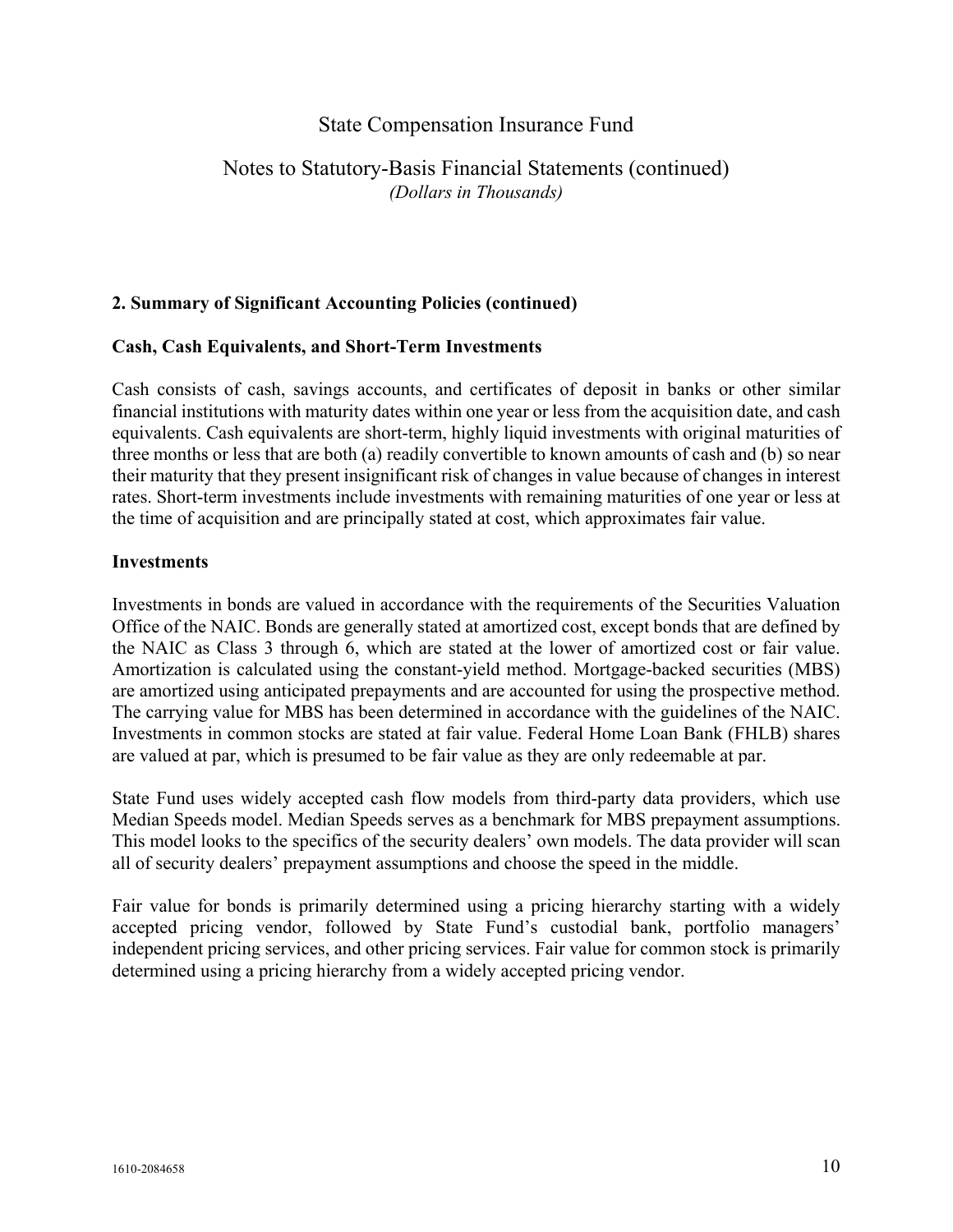# Notes to Statutory-Basis Financial Statements (continued) *(Dollars in Thousands)*

#### **2. Summary of Significant Accounting Policies (continued)**

State Fund reviews its investment portfolio to determine whether or not declines in fair value of individual securities held are other than temporary. Declines in the value of investments that are determined to be other than temporary result in a reduction in carrying amount to fair value, or, for MBSs, to the present value of expected cash flows if management has the ability and intent to hold the MBS to recovery of that amount and does not have the intent to sell the investment. If the Company intends to sell the MBS investment or loses the ability to hold it to recovery, the impairment charge is the full difference between the amortized cost and fair value. The impairment charge is included as a realized loss and a new cost basis for the security is established. To determine whether an impairment is "other than temporary," State Fund considers many factors including credit quality, market analysis, current events, probability of recovery, the length of time and extent to which fair value has been less than cost, the financial condition and near-term prospects of the issuers, whether the debtor is current on its contractually obligated interest and principal payments, and management's intent and ability to hold the asset. If the decline is interest related, the Company considers whether it has an intent to sell, or lacks the ability to hold, the security to recovery.

Investment expenses consist primarily of expenses incurred in the investing of funds and pursuit of investment income. Such expenses include custodial expenses, portfolio management, and advisory fees for the short and long-term bonds; alteration to property, repairs and maintenance, utilities, real estate taxes, and other real property expenses for real estate investments.

Realized capital gains or losses on bonds and common stocks are recognized on a first-in, first-out (FIFO) basis when securities are sold, redeemed, or otherwise disposed and reported as realized gains or losses in the statement of income. Unrealized gains and losses for assets carried at fair value are reflected in policyholders' surplus.

For bonds, interest income for any period consists of interest collected during the period, the change in the due and accrued interest between the beginning and end of the period, reductions for premium amortization and interest paid on acquisitions of bonds, and the addition of discount accrual. Investment income is reduced for amounts which have been determined to be uncollectible. Contingent interest may be accrued if the applicable provisions of the underlying contract and the prerequisite conditions have been met. A bond may provide for a prepayment penalty or acceleration fee in the event the bond is liquidated prior to its scheduled termination date. Such fees are reported as investment income when received.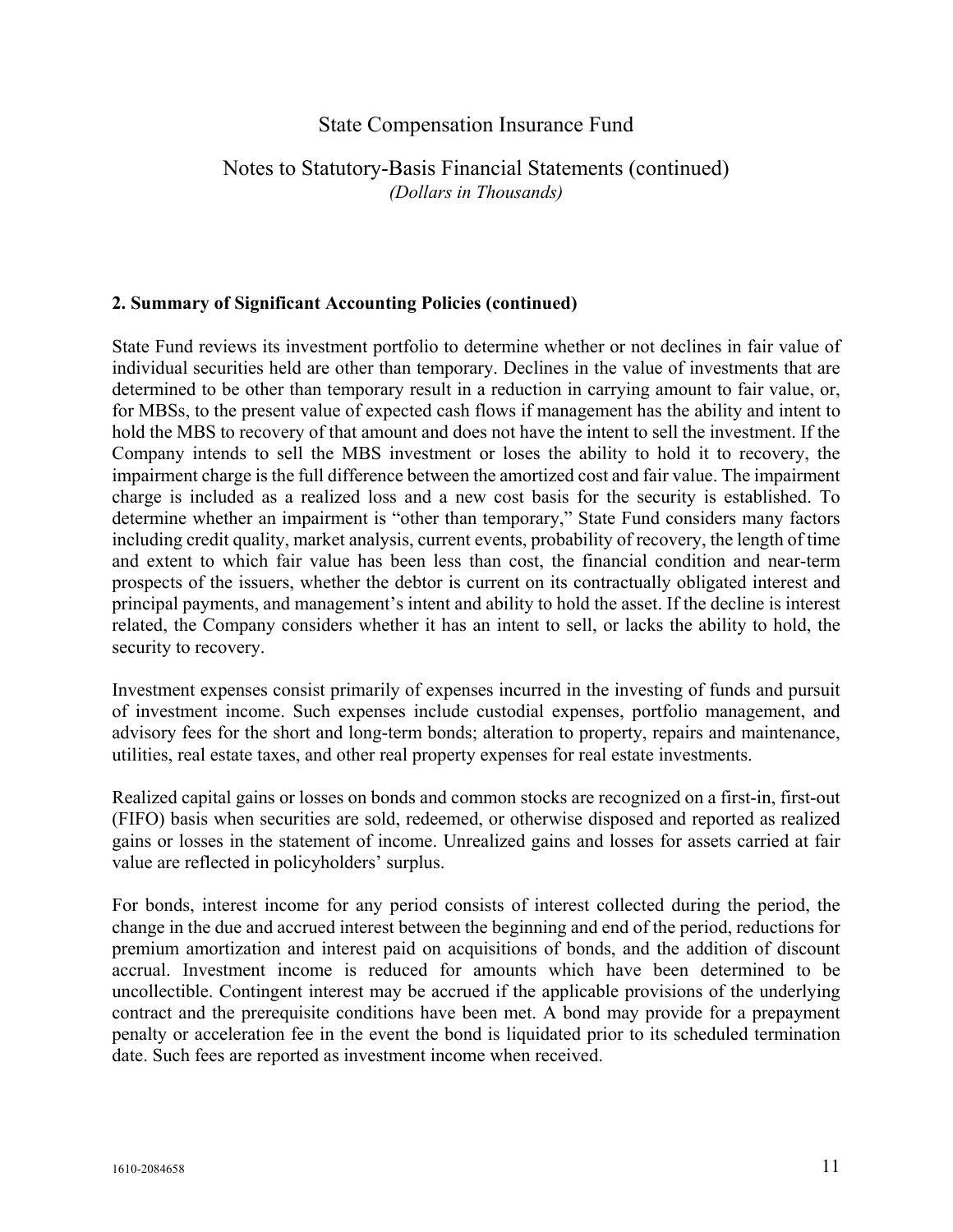# Notes to Statutory-Basis Financial Statements (continued) *(Dollars in Thousands)*

#### **2. Summary of Significant Accounting Policies (continued)**

Dividends on common stock are recorded as investment income on the ex-dividend date with a corresponding receivable to be extinguished upon receipt of cash (i.e., dividend income is recorded on stocks declared to be ex-dividends on or prior to the statement date).

#### **Real Estate, Furniture, Equipment, and Leasehold Improvements**

Real estate consists primarily of office buildings occupied by State Fund and is stated at cost less accumulated depreciation. Real estate held for sale is carried at the lower of depreciated cost or fair value less estimated cost to sell. On a nonrecurring basis, real estate held for sale is measured at fair value due to impairment recognition. If impaired, State Fund books the lesser of cost or fair value. The fair value is obtained from third-party and/or internal appraisals less estimated costs to sell. Depreciation on buildings is computed on a straight-line basis over the estimated useful lives of the buildings (50 years). Impairment loss is measured as the amount by which the individual carrying amounts exceed the fair value of properties occupied or properties held for production.

Data processing equipment, telephone equipment, and capitalized internally developed software (IDS) are carried at cost less accumulated depreciation computed on a straight-line basis over the estimated useful lives of the assets (three years). Depreciation on office furniture and equipment is computed on a straight-line basis over the estimated useful lives of the assets (five years). The aggregate amount of admitted data processing equipment (net of accumulated depreciation) is limited to 3% of State Fund's policyholders' surplus, adjusted for the carrying value of data processing equipment.

The cost of assets retired or otherwise disposed of, and the related accumulated depreciation thereon, are removed from the accounts with any gain or loss realized upon sale or disposal, credited, or charged to operations.

Consistent with Statement of Statutory Accounting Principles (SSAP) No. 16R, *Electronic Data Processing Equipment and Accounting Software*, State Fund has a written capitalization policy for purchases of items such as electronic data processing equipment, vehicles, furniture, fixtures, equipment, IDS, and leasehold improvements.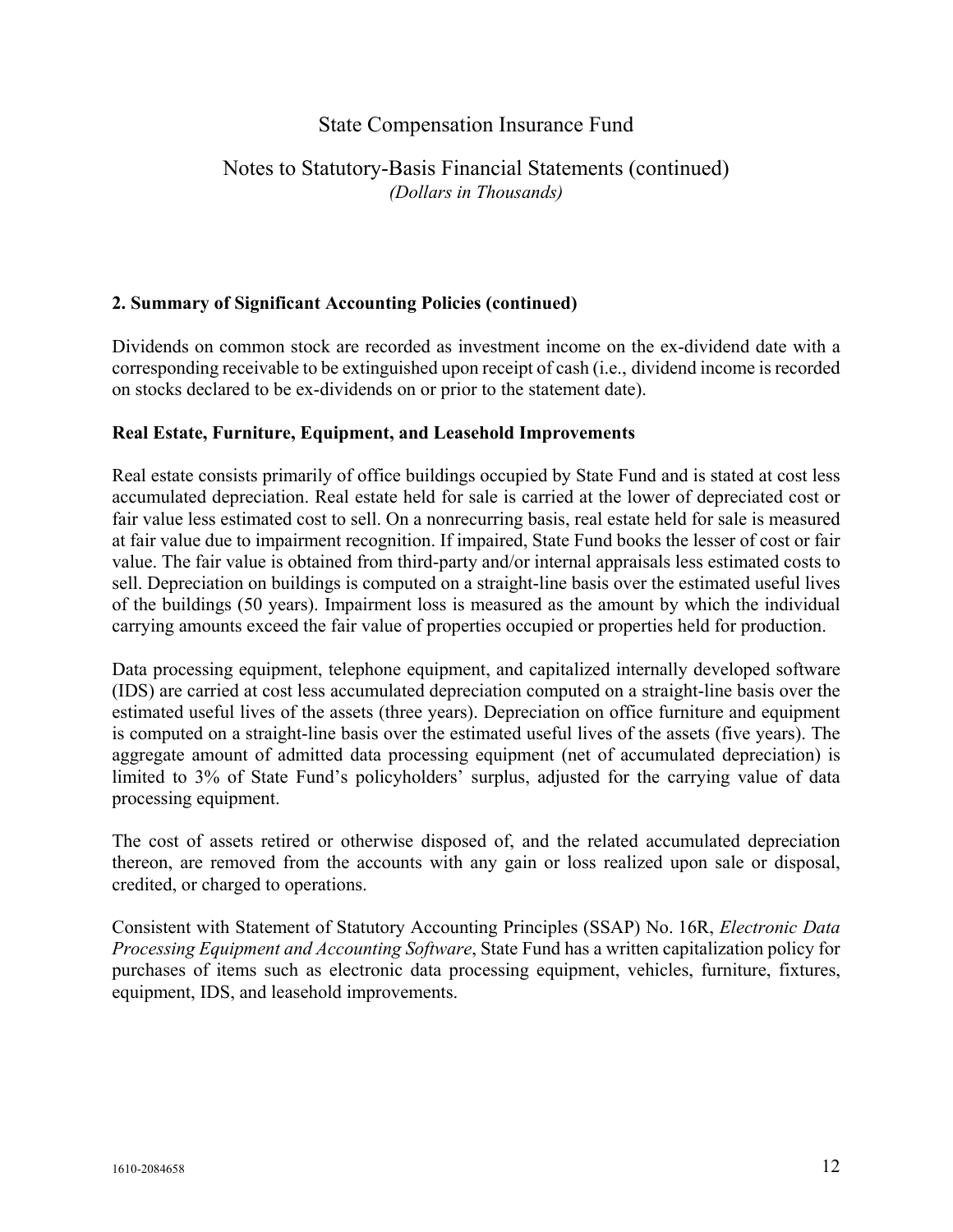# Notes to Statutory-Basis Financial Statements (continued) *(Dollars in Thousands)*

#### **2. Summary of Significant Accounting Policies (continued)**

#### **Losses and Loss Adjustment Expenses**

Management records its best estimate of the liabilities for losses and loss adjustment expenses (LAE). These liabilities include the estimated future cost of reported claims, the cost of claims incurred but not reported, and expenses related to investigating and settling claims. State Fund does not discount these liabilities. These liabilities are based on actuarial estimates that are subject to considerable uncertainty. Should State Fund's losses develop in the future differently from their historical loss development or those projected by the actuarial methods, actual losses would vary, perhaps significantly, from such actuarial estimates. Any adjustments to these estimates are reflected in operations when known (see Note 8).

Management's estimates are based on its knowledge and experience about past and current events and circumstances, and its assumptions about conditions it expects to exist in the future. Factors relevant to the estimation of loss and loss adjustment expense liabilities include the estimation of the ultimate frequency and severity of losses, the level of future medical cost inflation over long periods of time, the future legal and regulatory environment, and the amount of future expenses required to investigate and settle claims. Management's estimates are reviewed quarterly by a nationally recognized consulting actuarial firm (the Appointed Actuary). The Appointed Actuary is retained in accordance with CDI regulatory provisions as the designee to issue a statement of actuarial opinion that has been reviewed with the BOD as required by CDI regulatory provisions.

State Fund establishes case reserves for all reported asbestos and environmental claims. Incurred but not reported (IBNR) reserves are established on the book as a whole and include a provision for development of reserves on reported losses. State Fund's aggregate reserves are established based on in-house analyses, and input from external actuaries using a variety of reserve techniques, including paid loss development, incurred loss development, frequency-severity, and historical loss ratios adjusted to current rate levels.

#### **Revenue Recognition and Unearned Premiums**

State Fund applies the "Western Accounting Method" in which direct written premium is recognized when billed to the policyholder. Insurance premiums are recognized as earned ratably over the term of the policies, that is, in proportion to the amount of insurance protection provided. The portion of the premiums that will be earned in the future is deferred and reported as unearned premiums.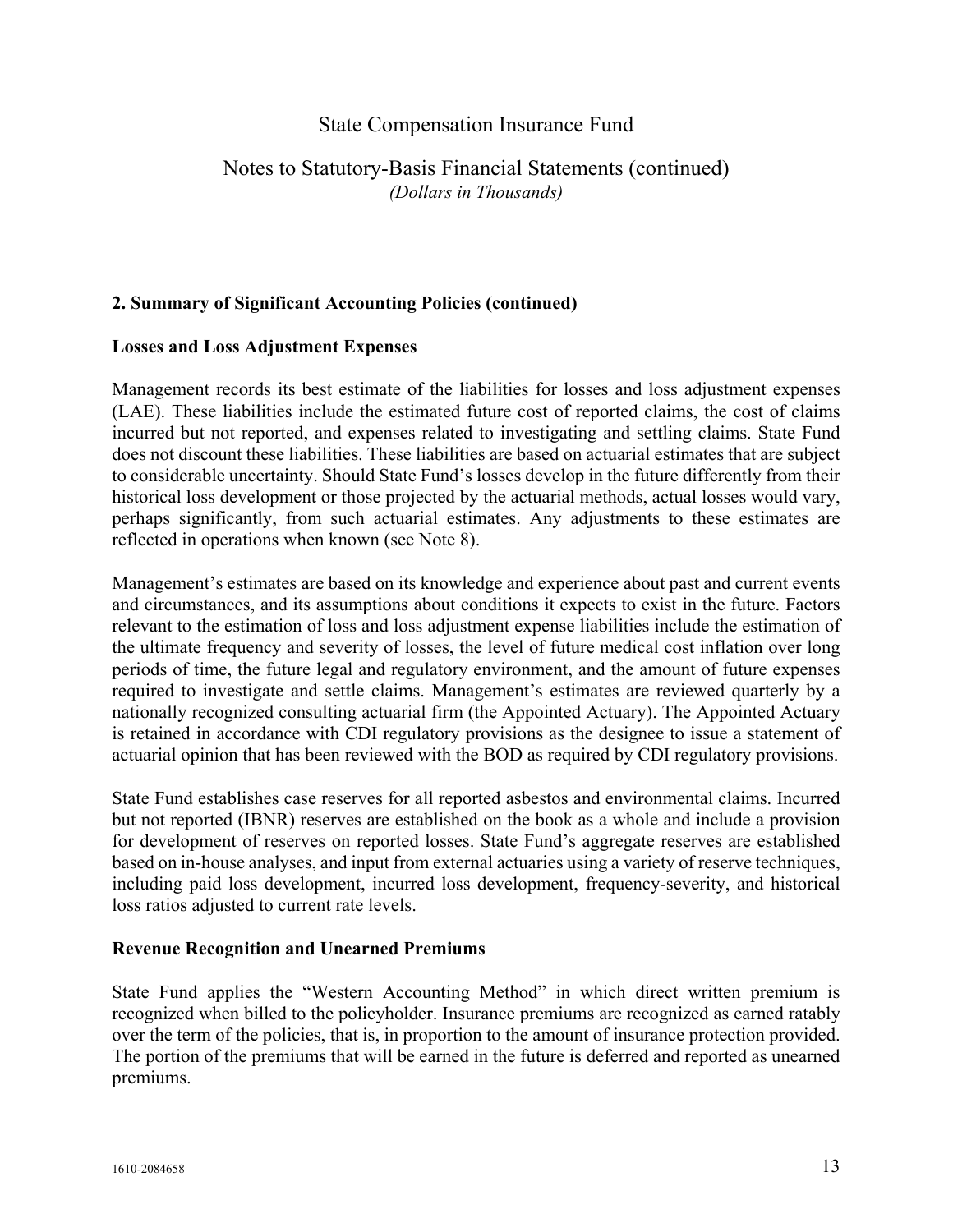# Notes to Statutory-Basis Financial Statements (continued) *(Dollars in Thousands)*

#### **2. Summary of Significant Accounting Policies (continued)**

State Fund bills required deposits to policyholders based on a percentage of estimated annual premiums and records the deposit as a deposit liability. Subsequent premium bills are recorded as premiums written and earned pro rata over the policy term. Unearned premiums are established to cover the unexpired portion of premiums written. State Fund records an estimate for EBUB as a direct adjustment to earned premiums. State Fund reflects 10% of EBUB in excess of collateral specifically held and identifiable on a per policy basis as a nonadmitted asset. To the extent that amounts of EBUB are not anticipated to be collected, they are written off against operations in the period that the determination is made.

A premium deficiency liability is recognized if the sum of anticipated losses and loss adjustment expenses, maintenance costs, and any acquisition costs not previously expensed, less anticipated investment income, exceed the unearned premium. State Fund considers anticipated investment income when determining the existence of a premium deficiency. As of December 31, 2016 and 2015, State Fund has no liabilities related to premium deficiency reserves.

#### **Reinsurance**

In the normal course of business, State Fund purchases reinsurance to limit its net exposure to catastrophic and other events.

State Fund evaluates and monitors the financial condition of its reinsurers under reinsurance arrangements to minimize its exposure to significant losses from reinsurer insolvencies. State Fund does not believe it is exposed to any material credit risk.

State Fund analyzes its reinsurance agreements to ensure that they meet risk transfer requirements. The reinsurer must assume significant insurance risk under the reinsured portions of the underlying insurance contracts, and there must be a reasonably possible chance that the reinsurer may realize a significant loss from the transaction. Based on management's evaluation, all reinsurance agreements transfer significant insurance risk and, accordingly, are accounted for as reinsurance.

Reinsurance recoverables on paid losses and LAE are reported as assets. Estimated reinsurance recoverables on unpaid losses and LAE are recognized in a manner consistent with the liabilities related to the underlying reinsured contracts. The Loss Portfolio Transfer (LPT) agreement is accounted for as retroactive reinsurance in accordance with SSAP No. 62R, *Property and Casualty Reinsurance.*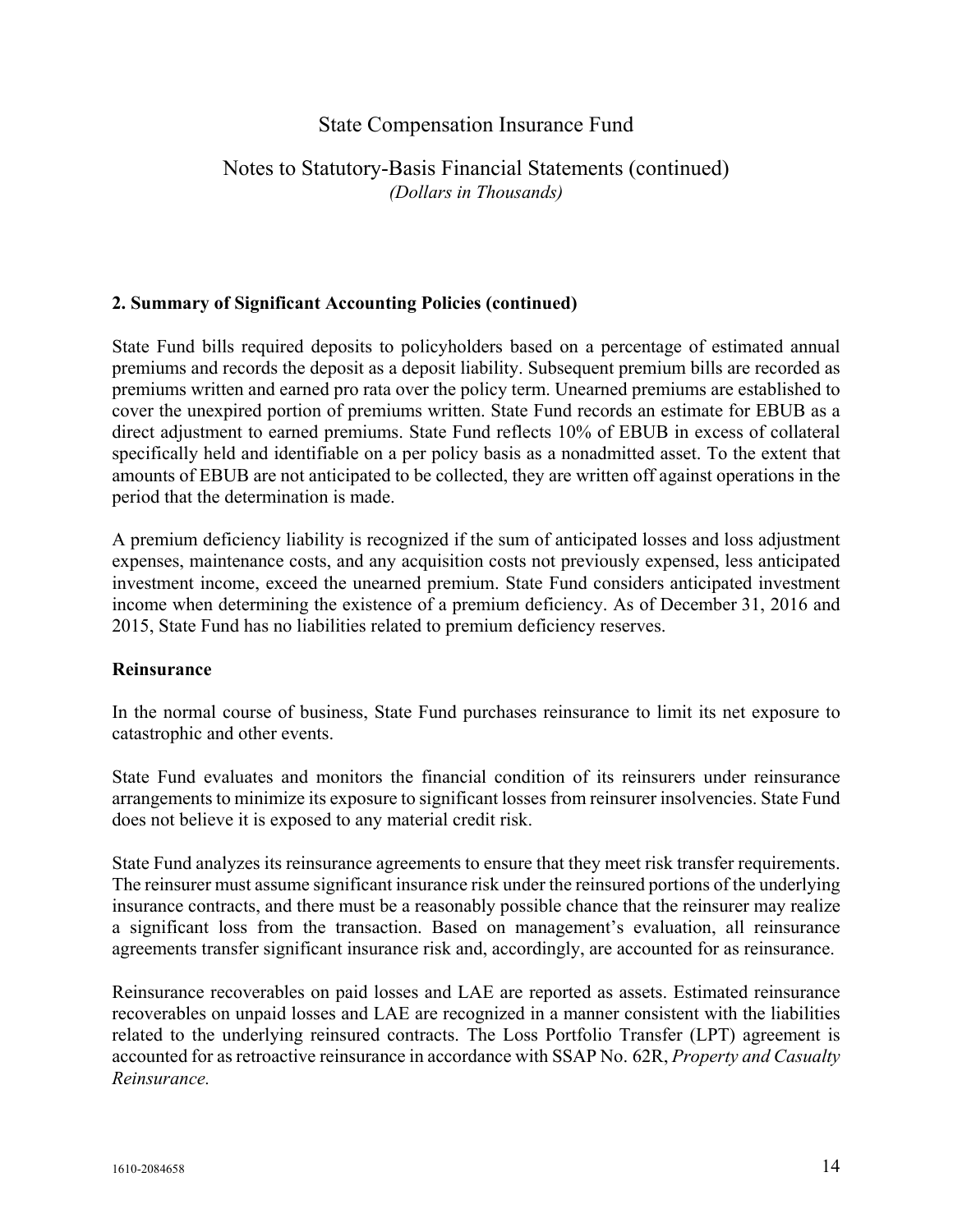# Notes to Statutory-Basis Financial Statements (continued) *(Dollars in Thousands)*

#### **2. Summary of Significant Accounting Policies (continued)**

#### **Guaranty Fund and Other Assessments**

In California, all insurers writing workers' compensation, including State Fund, are subject to assessment by the California Insurance Guarantee Association (CIGA) and the Department of Industrial Relations (DIR) to protect claimants against insurer insolvencies and administer various aspects of the workers' compensation system. The 2016 and 2015 annual CIGA assessment was 2.0% and 1.83%, respectively, of direct written premium. The DIR assessment aggregates to approximately 1.0% and 1.45% of direct written premium for 2016 and 2015, respectively. Annual assessments are paid in advance, based on prior year premiums with the final assessment based on reported calendar year written premium. Additional amounts owed are included in other liabilities. Amounts prepaid in excess of the final assessment amount are available for credit against future assessments and included in guaranty fund receivables.

In California, all insurers are required by law to bill their policyholders a premium surcharge to cover such fund assessments. State Fund generally requires the policyholder to pay an estimated surcharge at policy inception. CIGA surcharges related to unexpired policies and DIR surcharges collected in excess of assessments are included in other liabilities. Additional surcharges owed by policyholders are included in guaranty fund receivables and the DIR assessments are included in other assets. State Fund remains liable to assessing agencies should policyholders fail to remit premium surcharges.

State Fund expects to fund CIGA for guaranty fund assessments for at least the next year at a rate of 2.0% of future direct premiums written. Based on information currently available, State Fund expects to continue to be obligated to fund CIGA annually, at rates that are determined and announced annually.

Under the U.S. Longshoremen's and Harbor Workers' (L&H) Compensation Act (the Act), all carriers and self-insurers writing U.S. L&H policies, including State Fund, are required to make payments into a Special Fund based on a prorated assessment determined by the Secretary of the U.S. Department of Labor. The Special Fund was created to protect injured employees or their survivors by providing for subsequent injuries as defined by the Act. State Fund recorded a liability of \$10,000 and \$10,503, which are included in other liabilities as of December 31, 2016 and 2015, respectively, for future assessments under the Act.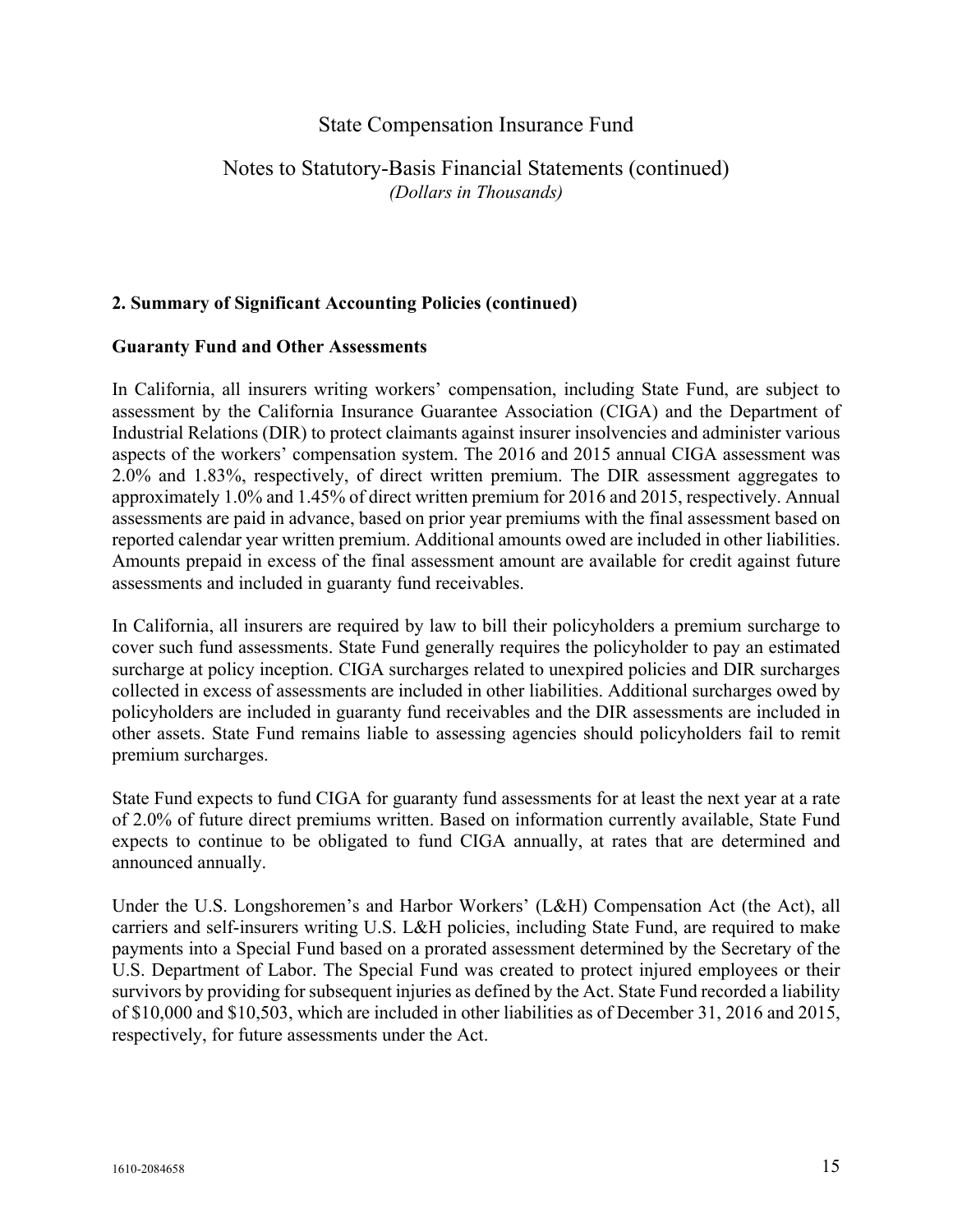# Notes to Statutory-Basis Financial Statements (continued) *(Dollars in Thousands)*

#### **2. Summary of Significant Accounting Policies (continued)**

#### **Pension and Other Postemployment Benefit Plans**

State Fund employees are employees of the State. Consequently, State Fund employees participate in the State pension and OPEB plans. State Fund is not directly liable for obligations under the plans. As a result, State Fund recognizes pension and OPEB expense equal to its allocation from the State of the pension and OPEB cost for the period.

The State employee pension plan is administered by the Public Employees' Retirement System of the State of California (CalPERS). State Fund pays CalPERS the estimated employers' share of its current employees' retirement cost solely based on assessments computed by CalPERS.

The State's OPEB plan provides medical, prescription drug, and dental benefits (healthcare benefits) to retired statewide employees. The authority for establishing and amending the OPEB plan lies with CalPERS, while the authority for establishing and amending the funding policy lies with the State Legislature. The State's OPEB plan is a single-employer defined-benefit plan.

The State's annual OPEB cost is calculated based on the annual required contribution (ARC) of the employer, an amount actuarially determined by the State in accordance with the parameters of GASB No. 45, *Accounting and Financial Reporting by Employers for Postemployment Benefits Other Than Pensions* (GASB 45). The ARC represents a level of funding that, if paid on an ongoing basis, is projected to cover the normal cost each year (Normal Cost) and amortize any unfunded actuarial accrued liabilities (or funding excess) (UAAL) over a period not to exceed 30 years. The State determines the annual allocation for State Fund based upon the relationship of active employee health benefit costs for State Fund compared to the total State active employee health benefit costs. State Fund has been recording its additional share (per GASB 45) of the annual OPEB cost since December 2008 and carries the accumulated balance (i.e., the allocated amount less the amount State Fund has funded to the State) as a liability. State Fund continues to pay on a "pay-as-you-go" funding policy.

Projected benefits for financial reporting purposes are based on the substantive plan and include the types of benefits provided at the time of each valuation and the historical pattern of sharing of benefit costs between employer and plan members to that point. The actuarial calculations reflect a long-term perspective. Actuarial valuations involve estimates of the value of reported amounts and assumptions about the probability of events far into the future. Actuarially determined amounts are subject to continual revisions as results are compared to past expectations and new estimates are made about the future. All actuarial methodologies, assumptions, and results as of June 30, 2016 discussed herein were provided to State Fund by the State and were followed by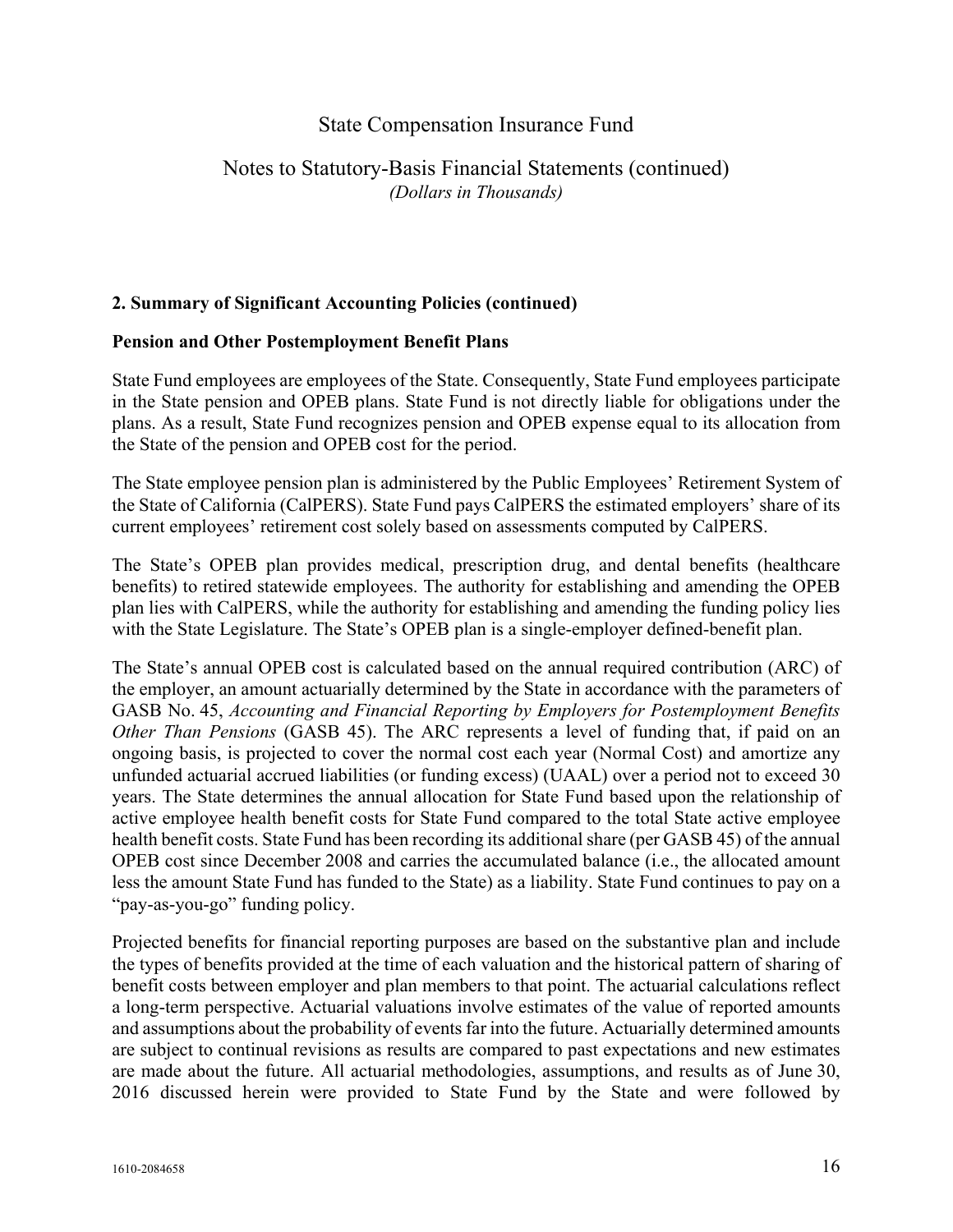# Notes to Statutory-Basis Financial Statements (continued) *(Dollars in Thousands)*

#### **2. Summary of Significant Accounting Policies (continued)**

State Fund's external pension actuary for projection of December 31, 2016 year-end reporting purposes.

The State's UAAL for the pension and OPEB plans are based on a variety of actuarial assumptions as disclosed in the State's Comprehensive Annual Financial Report (CAFR). Separate actuarial valuations related to State Fund are not available. To comply with GASB 68, CalPERS prepared an accounting valuation report for the State's net pension liabilities for the State's fiscal year ended June 30, 2016 (using a valuation date of June 30, 2015), including an allocation of State Fund's proportionate share of the State's net pension liability that State Fund is required to accrue. State Fund estimated the portion of the State's unfunded Pension and OPEB liabilities attributable to State Fund as of December 31, 2016 based on the assumptions and allocation percentages provided by the State for the Pension liability allocation. As a result, the portion of the State's unfunded pension and OPEB liabilities attributable to State Fund is estimated by State Fund, and will change over time.

Based on the State's OPEB valuation report as of June 30, 2016, the individual entry-age normal actuarial cost method of valuation was used in determining liabilities and normal cost. A pay-asyou-go funding scenario was used by the State. Under the pay-as-you-go funding scenario, the State is assumed to finance retiree healthcare benefits from assets available in the general fund. The State's actuarial assumptions included a discount rate of 4.25%, and an annual healthcare cost trend rate of 8.00% in 2018 graded down over five years until the ultimate rate of 4.50% is reached.

The full UAAL and funding progress information specifically related to State Fund's portion of the statewide OPEB plan is not available. For more details about the actuarial methods and assumptions used by the State as well as the statewide plans funding progress and status, refer to the State's CAFR for the fiscal year ended 2016.

State Fund established a special surplus account to provide for the portion of the contingency for OPEB and pension costs that have not already been accrued as a liability, as permitted by SSAP No. 72, *Surplus and Quasi-Reorganizations*. It is uncertain when the State Controller's Office (SCO) will assess State Fund for the entire UAAL, which could also vary significantly when actually assessed by SCO due to potential future changes in various key assumptions, such as State Fund's ultimate allocated share of the liability, discount rate used to develop the present value of future benefits, healthcare inflation, projected healthcare claims, and the likelihood an employee retires, elects healthcare coverage, and survives after retirement and the effect of market conditions on plan assets. State Fund updates the estimate each year-end.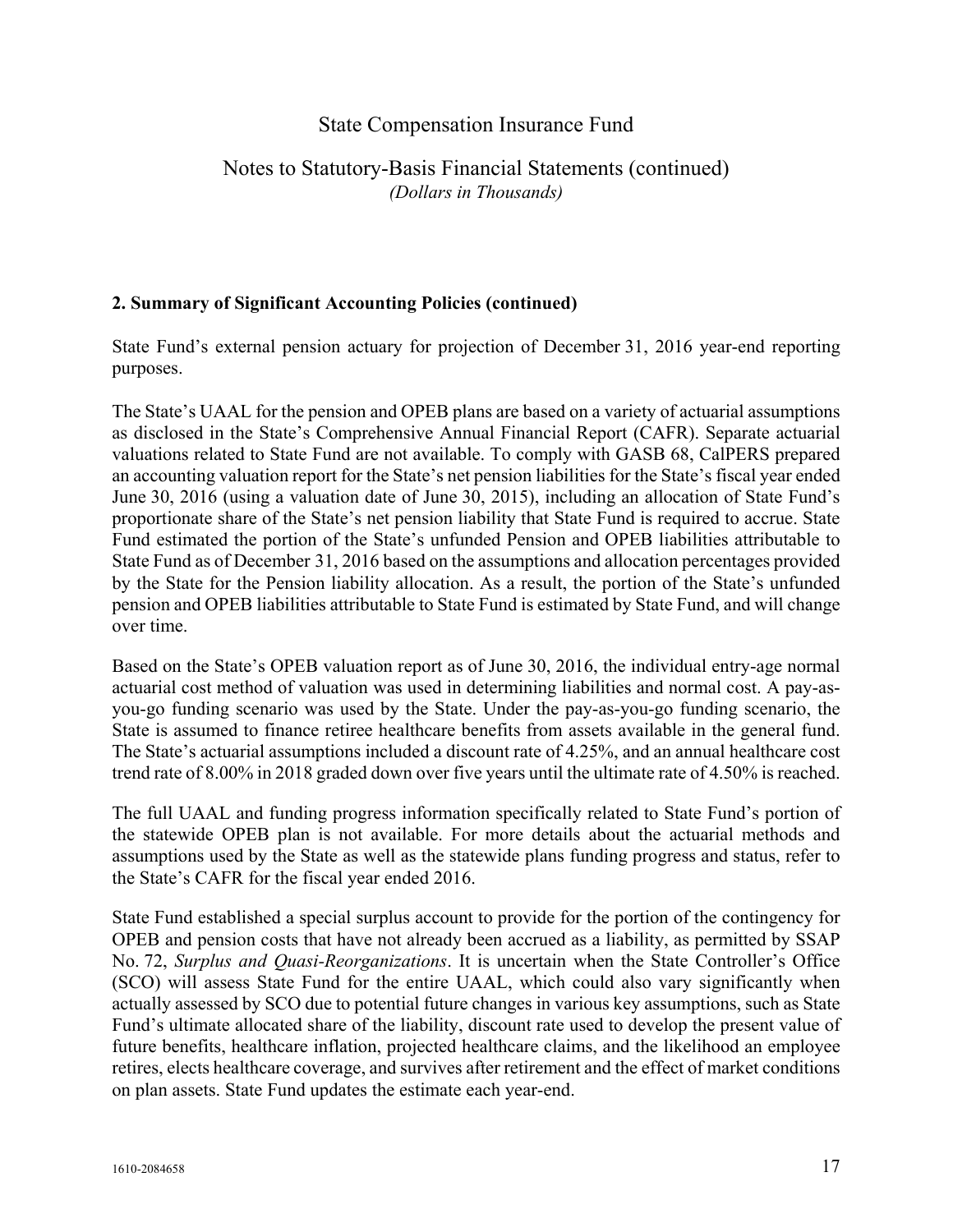# Notes to Statutory-Basis Financial Statements (continued) *(Dollars in Thousands)*

#### **2. Summary of Significant Accounting Policies (continued)**

State Fund recognizes in the statement of income only the annual Normal Cost allocation from the State, as this is the Company's current year expense for the plan for the period, in accordance with statutory accounting for plans in which an insurer participates but is not directly liable. The annual UAAL allocation from the State is recorded as a direct reduction to the special surplus account.

GASB No. 75, *Accounting and Financial Reporting for Postemployment Benefits Other than Pension*, is effective for public employers' fiscal years beginning after June 15, 2017; earlier application is permissible. The primary objective of this Statement is to improve accounting and financial reporting by state and local governments for postemployment benefits other than pensions (other postemployment benefits or OPEB). The Statement establishes standards for recognizing and measuring liabilities, deferred outflows of resources, deferred inflows of resources, and expense/expenditures. For defined benefit OPEB, this Statement identifies the methods and assumptions that are required to be used to project benefit payments, discount projected benefit payments to their actuarial present value, and attribute that present value to periods of employee service. The Statement details the recognition and disclosure requirements for employers with payables to defined benefit OPEB plans that are administered through trusts that meet the specified criteria. In anticipation of CalPERS future implementation of GASB 75, State Fund engaged a third-party actuary to estimate State Fund's proportionate share of the net OPEB liability. The UAAL adjustment resulting from GASB No. 75 assessment is recorded as a direct addition to the special surplus account.

#### **Income Taxes**

State Fund is exempt from income taxation under the Internal Revenue Code. State Fund pays premium taxes to the CDI.

#### **3. Risk-Based Capital**

California law imposes risk-based capital (RBC) requirements on admitted California insurance companies, including State Fund. These RBC requirements set forth a calculation to determine the required levels of policyholders' surplus, and provide certain consequences for failure to meet these requirements. State Fund operates in conformity with the California law imposed for RBC. As of December 31, 2016 and 2015, policyholders' surplus exceeded the minimum RBC requirements.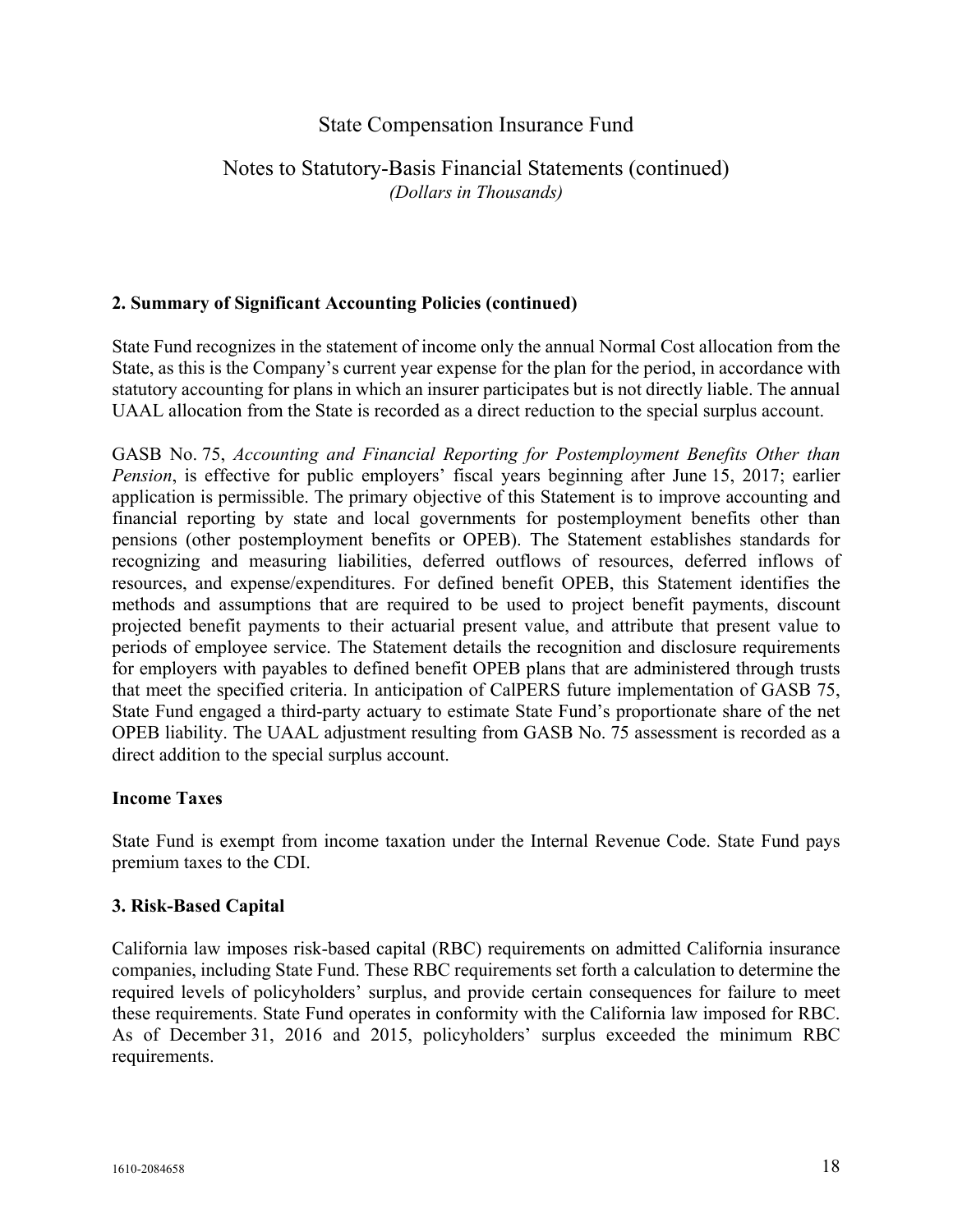# Notes to Statutory-Basis Financial Statements (continued) *(Dollars in Thousands)*

# **4. Investment Securities**

State Fund's investments are comprised of bonds and common stocks.

#### **Bonds**

The carrying value, gross unrealized gains and losses, and fair value of investments in bonds as of December 31, 2016 and 2015 are as follows:

|                                      | 2016 |                   |     |                                     |    |                                             |                   |              |  |  |  |  |
|--------------------------------------|------|-------------------|-----|-------------------------------------|----|---------------------------------------------|-------------------|--------------|--|--|--|--|
|                                      |      | Carrying<br>Value |     | Gross<br><b>Unrealized</b><br>Gains |    | Gross<br><b>Unrealized</b><br><b>Losses</b> | <b>Fair Value</b> |              |  |  |  |  |
| All other governments                | \$   | 125,916 \$        |     | 404                                 | -S | $(289)$ \$                                  |                   | 126,032      |  |  |  |  |
| Industrial and miscellaneous         |      | 7,959,376         |     | 143,492                             |    | (61, 833)                                   |                   | 8,041,035    |  |  |  |  |
| Political subdivisions               |      | 281,350           |     | 25,148                              |    | (463)                                       |                   | 306,035      |  |  |  |  |
| Special revenue/assessment           |      | 2,492,536         |     | 155,636                             |    | (7, 444)                                    |                   | 2,640,728    |  |  |  |  |
| States, territories, and possessions |      | 233,200           |     | 29,404                              |    | (574)                                       |                   | 262,030      |  |  |  |  |
| U.S. Government                      |      | 508,181           |     | 17,620                              |    | (57)                                        |                   | 525,744      |  |  |  |  |
| Mortgage-backed securities:          |      |                   |     |                                     |    |                                             |                   |              |  |  |  |  |
| Special revenue/assessment           |      | 6,531,233         |     | 89,853                              |    | (69, 477)                                   |                   | 6,551,609    |  |  |  |  |
| U.S. Government                      |      | 772,644           |     | 27,280                              |    | (6,129)                                     |                   | 793,794      |  |  |  |  |
| Total                                |      | \$18,904,436      | \$. | 488,837                             | S  | (146, 266)                                  |                   | \$19,247,007 |  |  |  |  |

|                                      |                   |                                     | 2015 |                                             |                   |
|--------------------------------------|-------------------|-------------------------------------|------|---------------------------------------------|-------------------|
|                                      | Carrying<br>Value | Gross<br><b>Unrealized</b><br>Gains |      | Gross<br><b>Unrealized</b><br><b>Losses</b> | <b>Fair Value</b> |
| All other governments                | \$<br>193,952 \$  | 4,588                               | -S   | $(192)$ \$                                  | 198,348           |
| Industrial and miscellaneous         | 7,398,385         | 152,050                             |      | (72, 549)                                   | 7,477,886         |
| Political subdivisions               | 299,182           | 29,378                              |      | (317)                                       | 328,243           |
| Special revenue/assessment           | 2,570,479         | 177,019                             |      | (5,797)                                     | 2,741,701         |
| States, territories, and possessions | 269,598           | 29,027                              |      | (354)                                       | 298,271           |
| U.S. Government                      | 786,250           | 32,826                              |      | (521)                                       | 818,555           |
| Mortgage-backed securities:          |                   |                                     |      |                                             |                   |
| Special revenue/assessment           | 6,145,124         | 128,483                             |      | (34, 849)                                   | 6,238,758         |
| U.S. Government                      | 829,409           | 42,442                              |      | (2,939)                                     | 868,912           |
| Total                                | \$18,492,379      | 595,813                             |      | (117,518)                                   | \$18,970,674      |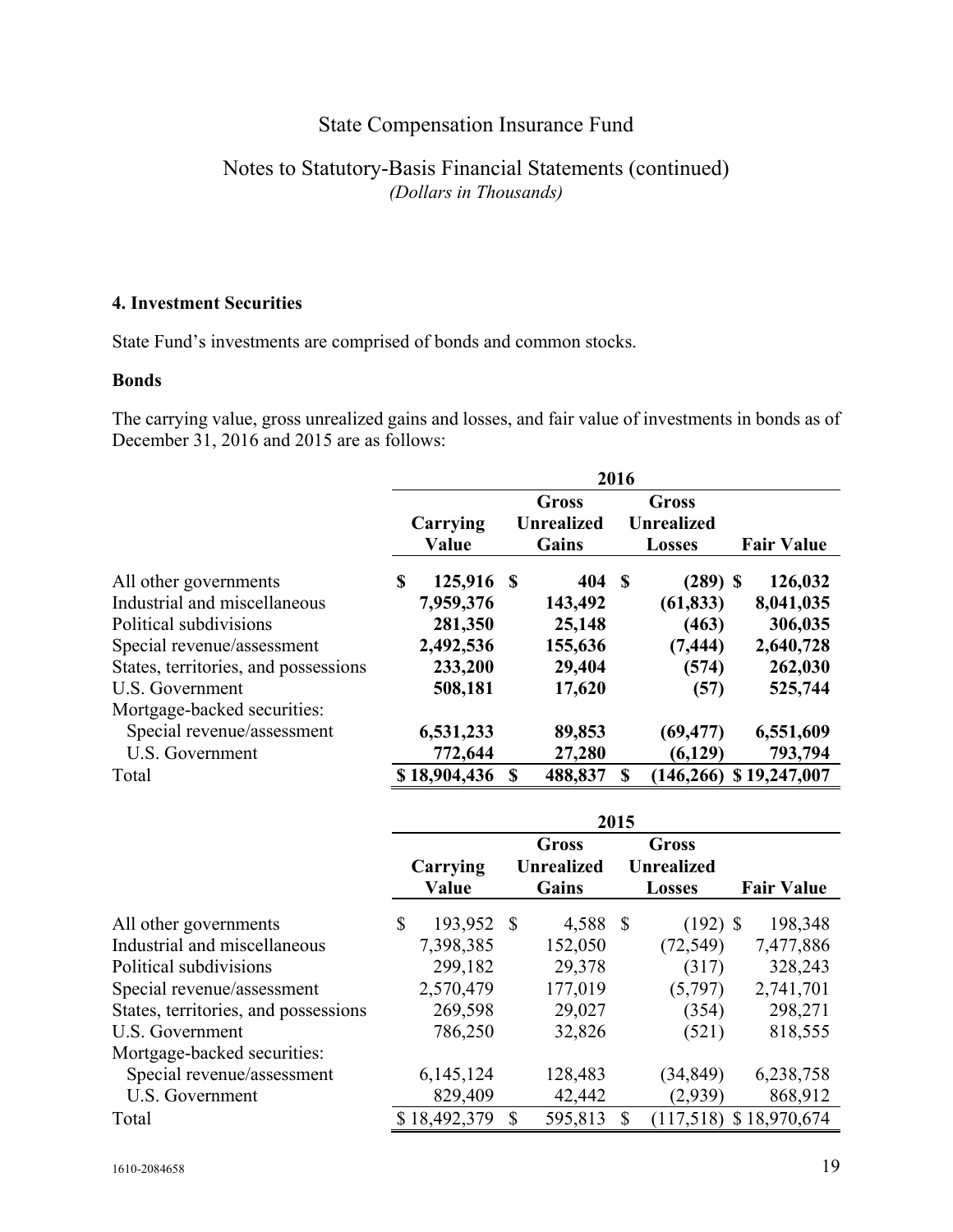# Notes to Statutory-Basis Financial Statements (continued) *(Dollars in Thousands)*

#### **4. Investment Securities (continued)**

The tables below reflect the summary of temporarily impaired financial instruments as of December 31, 2016 and 2015:

|                                         | 2016 |                    |                   |                   |    |                       |    |                   |              |                   |    |               |  |
|-----------------------------------------|------|--------------------|-------------------|-------------------|----|-----------------------|----|-------------------|--------------|-------------------|----|---------------|--|
|                                         |      | 12 Months or Under |                   |                   |    | <b>Over 12 Months</b> |    |                   | <b>Total</b> |                   |    |               |  |
|                                         |      |                    | Gross             |                   |    |                       |    | Gross             |              |                   |    | Gross         |  |
|                                         |      |                    | <b>Unrealized</b> | <b>Unrealized</b> |    |                       |    |                   |              | <b>Unrealized</b> |    |               |  |
|                                         |      | <b>Fair Value</b>  |                   | <b>Losses</b>     |    | <b>Fair Value</b>     |    | Losses            |              | <b>Fair Value</b> |    | <b>Losses</b> |  |
| All other governments                   | S    | 34,681             | -S                | $(289)$ \$        |    | $\qquad \qquad -$     | -S | $\qquad \qquad -$ | -S           | 34,681            | -S | (289)         |  |
| Industrial and miscellaneous            |      | 3,009,160          |                   | (60, 231)         |    | 29,135                |    | (1,602)           |              | 3,038,295         |    | (61, 833)     |  |
| Political subdivisions                  |      | 35,518             |                   | (463)             |    |                       |    |                   |              | 35,518            |    | (463)         |  |
| Special revenue/assessment              |      | 385,868            |                   | (7, 444)          |    |                       |    |                   |              | 385,868           |    | (7, 444)      |  |
|                                         |      |                    |                   |                   |    |                       |    |                   |              |                   |    |               |  |
| States, territories, and<br>possessions |      | 26,716             |                   | (574)             |    |                       |    |                   |              | 26,716            |    | (574)         |  |
| U.S. Government                         |      | 29,978             |                   | (57)              |    |                       |    |                   |              | 29,978            |    | (57)          |  |
| Mortgage-backed securities:             |      |                    |                   |                   |    |                       |    |                   |              |                   |    |               |  |
| Special revenue/assessment              |      | 3,647,006          |                   | (68, 922)         |    | 24,612                |    | (555)             |              | 3,671,618         |    | (69, 477)     |  |
| U.S. Government                         |      | 332,703            |                   | (6,129)           |    |                       |    |                   |              | 332,703           |    | (6,129)       |  |
| Total                                   |      | 7,501,630          |                   | (144, 109)        | -S | 53,747                | S  | (2,157)           |              | 7,555,377         | S  | (146, 266)    |  |

|                              | 2015              |                    |    |                            |     |                       |                            |           |                   |           |                            |               |  |  |
|------------------------------|-------------------|--------------------|----|----------------------------|-----|-----------------------|----------------------------|-----------|-------------------|-----------|----------------------------|---------------|--|--|
|                              |                   | 12 Months or Under |    |                            |     | <b>Over 12 Months</b> |                            |           | <b>Total</b>      |           |                            |               |  |  |
|                              | <b>Fair Value</b> |                    |    | Gross<br><b>Unrealized</b> |     | <b>Fair Value</b>     | Gross<br><b>Unrealized</b> |           | <b>Fair Value</b> |           | Gross<br><b>Unrealized</b> |               |  |  |
|                              |                   |                    |    | <b>Losses</b>              |     |                       |                            | Losses    |                   |           |                            | <b>Losses</b> |  |  |
| All other governments        | \$                | 29,793             | -S | $(192)$ \$                 |     | $\qquad \qquad -$     | S                          | $\equiv$  | S                 | 29,793    | -S                         | (192)         |  |  |
| Industrial and miscellaneous |                   | 3,132,246          |    | (66, 152)                  |     | 103,908               |                            | (6,397)   |                   | 3,236,154 |                            | (72, 549)     |  |  |
| Political subdivisions       |                   | 36,369             |    | (317)                      |     |                       |                            |           |                   | 36,369    |                            | (317)         |  |  |
| Special revenue/assessment   |                   | 354,633            |    | (5,797)                    |     |                       |                            |           |                   | 354,633   |                            | (5,797)       |  |  |
| States, territories, and     |                   |                    |    |                            |     |                       |                            |           |                   |           |                            |               |  |  |
| possessions                  |                   | 19,936             |    | (354)                      |     |                       |                            |           |                   | 19,936    |                            | (354)         |  |  |
| U.S. Government              |                   | 39,518             |    | (521)                      |     |                       |                            |           |                   | 39,518    |                            | (521)         |  |  |
| Mortgage-backed securities:  |                   |                    |    |                            |     |                       |                            |           |                   |           |                            |               |  |  |
| Special revenue/assessment   |                   | 2,238,117          |    | (27,068)                   |     | 206,744               |                            | (7, 781)  |                   | 2,444,861 |                            | (34, 849)     |  |  |
| U.S. Government              |                   | 85,414             |    | (383)                      |     | 82,665                |                            | (2,556)   |                   | 168,079   |                            | (2,939)       |  |  |
| Total                        |                   | 5,936,026          |    | (100, 784)                 | \$. | 393,317               | \$                         | (16, 734) | S                 | 6,329,343 | S                          | (117,518)     |  |  |

As of December 31, 2016 and 2015, 760 and 517 securities were in an unrealized loss position, which resulted in an unrealized loss of \$146,266 and \$117,518, respectively. As of December 31, 2016 and 2015, the unrealized loss position was attributed to the increase in interest rates over the course of 2016 and 2015. This led to a downward price movement across all sectors in the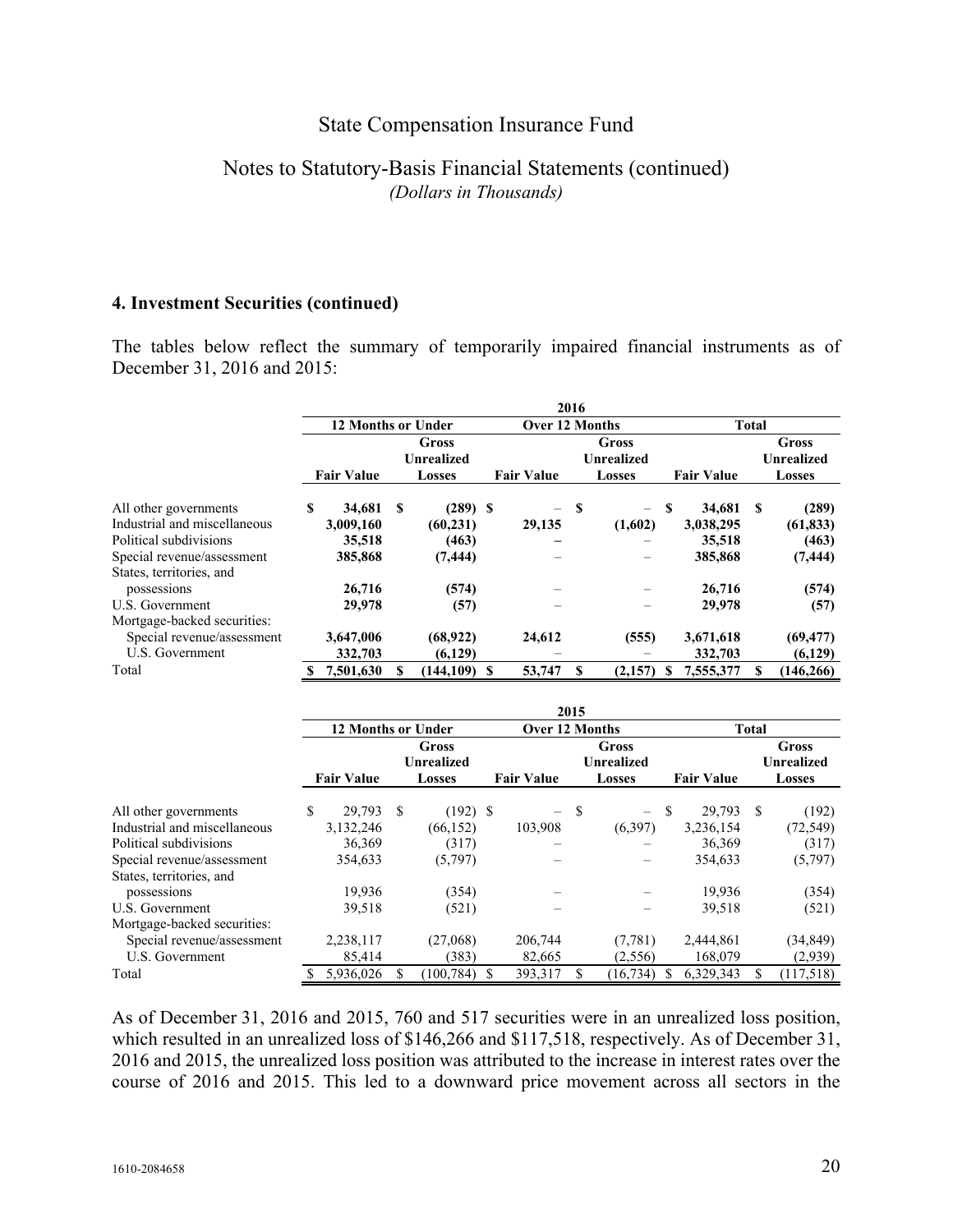# Notes to Statutory-Basis Financial Statements (continued) *(Dollars in Thousands)*

#### **4. Investment Securities (continued)**

bond portfolio. State Fund's bond portfolio is primarily comprised of investment grade securities. As of December 31, 2016 and 2015, 93% and 96%, respectively, of all bonds held by State Fund were rated Class 1 by the NAIC. State Fund concluded that the gross unrealized losses as of December 31, 2016 and 2015 were temporary in nature.

The carrying value and fair value of bonds as of December 31, 2016, by contractual maturity, are shown below. Expected maturities will differ from contractual maturities because borrowers may have the right to call or prepay obligations with or without call or prepayment penalties. MBS provide for periodic payments through their lives so they are listed separately.

|                                        |                     | 2016         |
|----------------------------------------|---------------------|--------------|
|                                        | Carrying            | Fair         |
|                                        | Value               | Value        |
| Due in one year or less                | $1,096,152$ \$<br>S | 1,110,926    |
| Due after one year through five years  | 4,709,084           | 4,814,048    |
| Due after five years through ten years | 3,565,411           | 3,597,229    |
| Due after ten years                    | 2,229,912           | 2,379,401    |
| Mortgage-backed securities             | 7,303,877           | 7,345,403    |
| Total                                  | 18,904,436          | \$19,247,007 |

Proceeds from sales of bonds during 2016 were \$708,663 with gross realized gains of \$30,988 and gross realized losses of \$7,366.

Proceeds from sales of bonds during 2015 were \$517,133 with gross realized gains of \$24,570 and gross realized losses of \$412.

State Fund recognized other-than-temporary impairments of \$0 and \$575 on bonds for the years ended December 31, 2016 and 2015, respectively.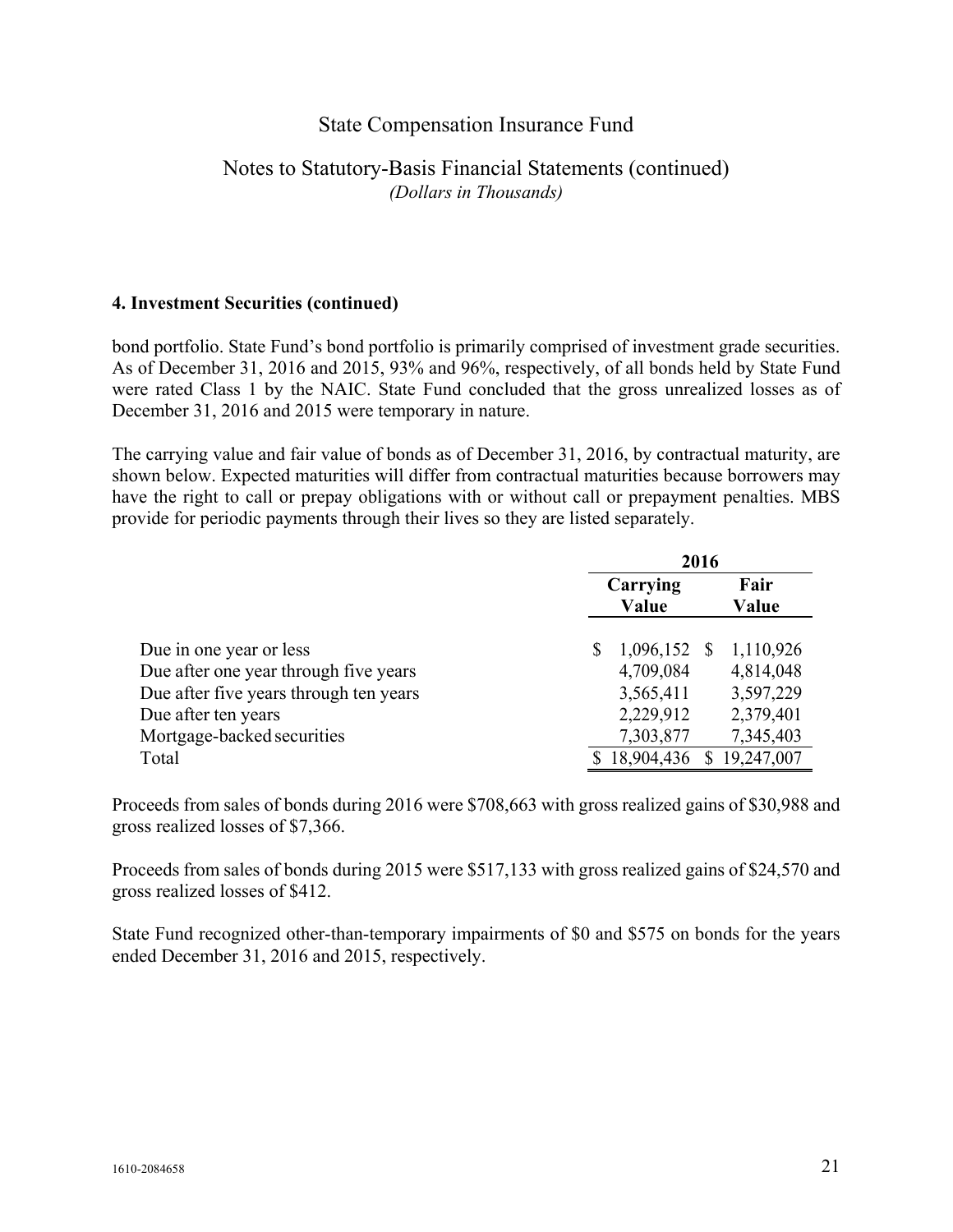# Notes to Statutory-Basis Financial Statements (continued) *(Dollars in Thousands)*

#### **4. Investment Securities (continued)**

State Fund had \$66,684 and \$66,785 on deposit with the Federal Reserve Bank of St. Louis as of December 31, 2016 and 2015, respectively, to satisfy the U.S. Department of Labor regulations relating to State Fund's issuance of U.S. L&H policies.

#### **Common Stocks**

The tables below reflect costs, gross unrealized gains and losses, and fair value of investments in common stocks as of December 31, 2016 and 2015:

|                              |               |      |                   | 2016     |                   |              |  |  |  |  |  |  |
|------------------------------|---------------|------|-------------------|----------|-------------------|--------------|--|--|--|--|--|--|
|                              |               |      | Gross             |          | <b>Gross</b>      |              |  |  |  |  |  |  |
|                              |               |      | <b>Unrealized</b> |          | <b>Unrealized</b> | Fair         |  |  |  |  |  |  |
|                              | Cost          |      | Gains             |          | <b>Losses</b>     | <b>Value</b> |  |  |  |  |  |  |
| Industrial and miscellaneous | \$<br>762,991 | \$   | 143,741           | \$       | $(11,314)$ \$     | 895,418      |  |  |  |  |  |  |
| Total common stocks          | \$<br>762,991 | \$   | 143,741           | \$       | $(11,314)$ \$     | 895,418      |  |  |  |  |  |  |
|                              |               | 2015 |                   |          |                   |              |  |  |  |  |  |  |
|                              |               |      |                   |          |                   |              |  |  |  |  |  |  |
|                              |               |      | Gross             |          | <b>Gross</b>      |              |  |  |  |  |  |  |
|                              |               |      | <b>Unrealized</b> |          | <b>Unrealized</b> | Fair         |  |  |  |  |  |  |
|                              | Cost          |      | Gains             |          | <b>Losses</b>     | <b>Value</b> |  |  |  |  |  |  |
|                              |               |      |                   |          |                   |              |  |  |  |  |  |  |
| Industrial and miscellaneous | \$<br>799,868 | \$   | 120,255           | <b>S</b> | $(27,591)$ \$     | 892,532      |  |  |  |  |  |  |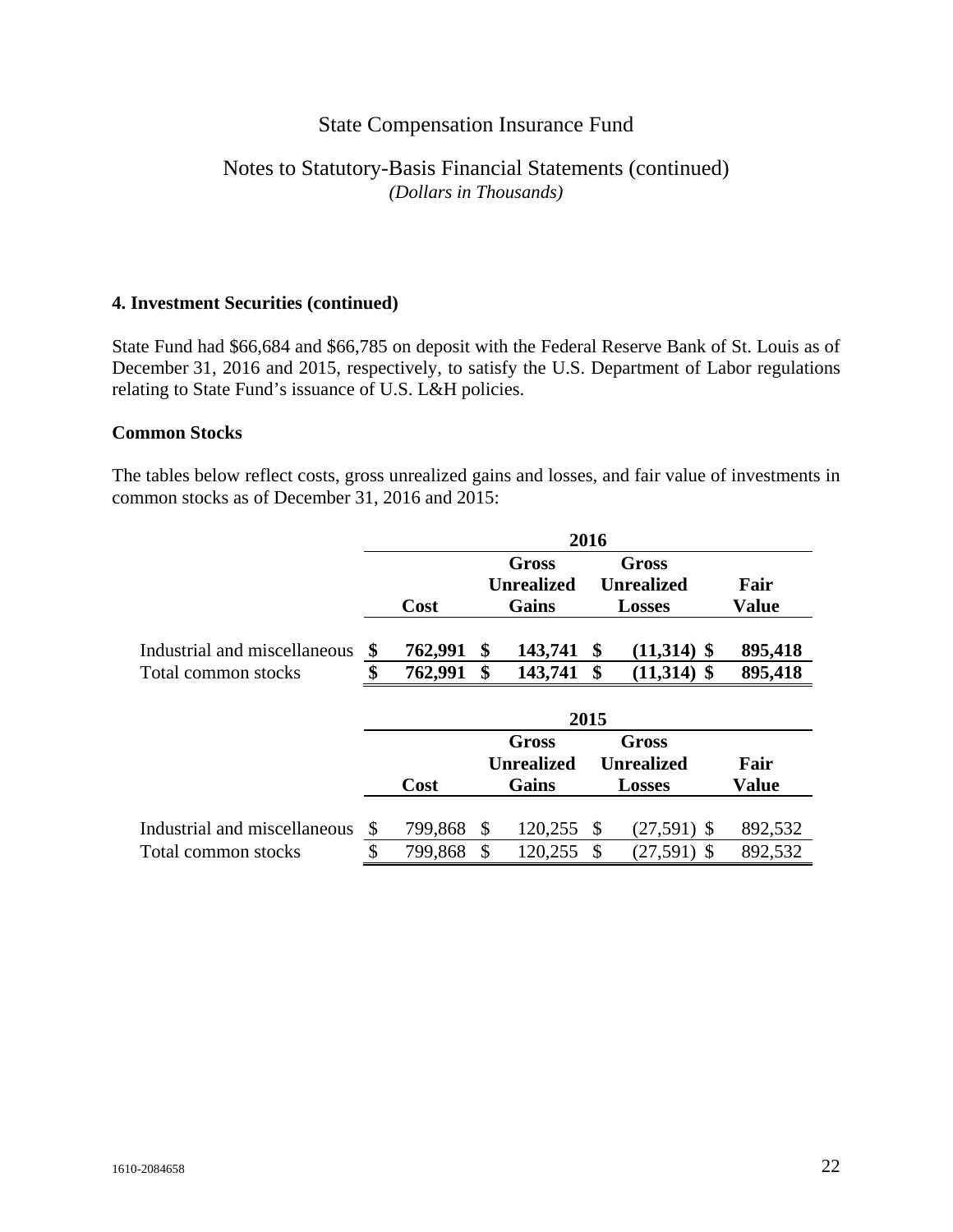# Notes to Statutory-Basis Financial Statements (continued) *(Dollars in Thousands)*

#### **4. Investment Securities (continued)**

The tables below reflect the summary of temporarily impaired common stocks as of December 31, 2016 and 2015:

|                              | 2016 |                            |               |                   |  |                          |      |                   |    |                   |              |                   |  |
|------------------------------|------|----------------------------|---------------|-------------------|--|--------------------------|------|-------------------|----|-------------------|--------------|-------------------|--|
|                              |      | <b>Less Than 12 Months</b> |               |                   |  | <b>12 Months or More</b> |      | <b>Total</b>      |    |                   |              |                   |  |
|                              |      | Gross<br>Gross             |               |                   |  |                          |      |                   |    | Gross             |              |                   |  |
|                              |      |                            |               | <b>Unrealized</b> |  |                          |      | <b>Unrealized</b> |    |                   |              | <b>Unrealized</b> |  |
|                              |      | <b>Fair Value</b>          |               | <b>Losses</b>     |  | <b>Fair Value</b>        |      | <b>Losses</b>     |    | <b>Fair Value</b> |              | Losses            |  |
| Industrial and miscellaneous | \$   | 142,227                    | <b>S</b>      | $(10, 441)$ \$    |  | 12,452 \$                |      | (873)             | S  | 154,679           | S            | (11,314)          |  |
| Total common stocks          |      | 142,227                    | S             | $(10, 441)$ \$    |  | 12,452                   | - \$ | (873)             | -S | 154,679           | S            | (11,314)          |  |
|                              | 2015 |                            |               |                   |  |                          |      |                   |    |                   |              |                   |  |
|                              |      | <b>Less Than 12 Months</b> |               |                   |  | <b>12 Months or More</b> |      |                   |    |                   | <b>Total</b> |                   |  |
|                              |      |                            |               | Gross             |  |                          |      | Gross             |    |                   |              | Gross             |  |
|                              |      |                            |               | Unrealized        |  |                          |      | <b>Unrealized</b> |    |                   |              | <b>Unrealized</b> |  |
|                              |      | <b>Fair Value</b>          |               | <b>Losses</b>     |  | <b>Fair Value</b>        |      | <b>Losses</b>     |    | <b>Fair Value</b> |              | <b>Losses</b>     |  |
|                              |      |                            |               |                   |  |                          |      |                   |    |                   |              |                   |  |
| Industrial and miscellaneous | S    | 203,794                    | -S            | $(22, 232)$ \$    |  | 12,131                   | - S  | $(5,359)$ \$      |    | 215,925           | <sup>S</sup> | (27, 591)         |  |
| Total common stocks          | \$   | 203,794                    | <sup>\$</sup> | $(22, 232)$ \$    |  | 12,131                   | S    | $(5,359)$ \$      |    | 215,925           | S            | (27, 591)         |  |

As part of its assessment of other-than-temporary impairments, the Company considers its intent to continue to hold and the likelihood that it will not be required to sell investment securities in an unrealized loss position until cost recovery. Factors to consider include, but are not limited to, debt burden, credit ratings, sector liquidity, financial flexibility, company management, expected earnings and cash flow stream, and economic prospects associated with the investment.

Proceeds from sales or disposals of common stocks during 2016 were \$355,378 with gross realized gains of \$62,505 and gross realized losses of \$13,487. Proceeds from sales or disposals of common stocks during 2015 were \$442,190 with gross realized gains of \$81,173 and gross realized losses of \$15,305.

State Fund recognized other-than-temporary impairments of \$3,020 and \$3,919 on common stocks for the years ended 2016 and 2015, respectively.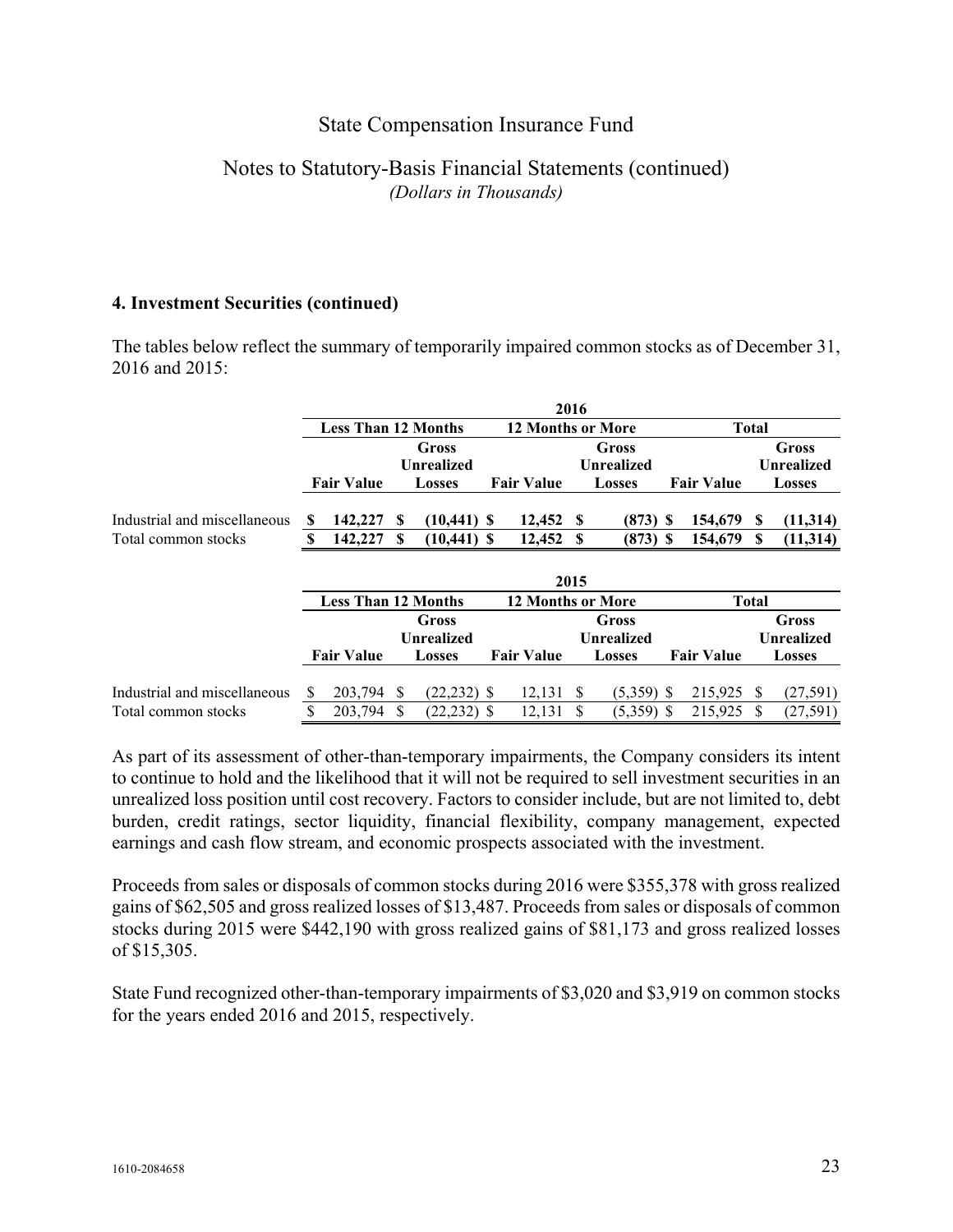# Notes to Statutory-Basis Financial Statements (continued) *(Dollars in Thousands)*

#### **4. Investment Securities (continued)**

State Fund purchased \$25,000 of FHLB common stock as an initial requirement to become a member of the FHLB of San Francisco. In 2015, State Fund redeemed \$7,750 of FHLB common stock. This Class B membership stock's current cost is \$17,250. FHLB shares are valued at par and not publicly traded.

#### **Structured Securities and Other**

State Fund does not engage in subprime residential mortgage lending nor does it invest directly in subprime fixed-income securities. As of December 31, 2016 and 2015, State Fund has no direct subprime mortgage-related risk exposure. State Fund does invest primarily in MBS that are backed by government agencies or government-sponsored entities, specifically GNMA, FNMA, and FHLMC. These types of securities are collateralized by loans, but are ultimately backed by the issuing agency. GNMA securities are guaranteed by the U.S. Treasury. State Fund, as well as other State and Local Agencies, are authorized to invest funds in the State's Pooled Money Investment Account (PMIA). State Fund's holdings in the PMIA at December 31, 2016 and 2015 were \$65,545 and \$26,982, respectively.

The tables below summarize State Fund's Structured Notes as of December 31, 2016 and 2015 which are included in industrial and miscellaneous bonds:

|                               |                                       |          |                    | 2016 |                   |    |                                               |
|-------------------------------|---------------------------------------|----------|--------------------|------|-------------------|----|-----------------------------------------------|
|                               | <b>CUSIP</b>                          |          |                    |      |                   |    | <b>Book/Adjusted</b>                          |
| <b>Description</b>            | <b>Identification</b>                 |          | <b>Actual Cost</b> |      | <b>Fair Value</b> |    | <b>Carrying Value</b>                         |
| Bank of New York Mellon       | 064058AA8                             | <b>S</b> | 5,094              | -S   | 5,087             | -S | 5,072                                         |
| Metlife Inc                   | 59156RBK3                             |          | 3,009              |      | 3,008             |    | 3,003                                         |
| Total                         |                                       | S        | 8,103              | S    | 8,095             | -S | 8,075                                         |
|                               |                                       |          |                    | 2015 |                   |    |                                               |
| <b>Description</b>            | <b>CUSIP</b><br><b>Identification</b> |          | <b>Actual Cost</b> |      | <b>Fair Value</b> |    | <b>Book/Adjusted</b><br><b>Carrying Value</b> |
| Bank of New York Mellon       | 064058AA8                             | -S       | 5,093              | - S  | 5,098 \$          |    | 5,077                                         |
| Metlife Inc                   | 59156RBK3                             |          | 3,009              |      | 3,018             |    | 3,006                                         |
| Wells Fargo & Company         | 949746QU8                             |          | 5,915              |      | 5,948             |    | 5,878                                         |
| E I Du Pont De Nemours and Co | 263534CK3                             |          | 31,189             |      | 29,647            |    | 31,192                                        |
| Total                         |                                       | \$       | 45,206             | S    | 43.711            | S  | 45,153                                        |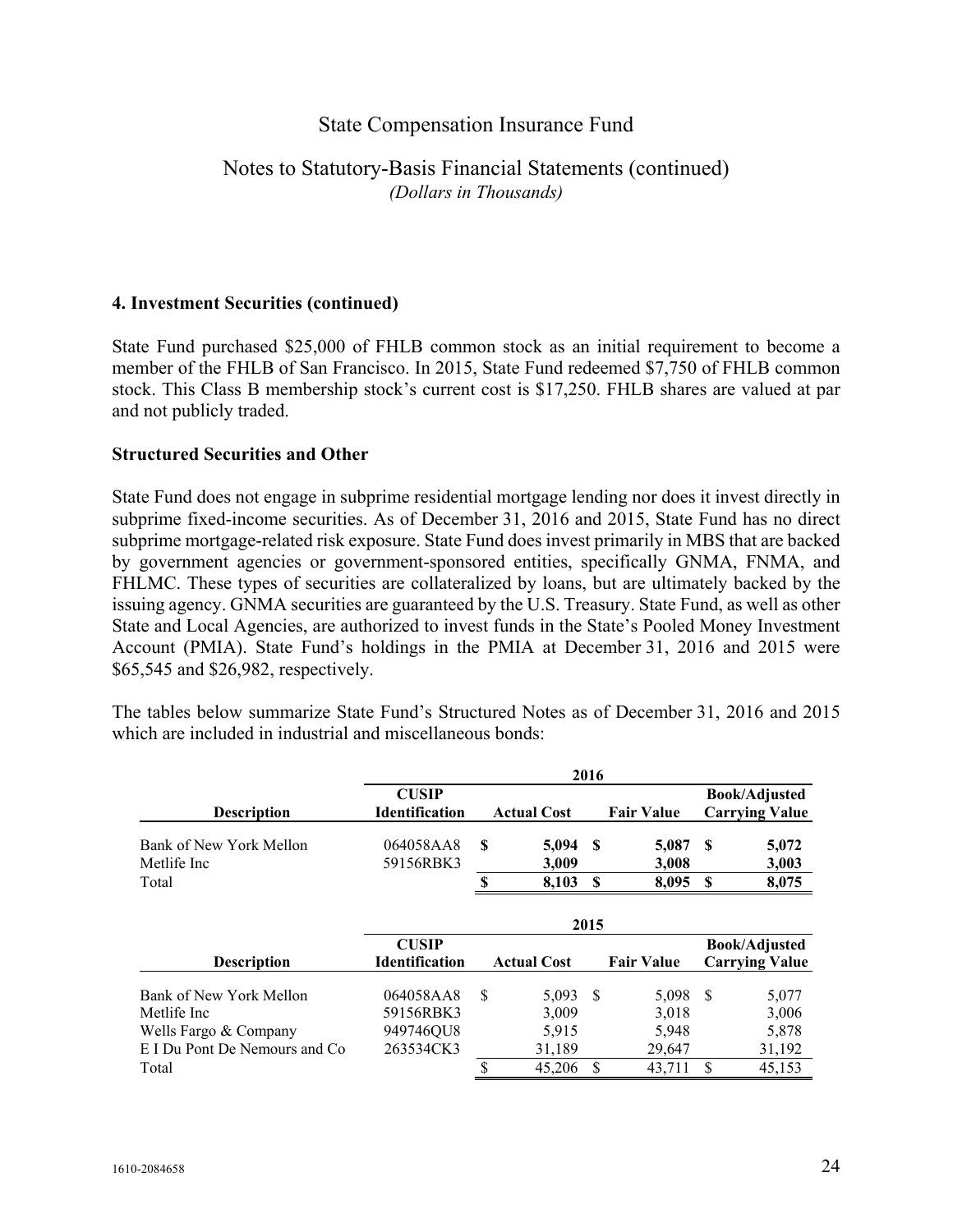# Notes to Statutory-Basis Financial Statements (continued) *(Dollars in Thousands)*

#### **4. Investment Securities (continued)**

Net investment income earned by investment category for the years ended December 31 is as follows:

|                          |   | 2016      | 2015      |
|--------------------------|---|-----------|-----------|
| <b>Bonds</b>             | S | 618,073   | 635,647   |
| Common stocks            |   | 23,691    | 25,805    |
| Real estate              |   | 26,136    | 25,000    |
| Other                    |   | 436       | 126       |
| Total investment income  |   | 668,336   | 686,578   |
| Less investment expenses |   | (41, 486) | (44, 324) |
| Net investment income    | S | 626,850   | 642,254   |

#### **5. Fair Value Measurement**

State Fund categorizes its financial instruments into a three-level hierarchy based on the priority of the inputs to the valuation technique per SSAP No. 100, *Fair Value*. The fair value hierarchy gives the highest priority to quoted prices in active markets for identical assets or liabilities (Level 1) and the lowest priority to unobservable inputs (Level 3). If the inputs used to measure fair value fall within different levels of the hierarchy, the category level is based on the lowestpriority-level input that is significant to the fair value measurement of the instrument in its entirety.

Level 1 – Quoted prices in active markets for identical assets or liabilities

Level 2 – Inputs, other than quoted prices, that are observable by a marketplace participant, either directly or indirectly

Level 3 – Unobservable inputs that are significant to the fair value measurement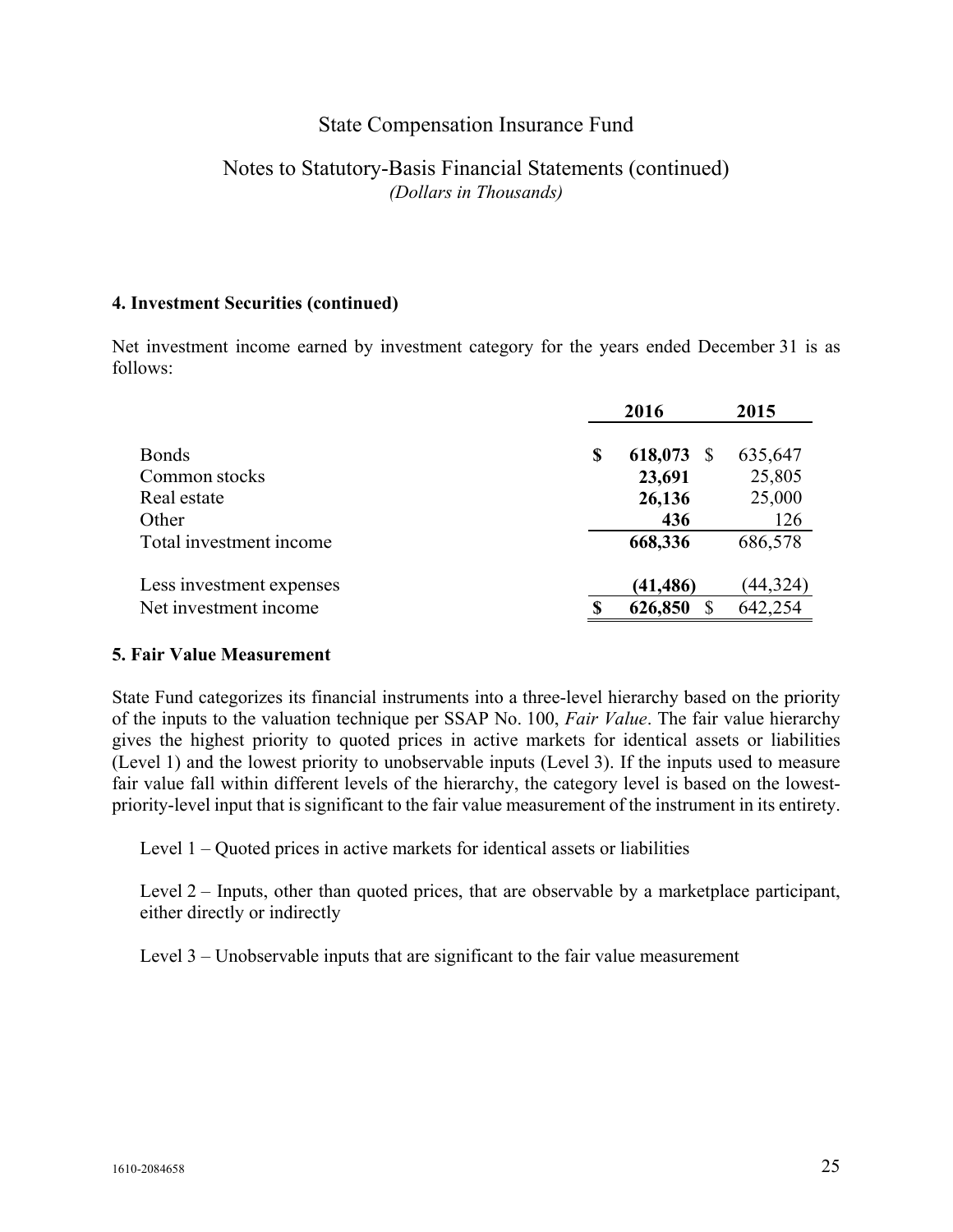# Notes to Statutory-Basis Financial Statements (continued) *(Dollars in Thousands)*

# **5. Fair Value Measurement (continued)**

The tables below summarize State Fund's fair value of financial instruments by Level 1, 2 and 3:

|                                                       |                           |           |                           | <b>December 31, 2016</b> |                    |         |                           |              |
|-------------------------------------------------------|---------------------------|-----------|---------------------------|--------------------------|--------------------|---------|---------------------------|--------------|
|                                                       |                           | Level 1   |                           | Level 2                  |                    | Level 3 |                           | <b>Total</b> |
| Financial assets:                                     |                           |           |                           |                          |                    |         |                           |              |
| <b>Bonds</b>                                          | \$                        |           |                           | \$19,236,718 \$          |                    | 10,289  |                           | \$19,247,007 |
| Common stocks                                         |                           | 848,996   |                           | 17,250                   |                    | 29,172  |                           | 895,418      |
| Cash, cash equivalents, and<br>short-term investments |                           | 224,085   |                           |                          |                    |         |                           | 224,085      |
| Receivables for securities                            |                           | 35        |                           |                          |                    |         |                           | 35           |
| Total                                                 | $\mathbf S$               | 1,073,116 |                           | \$19,253,968             | $\mathbf{\hat{s}}$ | 39,461  |                           | \$20,366,545 |
| Financial liabilities:<br>Borrowed money and interest |                           |           |                           |                          |                    |         |                           |              |
| thereon                                               | \$                        |           | $\boldsymbol{\mathsf{S}}$ | 178,486                  | -S                 |         | \$                        | 178,486      |
| Payables for securities                               |                           | 94,863    |                           |                          |                    |         |                           | 94,863       |
| Total                                                 | $\mathbf S$               | 94,863    | $\mathbf S$               | 178,486                  | $\mathbf S$        |         | $\mathbf S$               | 273,349      |
|                                                       |                           |           |                           | <b>December 31, 2015</b> |                    |         |                           |              |
|                                                       |                           | Level 1   |                           | Level 2                  |                    | Level 3 |                           | <b>Total</b> |
| Financial assets:                                     |                           |           |                           |                          |                    |         |                           |              |
| <b>Bonds</b>                                          | \$                        |           |                           | \$18,960,061             | $\mathbb{S}$       | 10,613  |                           | \$18,970,674 |
| Common stocks                                         |                           | 848,578   |                           | 17,250                   |                    | 26,704  |                           | 892,532      |
| Cash, cash equivalents, and<br>short-term investments |                           | 61,805    |                           |                          |                    |         |                           | 61,805       |
| Receivables for securities                            |                           | 701       |                           |                          |                    |         |                           | 701          |
| Total                                                 | $\mathbb{S}$              | 911,084   |                           | \$18,977,311             | $\mathsf{\$}$      | 37,317  |                           | \$19,925,712 |
| Financial liabilities:<br>Borrowed money and interest |                           |           |                           |                          |                    |         |                           |              |
| thereon                                               | \$                        |           | $\mathsf{\$}$             | 171,815                  | \$                 |         | $\boldsymbol{\mathsf{S}}$ | 171,815      |
|                                                       |                           |           |                           |                          |                    |         |                           |              |
|                                                       |                           | 351       |                           |                          |                    |         |                           | 351          |
| Payables for securities<br>Total                      | $\boldsymbol{\mathsf{S}}$ | 351       | \$                        | 171,815                  | $\mathcal{S}$      |         | \$                        | 172,166      |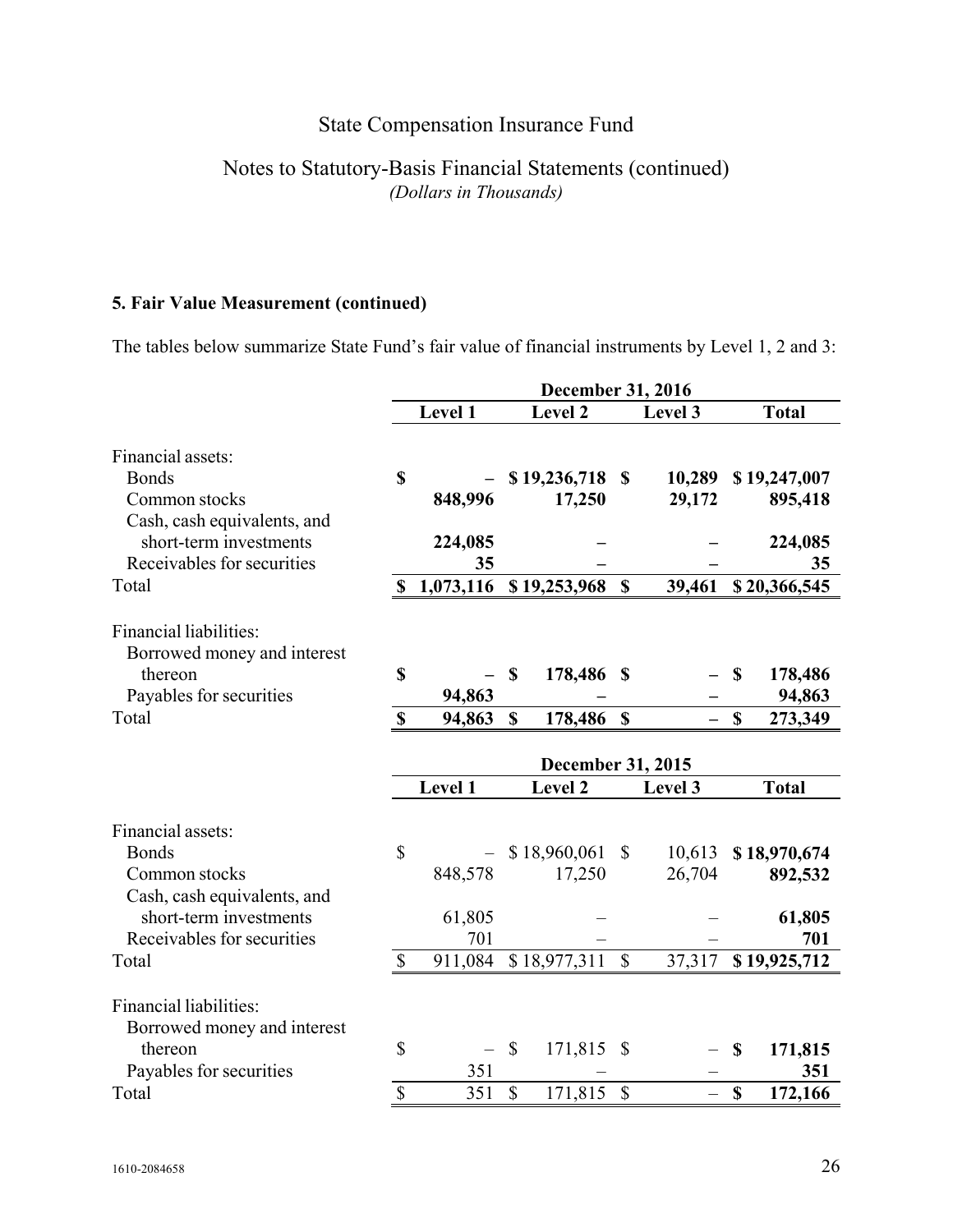# Notes to Statutory-Basis Financial Statements (continued) *(Dollars in Thousands)*

#### **6. Borrowed Money**

State Fund has pledged bonds to FHLB in exchange for cash advances to utilize for operations and investment in medium-term bonds. Under the Securities Backed Credit Program, members of the FHLB may borrow up to 100% of the current market value of its eligible securities pledged. FHLB assigned the appropriate borrowing capacity to each security according to the security type and then determines the total borrowing capacity as a percentage of the market value of the Securities Backed Credit collateral. The current borrowing of \$178,538 is subject to prepayment penalties.

The table below summarizes the FHLB pledge and borrowing:

|   | 2016                   |         | 2015                      |
|---|------------------------|---------|---------------------------|
| S |                        |         | 727,396                   |
|   | 1,103,717<br>1,073,228 |         | 986,934<br>938,511        |
|   | 1,214,246<br>1,160,349 |         | 1,036,720<br>968,302      |
|   | 178,538                |         | 229,117                   |
|   | 178,538<br>337         |         | 172,291<br>283<br>172,574 |
|   | S                      | 178,875 | 803,025 \$                |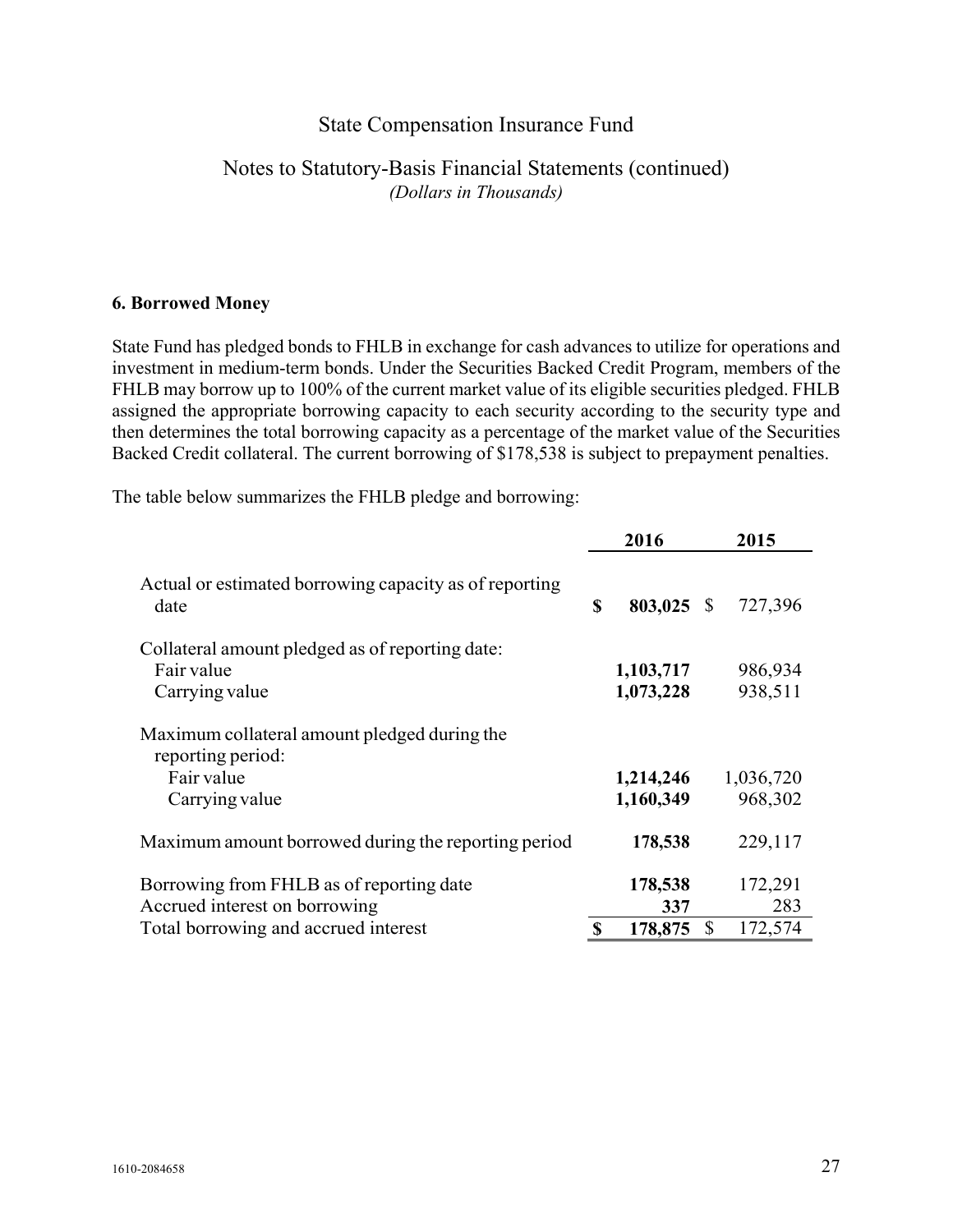# Notes to Statutory-Basis Financial Statements (continued) *(Dollars in Thousands)*

#### **6. Borrowed Money (continued)**

The tables below summarize the date issued, maturity date, face value, carrying value, interest rate and effective interest rate, and interest paid related to the FHLB borrowing agreement:

|                    |                 |              | December 31, 2016        |                 |                      |                           |                 |
|--------------------|-----------------|--------------|--------------------------|-----------------|----------------------|---------------------------|-----------------|
|                    |                 |              | <b>Face Value/</b>       |                 |                      |                           |                 |
|                    | <b>Maturity</b> |              | Carrying                 | <b>Interest</b> | <b>Effective</b>     |                           | <b>Interest</b> |
| <b>Date Issued</b> | Date            |              | Value                    | Rate            | <b>Interest Rate</b> |                           | Paid            |
|                    |                 |              |                          |                 |                      |                           |                 |
| 05/29/13           | 05/22/18        | $\mathbf S$  | 39,500                   | 1.285%          | 1.285%               | \$                        | 507             |
| 06/04/13           | 05/22/18        |              | 9,713                    | 1.335           | 1.335                |                           | 130             |
| 06/30/15           | 01/24/19        |              | 25,200                   | 1.578           | 1.578                |                           | 398             |
| 08/11/15           | 03/26/18        |              | 25,000                   | 1.200           | 1.200                |                           | 299             |
| 08/14/15           | 07/22/20        |              | 25,078                   | 1.757           | 1.757                |                           | 441             |
| 08/29/16           | 08/07/20        |              | 14,372                   | 1.293           | 1.293                |                           | 63              |
| 09/02/16           | 08/07/20        |              | 9,226                    | 1.334           | 1.334                |                           | 40              |
| 09/02/16           | 08/07/20        |              | 5,126                    | 1.328           | 1.328                |                           | 22              |
| 09/14/16           | 08/07/20        |              | 20,496                   | 1.333           | 1.333                |                           | 81              |
| 11/02/16           | 06/17/19        |              | 4,827                    | 1.160           | 1.160                |                           | 9               |
| Total              |                 | \$           | 178,538                  |                 |                      | $\boldsymbol{\mathsf{S}}$ | 1,990           |
|                    |                 |              | <b>December 31, 2015</b> |                 |                      |                           |                 |
|                    |                 |              | <b>Face Value/</b>       |                 |                      |                           |                 |
|                    | <b>Maturity</b> |              | Carrying                 | <b>Interest</b> | <b>Effective</b>     |                           | <b>Interest</b> |
| <b>Date Issued</b> | <b>Date</b>     |              | Value                    | Rate            | <b>Interest Rate</b> |                           | Paid            |
| 04/10/13           | 01/22/16        | $\mathbb{S}$ | 25,000                   | 0.536%          | 0.536%               | \$                        | 135             |
| 04/16/13           | 01/22/16        |              | 22,800                   | 0.507           | 0.507                |                           | 116             |
| 05/29/13           | 05/22/18        |              | 39,500                   | 1.285           | 1.285                |                           | 511             |
| 06/04/13           | 05/22/18        |              | 9,713                    | 1.335           | 1.335                |                           | 130             |
| 06/30/15           | 01/24/19        |              | 25,200                   | 1.578           | 1.578                |                           | 207             |
| 08/11/15           | 03/26/18        |              | 25,000                   | 1.197           | 1.197                |                           | 122             |
| 08/14/15           | 07/22/20        |              | 25,078                   | 1.757           | 1.757                |                           | 173             |
| Total              |                 | \$           | 172,291                  |                 |                      | $\boldsymbol{\mathsf{S}}$ | 1,394           |
|                    |                 |              |                          |                 |                      |                           |                 |

Based on the advance agreement, State Fund is subject to normal covenants of compliance with the FHLB credit program, compliance with applicable laws, providing reports as FHLB may require, insurance on the collateral, and notices for specified events such as defaults, mergers, change in charter, etc. There have been no violations of the terms and covenants for the advances.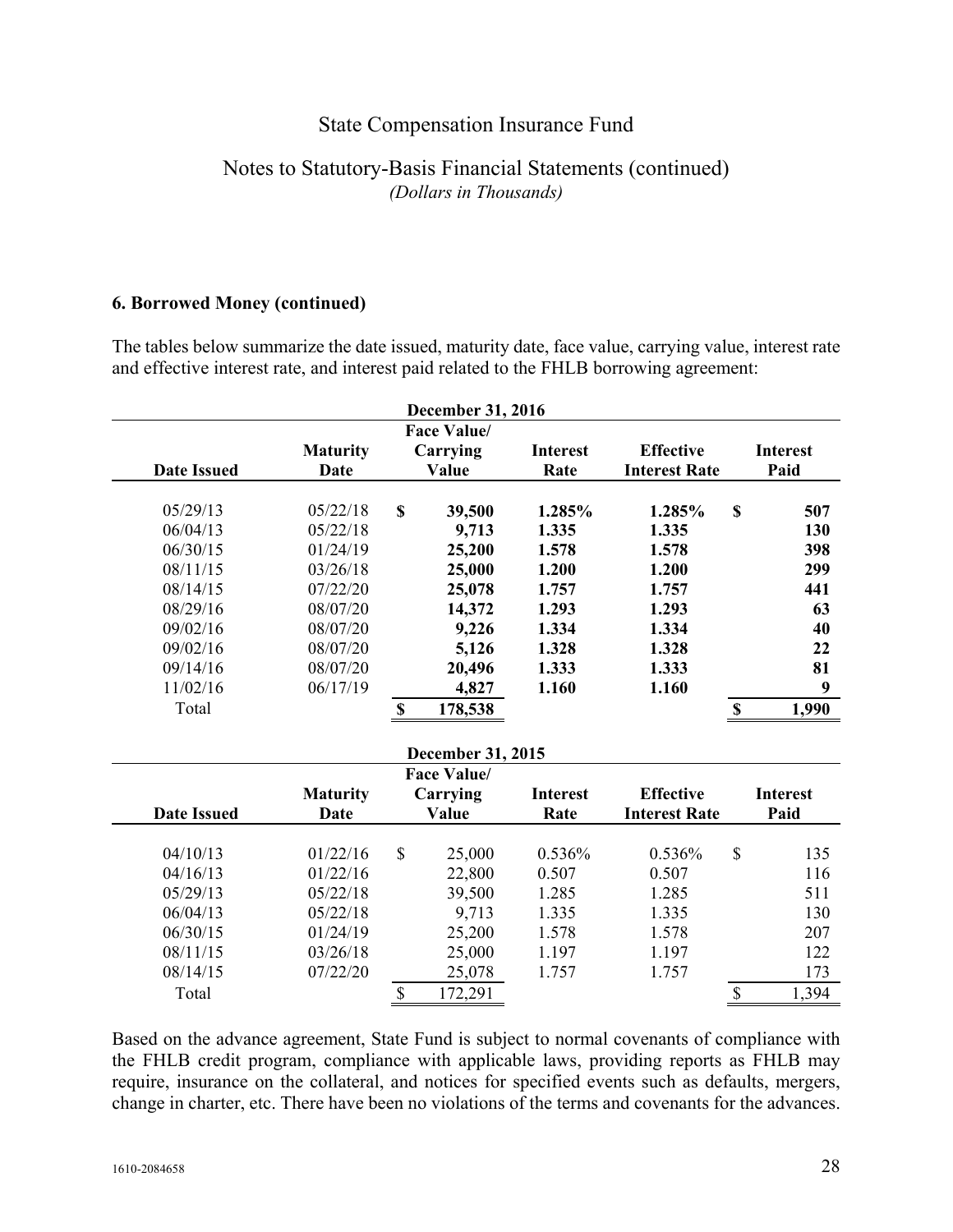## Notes to Statutory-Basis Financial Statements (continued) *(Dollars in Thousands)*

#### **7. Real Estate, Furniture, Equipment, and Leasehold Improvements**

Real estate as of December 31, 2016 and 2015 is comprised of the following:

|                                  |   | 2016               | 2015     |
|----------------------------------|---|--------------------|----------|
| Property occupied by the Company | S | 314,922 \$ 312,117 |          |
| Property held for sale           |   | 710                | 710      |
|                                  |   | 315,632            | 312,827  |
| Accumulated depreciation         |   | (70, 602)          | (64,980) |
| Total                            |   | 245,030            | 247,847  |

Depreciation expense on real estate was \$5,622 for each of the years ended December 31, 2016 and 2015. As of December 31, 2016 and 2015, State Fund did not impair real estate property held for sale.

Furniture, equipment, and leasehold improvements as of December 31, 2016 and 2015 comprise the following:

|                                                                                      |    | 2016       | 2015       |
|--------------------------------------------------------------------------------------|----|------------|------------|
| Data processing equipment and software<br>Office furniture, equipment, and leasehold | S  | 313,574 \$ | 307,893    |
| improvements                                                                         |    | 54,873     | 54,568     |
|                                                                                      |    | 368,447    | 362,461    |
| Accumulated depreciation                                                             |    | (351, 490) | (343, 296) |
|                                                                                      |    | 16,957     | 19,165     |
| Nonadmitted assets                                                                   |    | (7, 484)   | (8,918)    |
| Total                                                                                | \$ | 9,473      | 10,247     |

Depreciation and amortization expenses on furniture, equipment, and leasehold improvements were \$9,818 and \$11,827 for the years ended December 31, 2016 and 2015, respectively.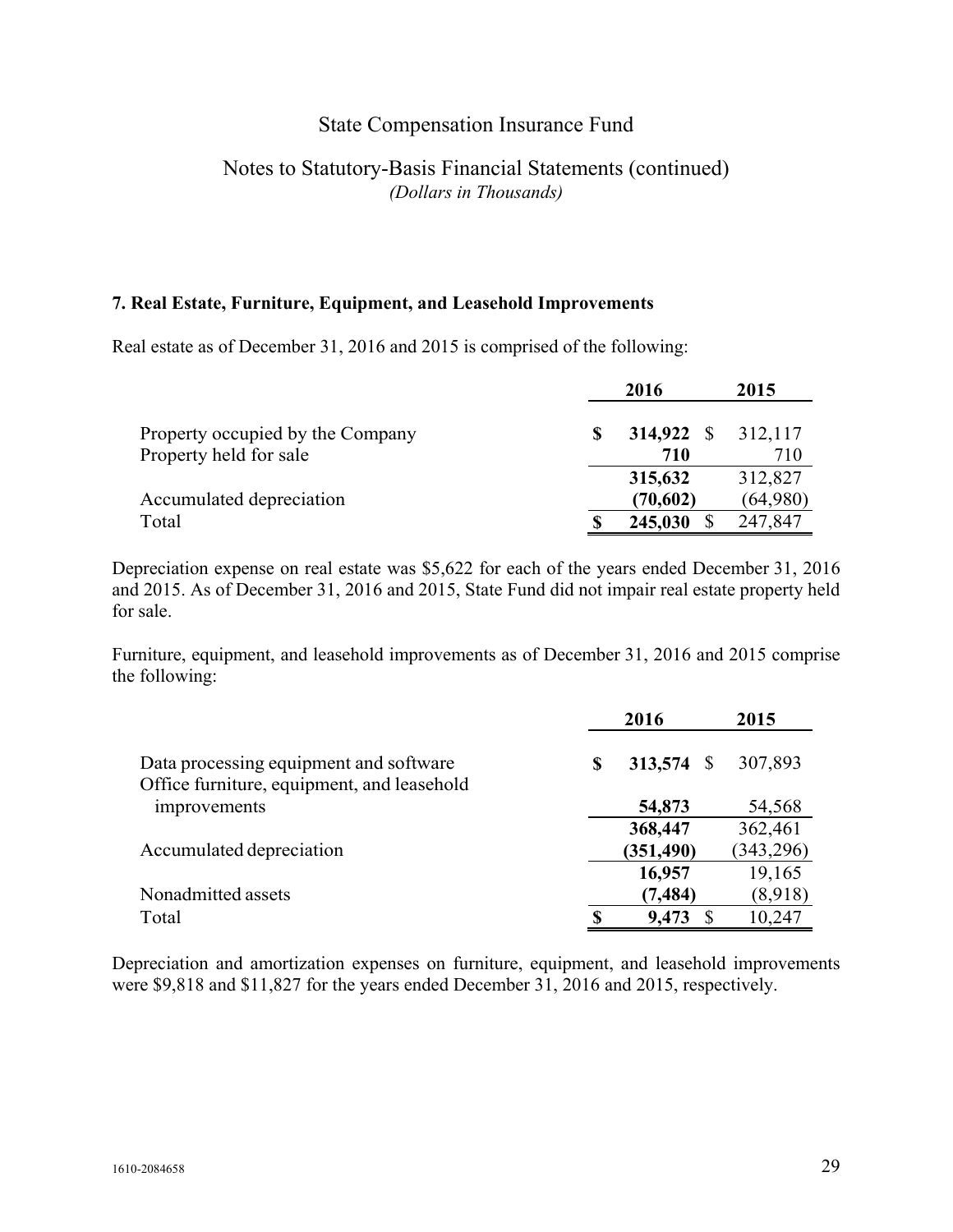## Notes to Statutory-Basis Financial Statements (continued) *(Dollars in Thousands)*

#### **8. Estimated Liabilities for Losses and Loss Adjustment Expenses**

The table below reflects changes in the estimated liabilities for losses and loss adjustment expenses over the prior 12 months through December 31, 2016 and 2015. Loss and loss adjustment expense reserves are shown net of reinsurance but gross of the impact of an LPT.

|                                                                                                               |   | 2016       | 2015             |
|---------------------------------------------------------------------------------------------------------------|---|------------|------------------|
| Estimated liabilities for losses and loss adjustment<br>expenses as of January 1, 2016 and 2015, net of ceded |   |            |                  |
| reinsurance of \$49,548 and \$67,208, respectively                                                            | S | 12,687,807 | \$<br>12,431,814 |
| Add incurred related to:                                                                                      |   |            |                  |
| Current year                                                                                                  |   | 1,614,498  | 1,700,408        |
| Prior years                                                                                                   |   | 9,181      | 5,018            |
| Total incurred                                                                                                |   | 1,623,679  | 1,705,426        |
| Less paid related to:                                                                                         |   |            |                  |
| Current year                                                                                                  |   | 245,102    | 256,816          |
| Prior years                                                                                                   |   | 1,157,969  | 1,192,617        |
| Total paid                                                                                                    |   | 1,403,071  | 1,449,433        |
| Estimated liabilities for losses and loss adjustment                                                          |   |            |                  |
| expenses as of December 31, 2016 and 2015, net of                                                             |   |            |                  |
| ceded reinsurance of \$43,264 and \$49,548,                                                                   |   |            |                  |
| respectively                                                                                                  |   | 12,908,415 | \$12,687,807     |

The increase in incurred losses and loss adjustment expenses relating to insured events in prior years were approximately \$9,181 and \$5,018 in 2016 and 2015, respectively. The unfavorable 2016 incurred losses related to prior year of \$3,364 is due to a decrease in reinsurance recoverable during the year and the unfavorable 2016 incurred LAE of \$5,817 is due to the increase in the liability for the Company's own legally uninsured workers' compensation program. The unfavorable 2015 incurred losses related to prior year of \$280 was due to a decrease in reinsurance recoverable during the year and the unfavorable 2015 incurred LAE of \$4,738 was due to the increase in the liability for the Company's own legally uninsured workers' compensation program.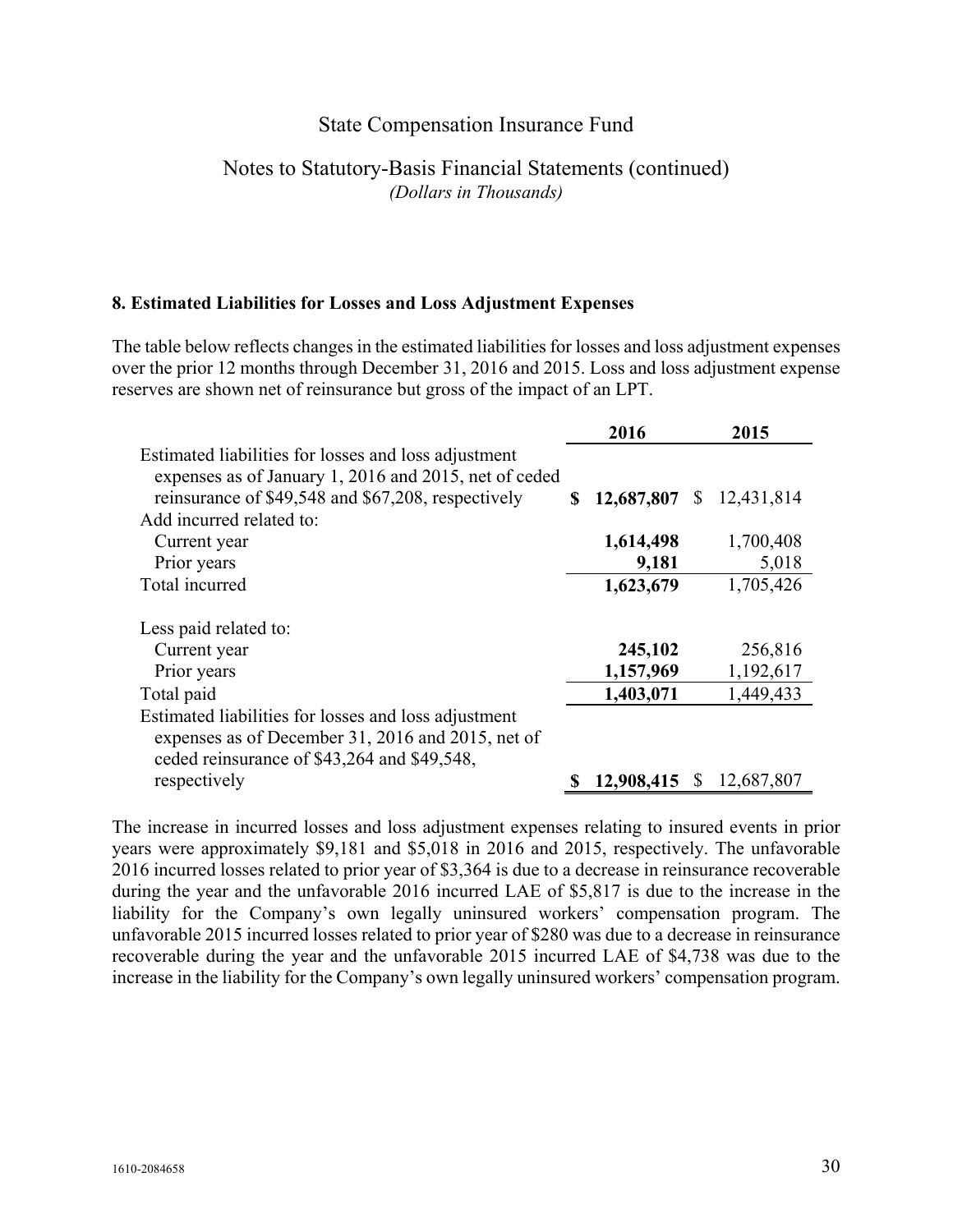# Notes to Statutory-Basis Financial Statements (continued) *(Dollars in Thousands)*

#### **8. Estimated Liabilities for Losses and Loss Adjustment Expenses (continued)**

State Fund writes workers' compensation insurance, a line that exposes State Fund to long-term liabilities with a potential for significant reserve variability. Management has identified the major risk factors in reserve estimation as the growth and contraction of business written by State Fund in recent years, recently enacted legislative changes affecting the line of business (i.e., reform), exposure to the retroactive impact of future legislative, regulatory and judicial decisions (SB 863 reform), Medicare set-aside requirements, medical inflation, and changes in the utilization of medical procedures.

Subrogation recoveries are considered when setting loss reserves. The estimated subrogation included as a reduction to IBNR was \$38,566 and \$34,298 as of December 31, 2016 and 2015, respectively.

State Fund had a significant increase in business volume during the 2002–2004 calendar years. Following that period of growth, a significant number of accounts returned to the private insurance market during the 2005–2012 period. This growth and contraction of business changed the mix of business over time, impacting development patterns, and contributing an element of uncertainty to loss reserve projections.

State Fund implemented tiered pricing in 2013 to differentiate the pricing of risks ranging from those written in competition with the private market to those which have greater loss potential and for whom State Fund acts as an insurer of last resort. Due to the limited experience under the new pricing system, there is increased pricing risk in the estimation of losses on policies written since 2013. Over time, this risk should diminish as the pricing tier structure matures.

In November 2003, the California Legislature passed Assembly Bill 227 and Senate Bill 228, representing a major reform of the workers' compensation system. This was followed in April 2004 by the further reforms of Senate Bill 899. These bills provide for major changes in benefit levels and the administration of claims, impacting both new and open claims from earlier accident years. Management has considered the impact of these reforms in estimating future liabilities; however, the breadth of the changes and their impact on loss development patterns, and the potential for future legislative, regulatory, or judicial decisions to retroactively impact currently estimated liabilities add a level of uncertainty to a current estimate of future liabilities. In March 2010, the Affordable Care Act of 2010 (Affordable Care Act), was signed into law. The Affordable Care Act impacts healthcare costs and delivery. Since healthcare is the largest component of State Fund's loss costs, this legislation may indirectly impact State Fund, although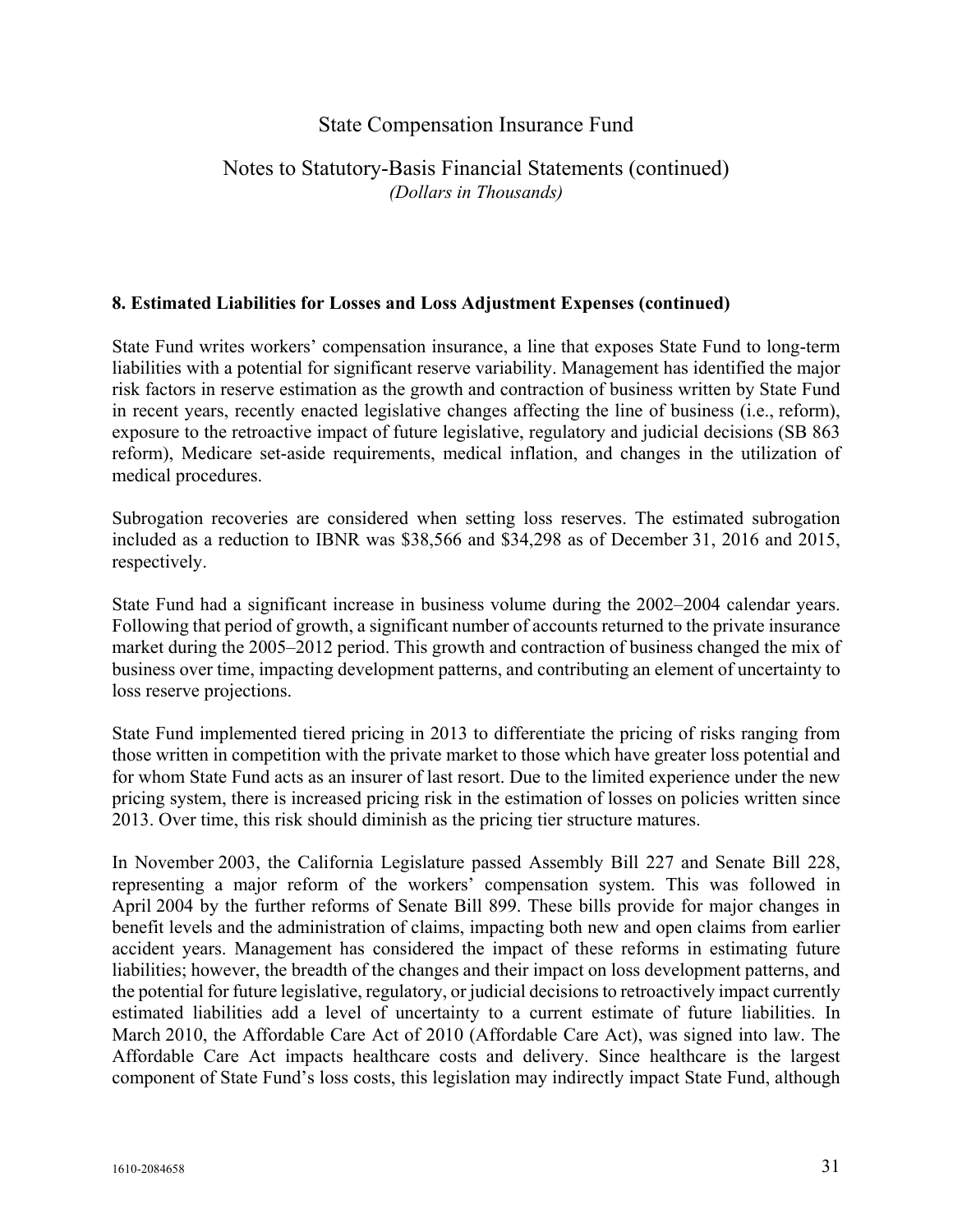# Notes to Statutory-Basis Financial Statements (continued) *(Dollars in Thousands)*

#### **8. Estimated Liabilities for Losses and Loss Adjustment Expenses (continued)**

the impact, if any, is uncertain. In August 2012, Senate Bill 863 (SB 863) was passed. The bill makes wide-ranging changes to California's workers' compensation system, including increased benefits to injured workers and potential cost-saving efficiencies. The bill became effective January 1, 2013. The full impact of SB 863 on incurred and unpaid claims is uncertain.

The workers' compensation benefit program provides medical care for the lifetime of the claimant in some cases. This exposes any current estimate of future liability to the uncertainties of future medical inflation.

These risk factors, coupled with the variability that is inherent in reserve estimation, could result in material adverse deviation from the carried estimated liabilities for losses and loss adjustment expenses.

As a workers' compensation carrier, State Fund has incidental exposure to asbestos and environmental claims. Given that State Fund's book is principally small to medium size businesses, State Fund has no significant asbestos and environmental exposure aggregations. Asbestos and environmental claims are handled in the routine course of business. Claims are made up on a per claimant basis.

The table below reflects the amount paid and reserved for losses and loss adjustment expenses for asbestos claims on direct, assumed, and net of reinsurance basis:

|                                                          |    | 2016           |   | 2015     |
|----------------------------------------------------------|----|----------------|---|----------|
| Asbestos, direct:                                        |    |                |   |          |
| Beginning reserves (including case, bulk and IBNR, and   |    |                |   |          |
| LAE)                                                     | S  | 43,012 $\sqrt$ |   | 45,403   |
| Losses and LAE incurred                                  |    |                |   |          |
| Calendar year payments for losses and LAE                |    | (2,545)        |   | (2,391)  |
| Ending reserves (including case, bulk and IBNR, and LAE) | S  | 40,467         | S | 43,012   |
| Asbestos, assumed                                        | \$ | - \$           |   |          |
| Asbestos, net of ceded:                                  |    |                |   |          |
| Beginning reserves (including case, bulk and IBNR, and   |    |                |   |          |
| LAE)                                                     | S  | $39,269$ \$    |   | 41,403   |
| Losses and LAE incurred                                  |    | 1,871          |   |          |
| Calendar year payments for losses and LAE                |    | (2,406)        |   | (2, 134) |
| Ending reserves (including case, bulk and IBNR, and LAE) | \$ | 38,734         |   | 39,269   |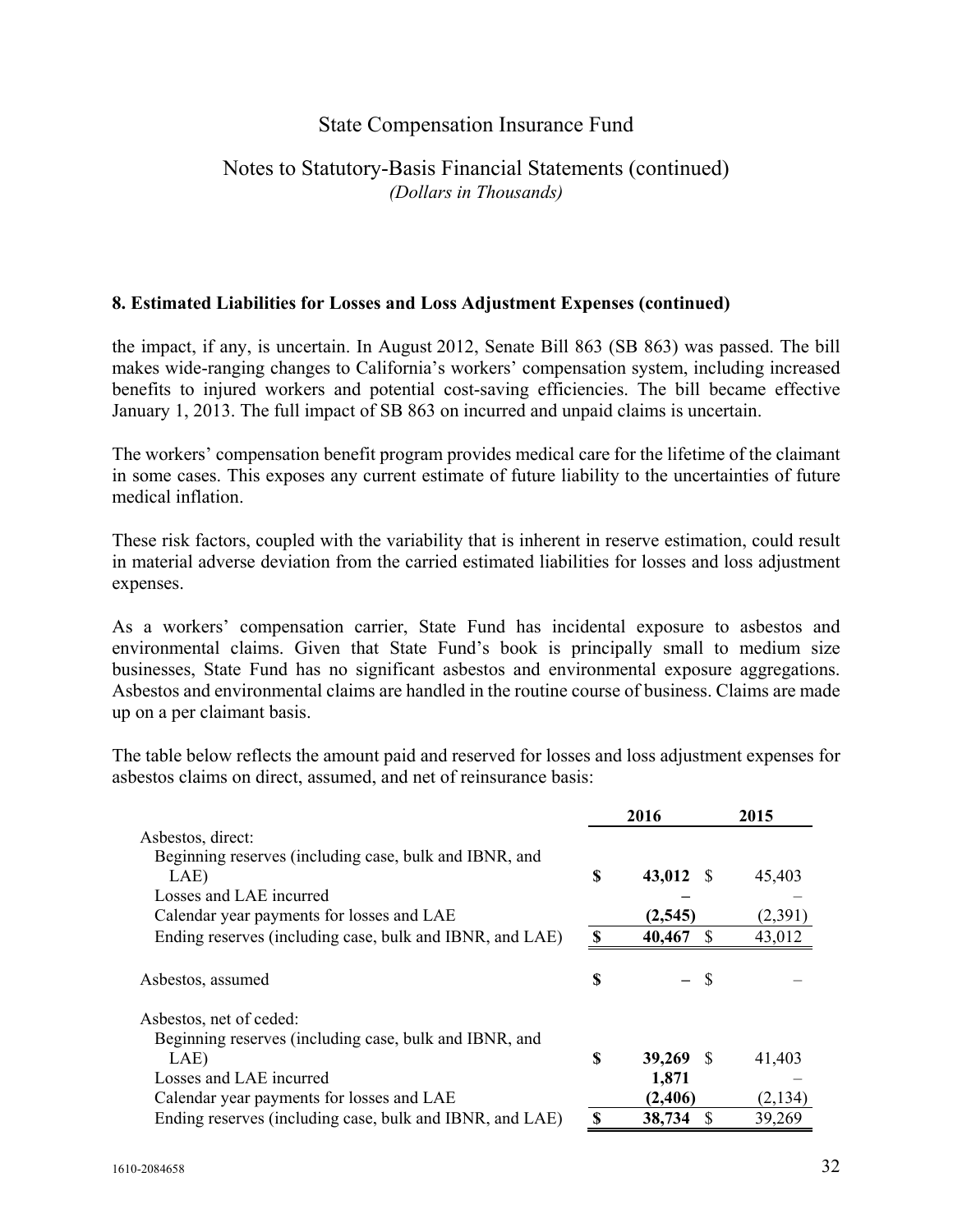# Notes to Statutory-Basis Financial Statements (continued) *(Dollars in Thousands)*

#### **8. Estimated Liabilities for Losses and Loss Adjustment Expenses (continued)**

The Company has purchased annuities form life insurers under which the claimants are payees. State Fund requires the insurance companies that underwrite structured settlement annuities to have an A.M. Best credit rating of A+ or better and \$8 billion dollars or more in total assets at the time of purchase. The present value of purchased annuities as reported to State Fund by the issuers was \$817,699 and \$903,348 at December 31, 2016 and 2015, respectively. This represents the discounted amount, as the nominal amount is not currently readily available from the issuers. These annuities have been used to reduce unpaid losses. State Fund is contingently liable for 100% of the annuities should the issuers of the annuities fail to perform under the terms of the annuities, which would require State Fund to report these obligations at the nominal value.

#### **9. Reinsurance**

Certain premiums and losses are ceded to other insurance companies under various reinsurance agreements. These agreements are used by State Fund to manage exposure to loss. For the years ended December 31, 2016 and 2015, State Fund has reported ceded reinsurance balances (prior to the LPT) as follows:

|   | 2016           | 2015   |
|---|----------------|--------|
|   |                |        |
| S | 14,843 $\sqrt$ | 15,415 |
|   | 14,843         | 15,415 |
|   | (1,135)        | (984)  |
|   | (7,381)        | 13,548 |
|   | 43,264         | 49,548 |
|   |                |        |

Ceded loss and loss adjustment expense reserves include \$31,195 and \$38,126 recoverable from Reliastar Life Insurance Company as of December 31, 2016 and 2015, respectively.

State Fund remains liable for amounts ceded in the event that reinsurers are unable to honor their obligations.

State Fund does not have an unsecured aggregate recoverable for losses, paid and unpaid, loss adjustment expenses, and unearned premium with any individual reinsurers (excluding the LPT), authorized or unauthorized, that exceeds 3% of its policyholders' surplus.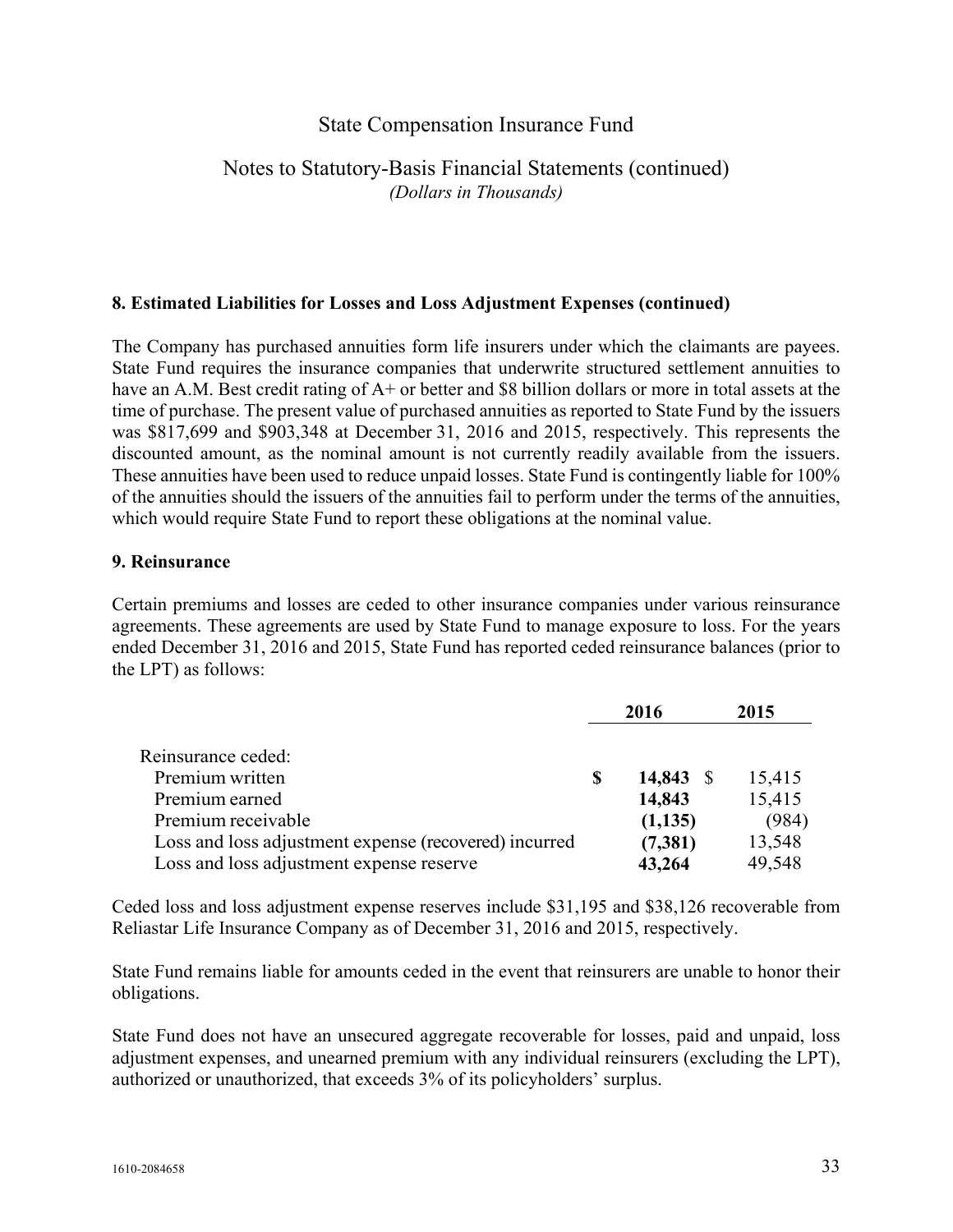# Notes to Statutory-Basis Financial Statements (continued) *(Dollars in Thousands)*

#### **9. Reinsurance (continued)**

#### **Catastrophic Reinsurance**

State Fund's underwriting risk exposure is concentrated in California. As such, State Fund is exposed to earthquakes, terrorist acts, and other catastrophic events. These have not had significant adverse effects on operations in the past, but could present risks in the future. State Fund purchases reinsurance protection to attempt to mitigate losses from catastrophic events.

State Fund uses the modeling resources of its lead reinsurance intermediary to estimate the cumulative exceedance probability curve for aggregate annual terrorism losses and for per occurrence earthquake losses at both random and peak exposure periods. Standard catastrophe models were used to determine the selected reinsurance structure based on State Fund's existing capital.

State Fund cedes insurance risk relating to its workers' compensation business on multiple reinsurance treaties, to multiple reinsurance companies. Reinsurance agreements attempt to mitigate State Fund's liability on some individual claims, on some layers of loss, on some blocks of business, and on catastrophic exposure. In accordance with statutory accounting practices, the reinsured risks are reflected net of the related loss and loss adjustment expense reserves. State Fund, however, is responsible for the insurance ceded to the extent that reinsurers would be unable to meet the obligations assumed under reinsurance contracts.

For all natural catastrophes in 2016 and 2015, State Fund was covered by per occurrence excess of loss reinsurance for \$300 million of losses in excess of \$350 million for a catastrophe involving at least 24 claimants. The treaties provided for one reinstatement to the full original limit, for an additional premium calculated as a pro rata share of the original premium, based on the portion of each layer being reinstated.

State Fund was also covered in 2016 and 2015 by a multiyear catastrophe bond issued by a special purpose reinsurer that would provide up to \$250 million for 2016 and 2015 of modeled earthquake loss coverage from an occurrence expected to cause in excess of \$100 million in losses in a notional portfolio matching that of State Fund. The actual loss experience may differ from the notional modeled losses. Actual reimbursements under the catastrophe bond are ultimately adjusted to the lesser of a contractually defined commutation value based on expected actual ultimate losses and loss adjustment expenses or the modeled losses. The proceeds on the notes will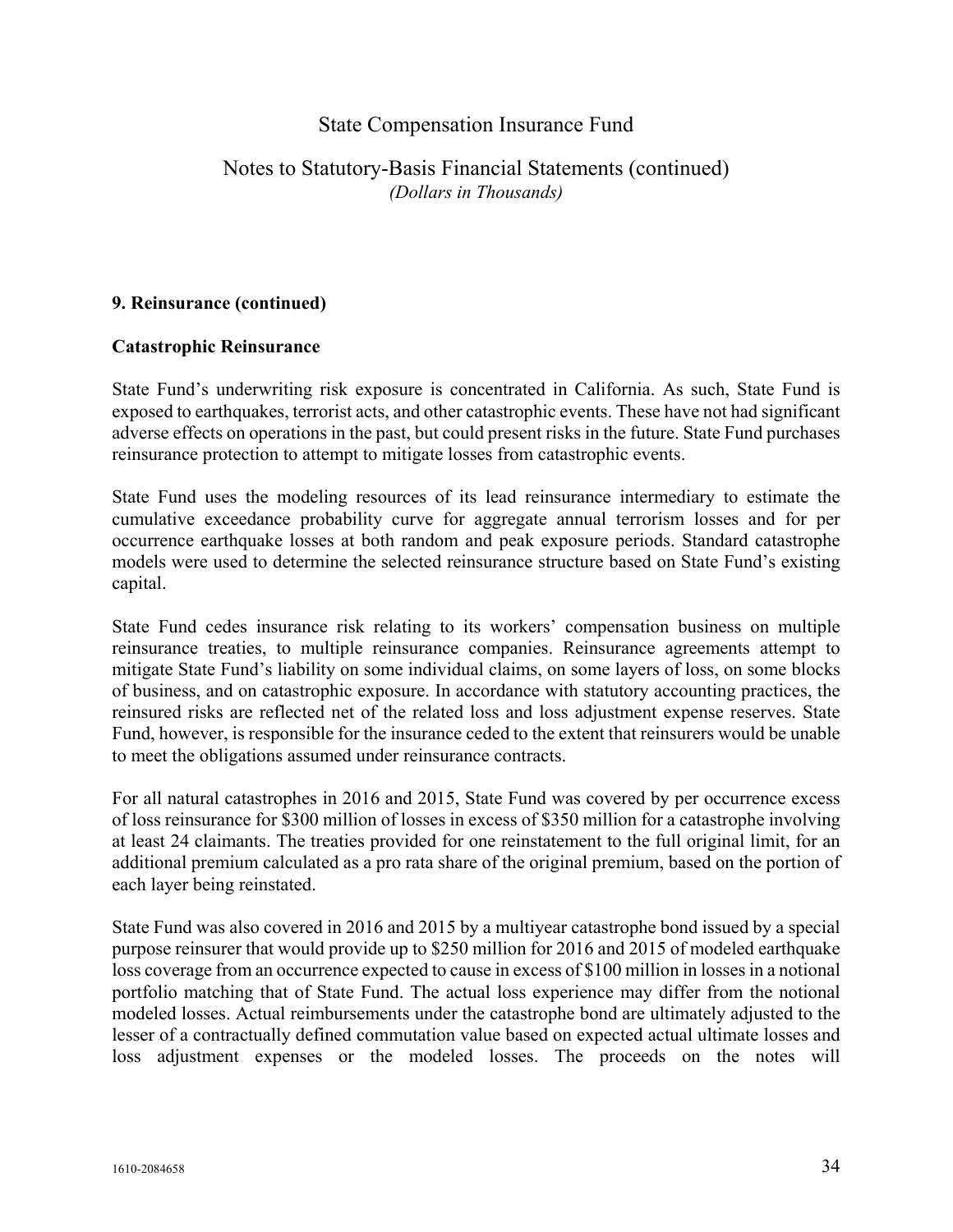# Notes to Statutory-Basis Financial Statements (continued) *(Dollars in Thousands)*

#### **9. Reinsurance (continued)**

be held in trust to collateralize the agreement with State Fund and in events of claims, State Fund can draw on the collateral. This catastrophe bond had the potential to cover losses for earthquakes with a magnitude greater than or equal to Mw 5.5 for the period September 17, 2014 until December 31, 2018.

For terrorism incidents in 2016, including losses generated from nuclear, biological, chemical, or radiological events, State Fund was covered by a combination of private reinsurance and the Terrorism Risk Insurance Program Reauthorization Act of 2015 (TRIPRA). A private per occurrence excess of loss reinsurance treaty covered \$235 million of losses in excess of \$100 million not first covered under TRIPRA, for an incident involving at least seven claimants. TRIPRA provided coverage for 84% of losses in excess of 20% of 2015 Direct Earned Premium, or approximately \$325 million, subject to a statutorily determined industry-wide maximum.

For terrorism incidents in 2015, including losses generated from nuclear, biological, chemical, or radiological events, State Fund was covered by a combination of private reinsurance and the TRIPRA. A private per occurrence excess of loss reinsurance treaty covered \$138 million of losses in excess of \$200 million not first covered under TRIPRA, for an incident involving at least 14 claimants. TRIPRA provided coverage for 85% of losses in excess of 20% of 2014 Direct Earned Premium, or approximately \$337 million, subject to a statutorily determined industry-wide maximum.

#### **Commutation**

For the year ended, December 31, 2016, State Fund has no commutation of ceded reinsurance.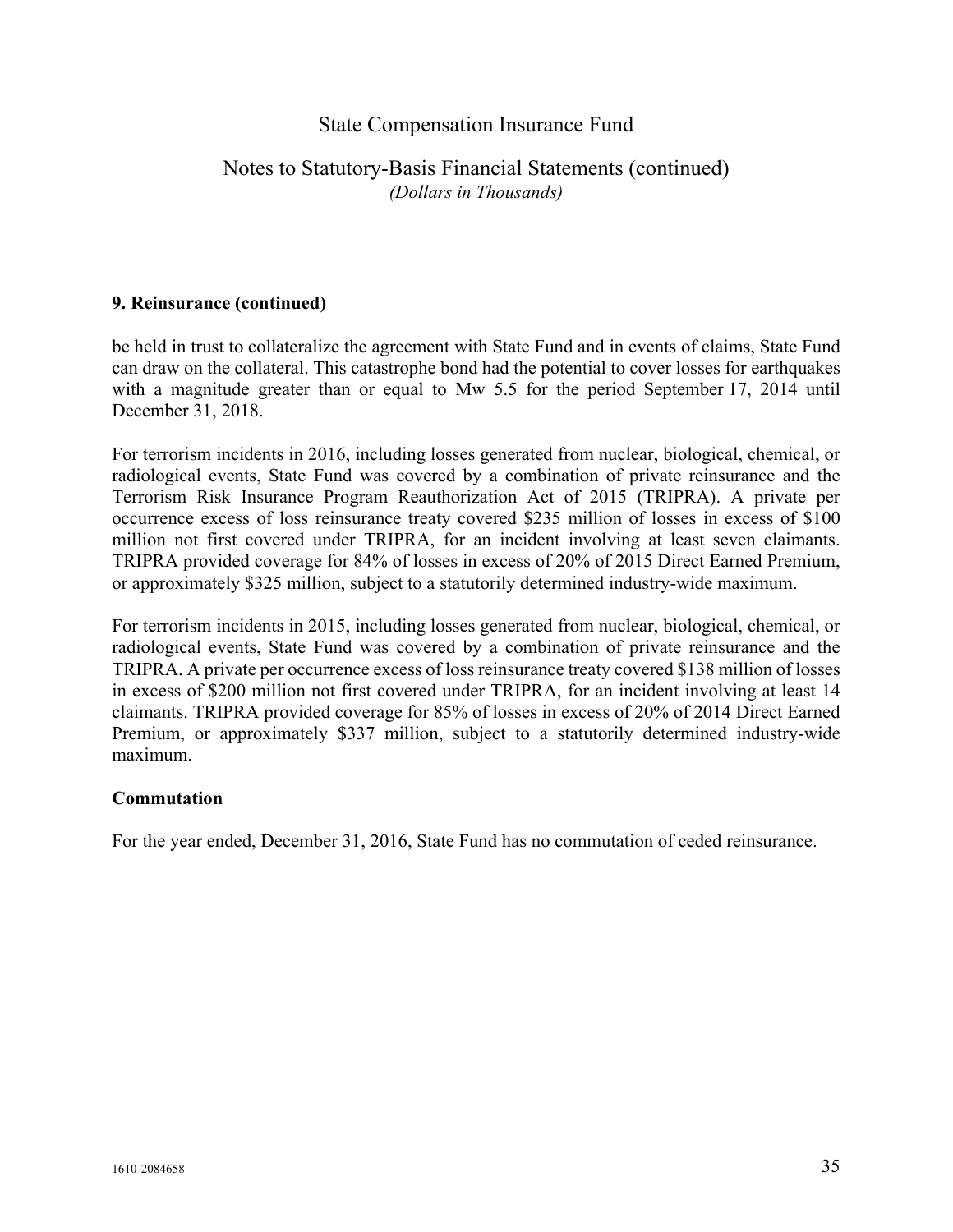# Notes to Statutory-Basis Financial Statements (continued) *(Dollars in Thousands)*

#### **9. Reinsurance (continued)**

For the year ended December 31, 2015, State Fund commuted reinsurance recoverable on unpaid losses and loss adjustment expenses of \$10,181, which included \$9,987 of losses incurred and \$194 of loss adjustment expenses, from the reinsurers listed below. State Fund's commutation settlement proceeds, net of reinsurance recoverable, on paid losses and loss adjustment expenses was \$9,075. The net effect of the commutation was an increase in losses and loss adjustment expenses of \$1,106.

| Sentry Insurance Company         | (4)   |
|----------------------------------|-------|
| <b>Federal Insurance Company</b> | 1,110 |
| Total                            | 1,106 |

#### **Loss Portfolio Transfer (LPT)**

In August 2002, State Fund entered into a Loss Portfolio Transfer agreement (LPT) with XL Re Ltd. and ACE Bermuda Insurance Ltd. (the Reinsurers). The retroactive reinsurance agreement reinsured losses paid after January 1, 2002 on accident years 1980 through 1998. Under the LPT, State Fund retains liability for the first \$950,000 of aggregate subject losses across the entire 18 year period. In the first reinsured layer of coverage, the Reinsurers are liable for a 90% share of the next \$1,150,000 of subject losses. Upon exhaustion of the first layer, State Fund retains the next \$200,000 of subject losses in excess of \$2,100,000. Then, in a second reinsured layer, the Reinsurers are liable for a 90% share of the next \$300,000 of subject losses. The maximum amount recoverable from the Reinsurers under both reinsured layers of the treaty is 90% of \$1,450,000.

Under the LPT, State Fund initially recorded a retroactive ceded loss reserves credit of \$1,035,000 for a payment of \$728,744, thus recognizing a retroactive gain of \$319,756. The gain was recorded as special surplus for retroactive reinsurance. The special surplus arising from the transaction will be considered to be earned surplus and transferred to unassigned funds (surplus) when cash recoveries from the Reinsurers exceed the total consideration paid by State Fund for the LPT. Additionally, State Fund received \$1,791 as interest on monies held by the Reinsurers prior to the final consummation of the LPT. This resulted in a net amount paid by State Fund of \$726,953.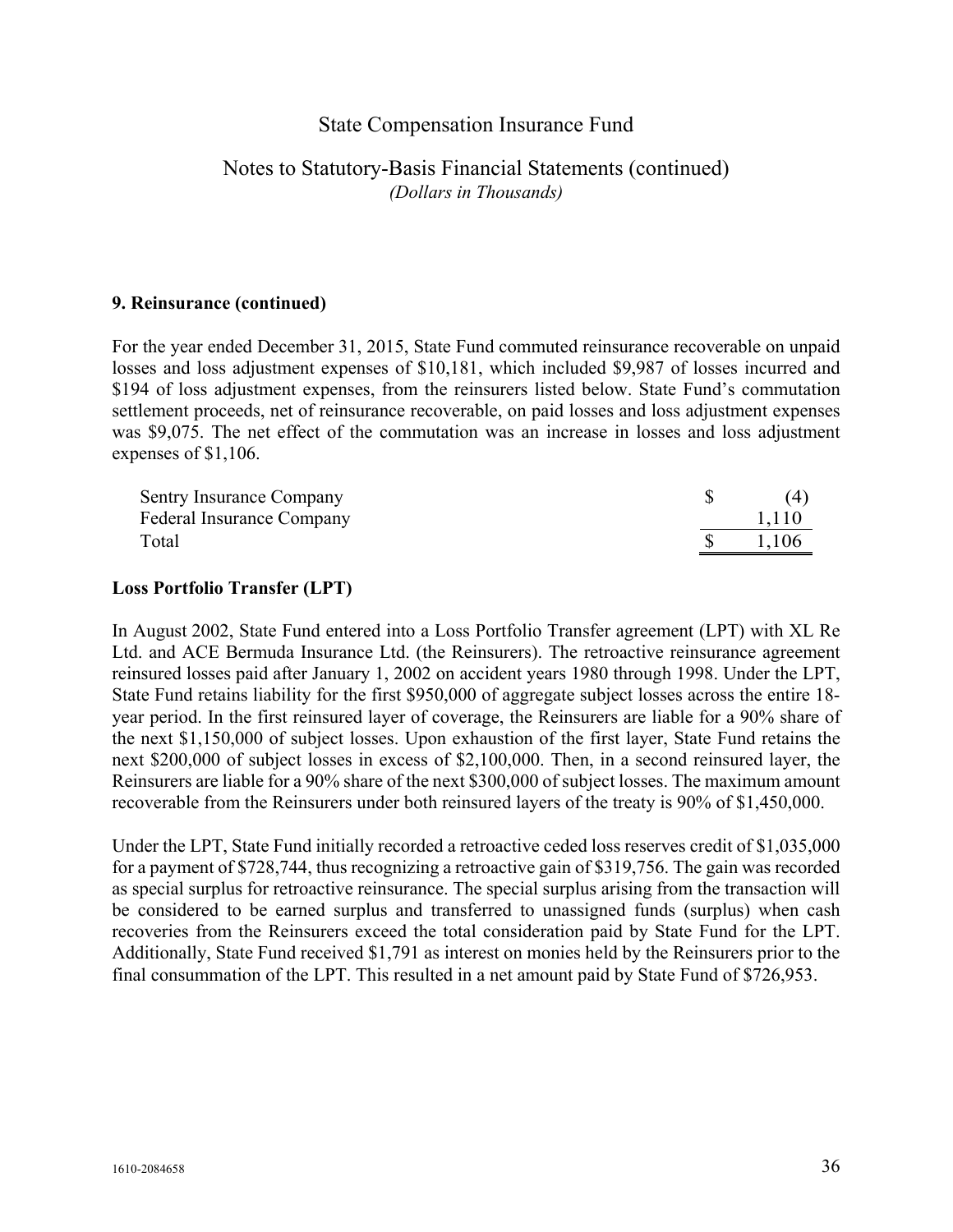# Notes to Statutory-Basis Financial Statements (continued) *(Dollars in Thousands)*

#### **9. Reinsurance (continued)**

As of December 31, 2005, State Fund's carried gross loss reserves for the subject losses exceeded the upper limit of the second layer of the treaty. State Fund increased retroactive ceded reserves by an additional \$270,000 (the \$300,000 in the second layer less State Fund's 10% retention). As a result, State Fund recognized an additional retroactive gain of \$256,500 (\$270,000 net of a \$13,500 deposit with Reinsurers for the coverage). Special surplus for retroactive reinsurance increased from \$319,800 in 2004 to \$576,300 at year-end of 2005. The special surplus for retroactive reinsurance began to decline in 2012 as the total recovered balance began to exceed LPT consideration paid. The special surplus for retroactive reinsurance was reduced by \$9,172 in 2016 and \$51,425 in 2015 and transferred to unassigned surplus.

Effective January 1, 2007, XL Re Ltd. assumed all the rights and obligations of Ace Bermuda Insurance Ltd. to State Fund under the LPT through an Assumption Reinsurance and Novation Agreement.

The original LPT contained a provision under the Large Payment Oversight clause, which was intended to address acceleration of payments due to settlement of claims. If the aggregate of Large Payments (defined as individual payments exceeding \$10,000 intended to settle future liability) exceeds tabled values in the treaty (as specified at successive year-ends), this would void coverage on claims with subsequent Large Payments unless the Reinsurers provide prior written consent for the payments, or State Fund agreed that reimbursement would be apportioned over the life expectancy of the injured employee.

The Large Payment Oversight provision was triggered in the third quarter of 2009. In order to simplify administration by all parties of this provision, State Fund and the Reinsurer amended the original LPT contract to allow the deferral of subsequent Large Payments to be done on the aggregated total for each calendar quarter, based on an agreed average life expectancy for the entire body of claims involved in the LPT.

As of December 31, 2016, cumulative subject paid losses were \$2,204,727, which exceeded the upper limit of the first layer of \$2,100,000 placed at 90%. After the \$950,000 Company retention, total billed losses were \$1,035,000, of which \$899,708 was collected from the Reinsurers, \$2,293 was billed as a current receivable, and \$132,999 was receivable but not yet due from deferred large loss settlements. As of December 31, 2015, cumulative subject paid losses were \$2,144,055, which exceeded the upper limit of the first layer of \$2,100,000 placed at 90%. After the \$950,000 Company retention, total billed losses were \$1,035,000, of which \$890,536 was collected from the Reinsurers, \$2,293 was billed as a current receivable, and \$142,171 was receivable but not yet due from deferred large loss settlements.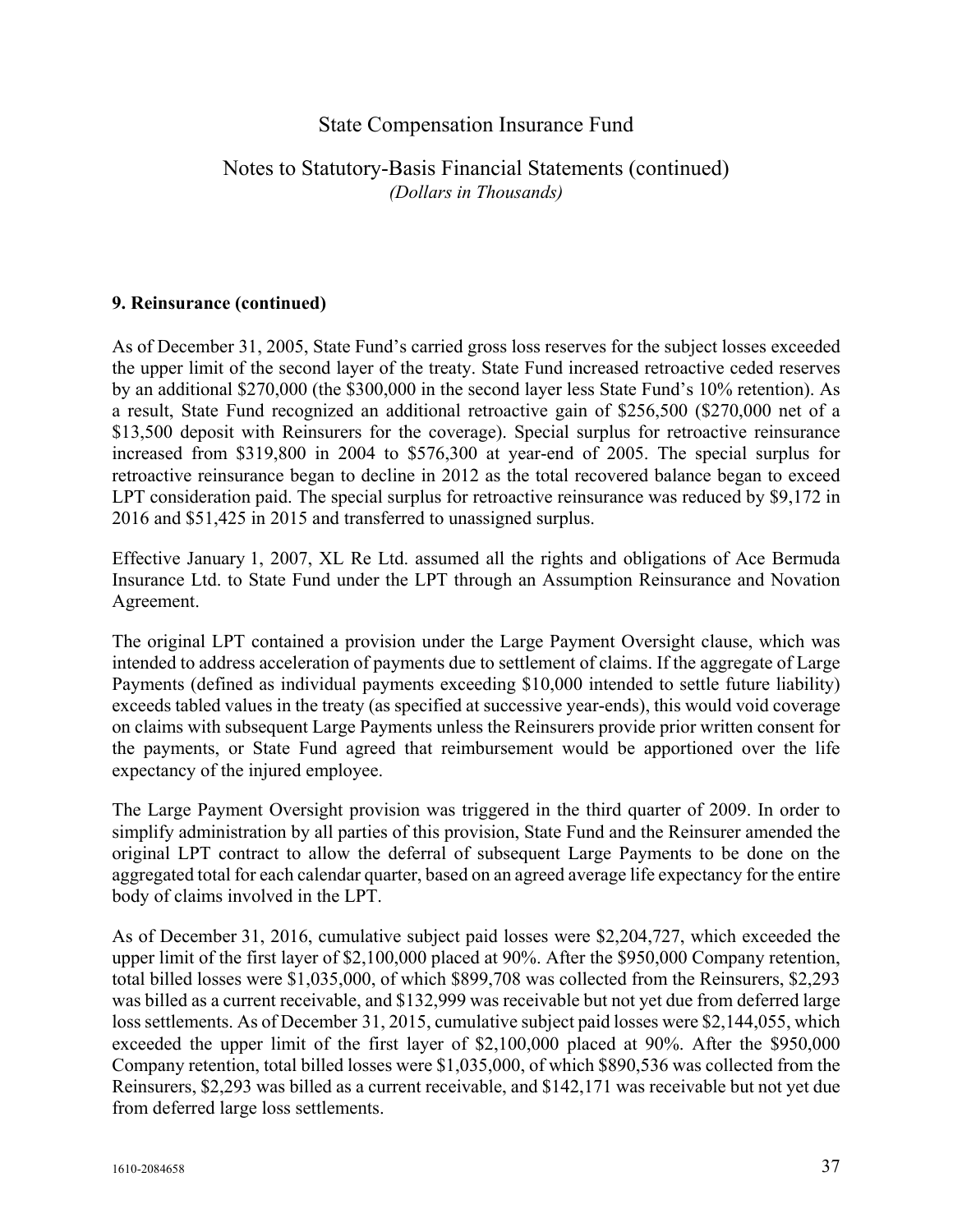#### Notes to Statutory-Basis Financial Statements (continued) *(Dollars in Thousands)*

#### **10. Commitments and Contingencies**

State Fund leases certain office space, furniture, equipment, and vehicles under noncancelable operating leases. The aggregate minimum annual lease payments under such operating leases as of December 31, 2016, were as follows:

| Year:        |              |
|--------------|--------------|
| 2017         | \$<br>12,489 |
| 2018         | 12,216       |
| 2019         | 12,170       |
| 2020         | 12,092       |
| 2021         | 11,831       |
| Future years | 33,803       |
| Total        | \$<br>94,601 |

Leases for office space generally require additional payments comprising State Fund's pro rata share of increases in real estate taxes and building operating expenses. For the years ended December 31, 2016 and 2015, the total rental expense for office space was \$31,889 and \$32,346, respectively, which is comprised of an allocation of rental value to space owned and occupied by State Fund of \$21,732 and \$20,282, and expense for leased properties of \$10,157 and \$12,064, respectively. Other lease expenses were \$733 and \$980 for the years ended December 31, 2016 and 2015, respectively.

Lawsuits arise against State Fund in the normal course of business. Contingent liabilities arising from litigation and other matters are not considered material in relation to the financial position of State Fund.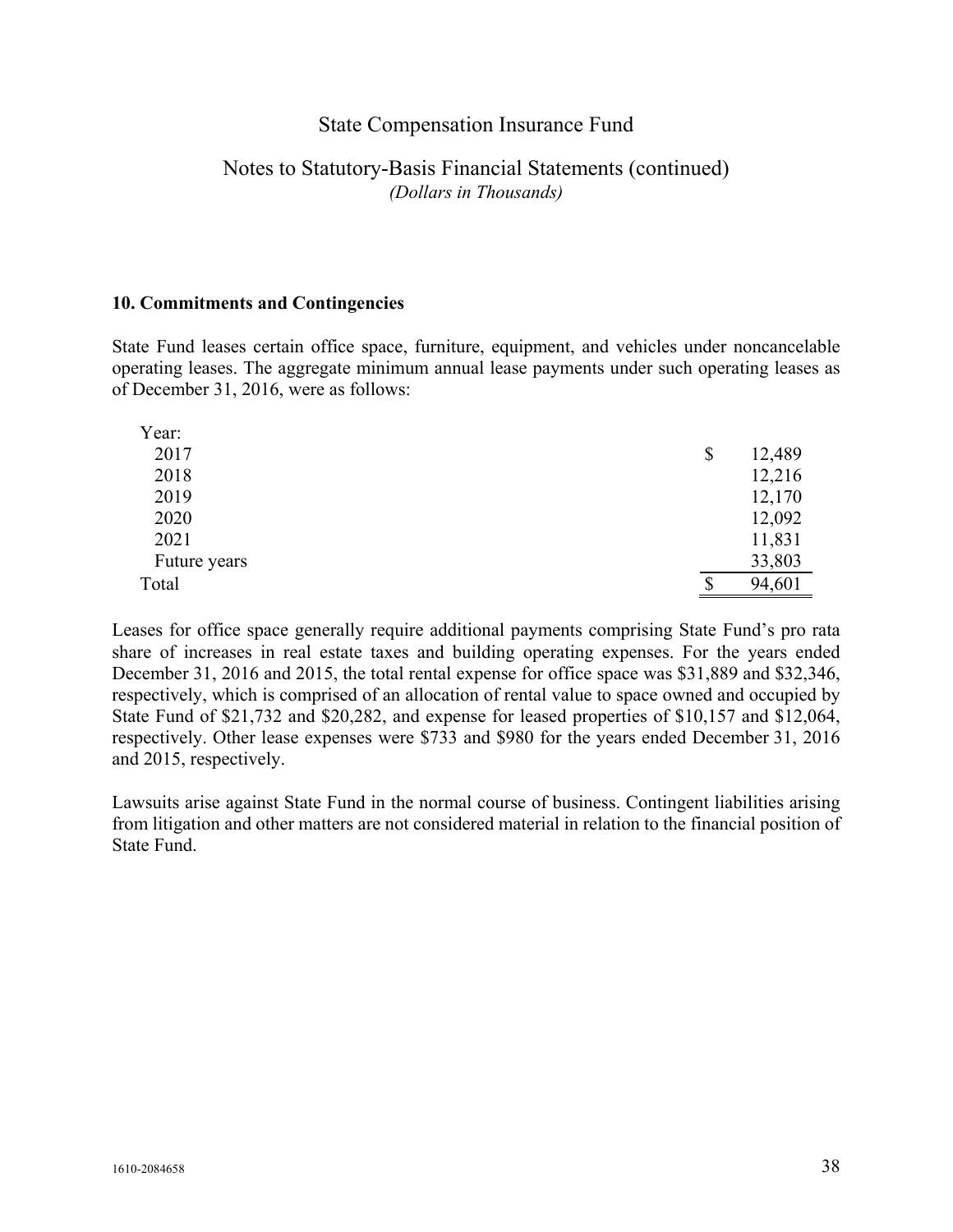# Notes to Statutory-Basis Financial Statements (continued) *(Dollars in Thousands)*

#### **11. Pension and Other Postemployment Benefit Plans**

State Fund incurred pension expense of \$73,924 and \$66,719 for the years ended December 31, 2016 and 2015, respectively.

State Fund paid retiree health benefit pro rata assessments of \$25,652 and \$18,609 for the years ended December 31, 2016 and 2015, respectively. The following table shows the components of State Fund's allocation of the State's 2016 and 2015, ARC, OPEB cost, the amount credited to the plan, and changes in the net OPEB obligation as of December 31, 2016 and 2015:

|                                            | 2016              | 2015      |
|--------------------------------------------|-------------------|-----------|
| Annual required contribution               | \$<br>$96,325$ \$ | 91,414    |
| Adjustment to annual required contribution | (11,328)          | (16, 721) |
| Annual OPEB cost                           | 84,997            | 74,693    |
| Estimated contribution credit              | (25, 652)         | (18,609)  |
| Increase in net OPEB obligation            | 59,345            | 56,084    |
| Net OPEB obligation beginning of year      | 671,932           | 615,848   |
| Net OPEB obligation end of year            | \$<br>731,277     | 671,932   |

The percentage of annual OPEB costs contributed to the plan was 30% and 25% for 2016 and 2015, respectively.

In 2016, State Fund continued to engage an outside third party for retirement actuarial consulting services to project the impact on Statutory accounting of GASB 68, *Accounting and Financial Reporting for Pensions* and GASB 75, *Accounting and Financial Reporting for Postemployment Benefits Other than Pension*. After reviewing the current funding status for pension, projected investment return rates, an overview of assets and liabilities, and discussions with stakeholders, State Fund lowered the discount rate from 7.65% to 7.00% as of December 31, 2016, which increased the special surplus for UAAL for pension by \$142,000. Given the statewide OPEB prefunding that was negotiated through the state collective bargaining process and based on the current proportionate share of State Fund payroll and active employee health costs for the services provided to the State under a Master Service Agreement (MSA), State Fund reduced its estimate of the special surplus fund for unfunded pension and postemployment benefits by \$212,837 and \$384,060, respectively, which represented the contingent liability for State Fund employees who are assigned to the State Contracts operations at State Fund. These State Fund employees adjust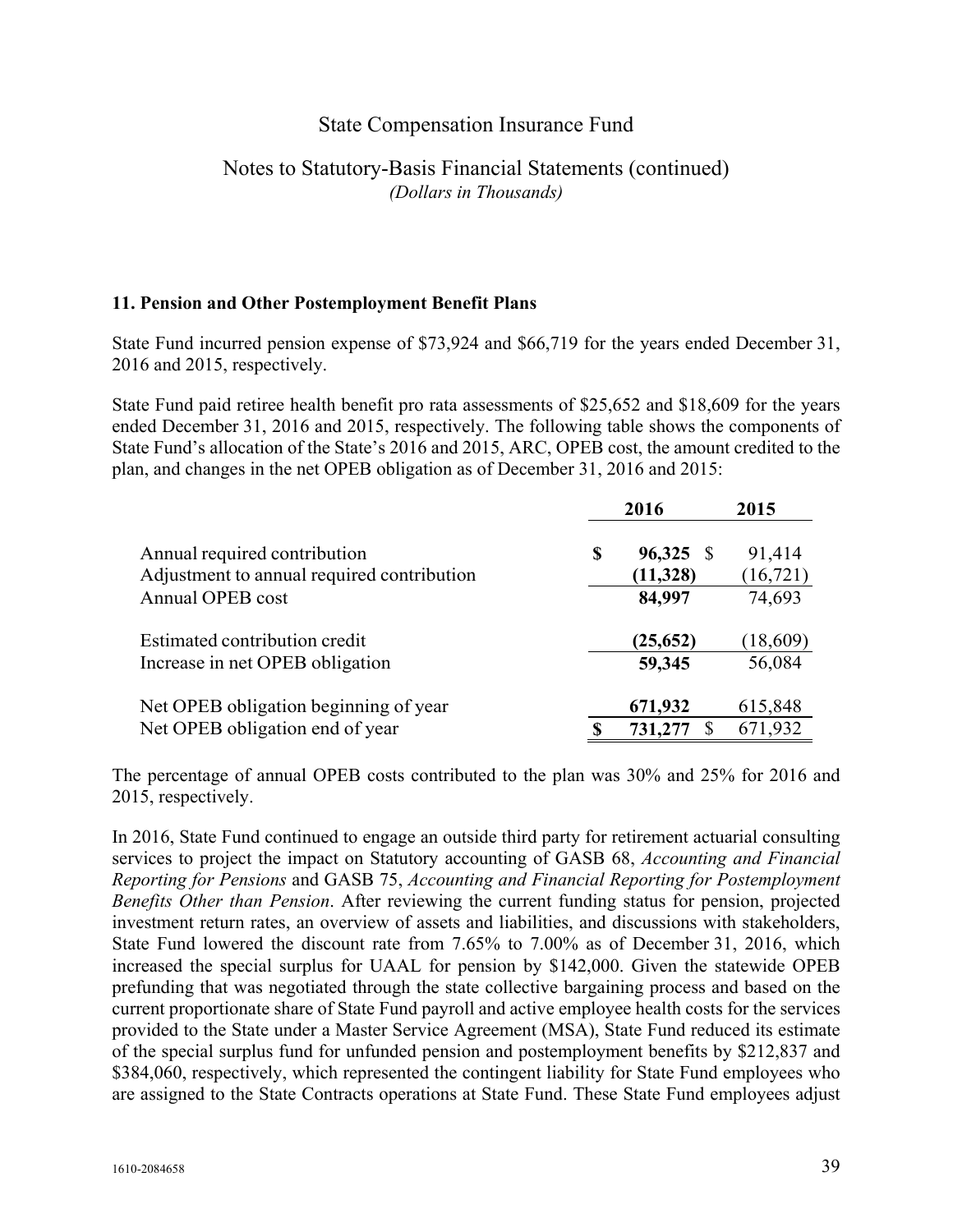# Notes to Statutory-Basis Financial Statements (continued) *(Dollars in Thousands)*

#### **11. Pension and Other Postemployment Benefit Plans (continued)**

and administer the workers' compensation claims for various state government agencies pursuant to the MSA entered into by California Department of Human Resources (CalHR) on behalf of a number of state agencies. The pension and OPEB costs for these State Fund employees are the responsibility of CalHR and the government agencies whose workers' compensation claims have been adjusted by State Fund.

In 2015, State Fund engaged an outside third party for retirement actuarial consulting services to project the impact on Statutory accounting in order to reassess State Fund's UAAL for the pension and OPEB as a result of CalPERS' implementation of GASB 68 and the anticipated future implementation of GASB 75. Due to the increase of State's UAAL as a whole and a new selection of actuarial assumptions applicable to the Company's operations, State Fund segregated an additional \$582,000 and \$205,000 from its surplus to its special surplus for UAAL for pension and OPEB, respectively.

State Fund's annual OPEB cost is based on the ARC as determined by the State, which comprises Normal Cost and amortization of the unfunded actuarial liabilities from prior years (catch-up adjustments), as required by GASB. State Fund estimates the ARC as of December 31 of each calendar year based on the latest available Actuarial Valuation Report, which is as of June 30 of the same calendar year, and its share of the State's OPEB cost. State Fund recognizes the Normal Cost as expense in the statements of operations and policyholders' surplus, and reduces the special surplus account for the amortization of the catch-up adjustment based on the allocation ratio between Normal Cost and UAAL. In 2016, State Fund recorded OPEB expenses of \$40,853 and reduced special surplus by \$44,144. In 2015, State Fund recorded OPEB expenses of \$36,093 and reduced special surplus by \$38,600.

#### **12. Risks and Uncertainties**

Some of State Fund's more significant risks are discussed below and in other notes to these financial statements. State Fund's business may also be adversely affected by risks and uncertainties not currently known or that are currently considered immaterial.

State Fund invests in various investment securities that are exposed to various risks, such as interest rate, market risk, and credit risk. Due to the level of risk associated with certain investment securities, it is at least reasonably possible that changes in values of investment securities will occur in the near term and that change could materially affect the amounts reported in the statutorybasis financial statements. A substantial amount of the State Fund's assets are invested in debt and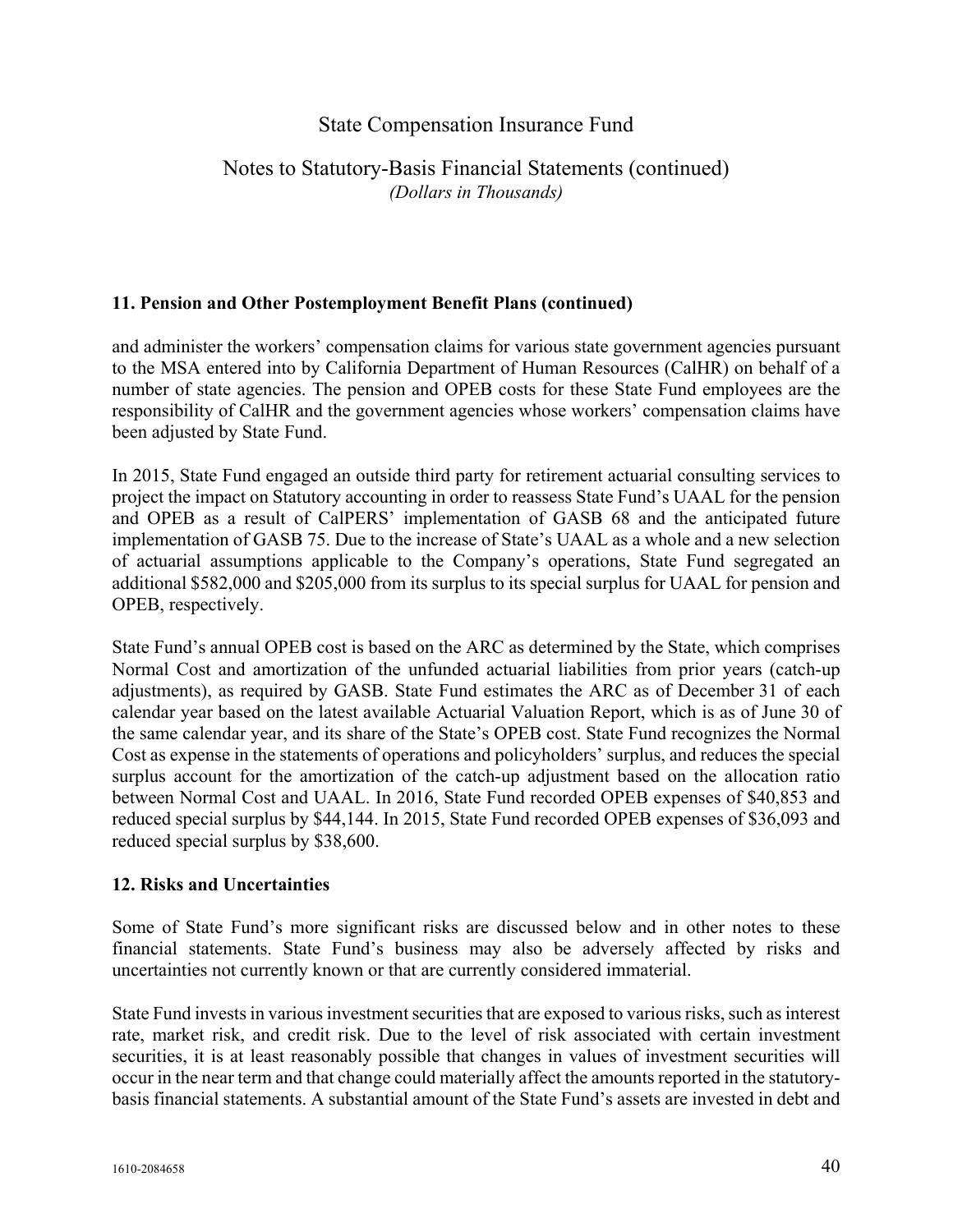# Notes to Statutory-Basis Financial Statements (continued) *(Dollars in Thousands)*

#### **12. Risks and Uncertainties (continued)**

equity securities. Defaults, downgrades, or other events impairing the value of securities owned may reduce policyholders' surplus. State Fund attempts to mitigate these risks by adhering to investment policies that provide portfolio diversification and by complying with investment limitations governed by state insurance laws and regulations, as applicable. Additionally, management actively manages the investment risks by monitoring credit and rating changes on its portfolio.

Underwriting risk is the risk that premiums from insured policies will be insufficient to cover the claims and expenses under the policies. State Fund's underwriting risk exposure is concentrated in California. As such, State Fund is exposed to losses from earthquakes, terrorist acts, and other catastrophic events, as well as the negative effects of significant economic and political events concentrated within the State. State Fund attempts to manage underwriting risk through price monitoring, which includes analyzing and monitoring current and historical State Fund data and industry data and trends, and through reinsurance.

State Fund attempts to protect its computer systems and communications systems but may experience interruptions and breaches, including computer viruses, malicious software, cyberattacks, and hacking, which could impair the ability to conduct business and communicate, internally and with policyholders and customers, or result in the theft of trade secrets or other misappropriation of assets, or otherwise compromise privacy of State Fund's sensitive information, or that of its customers or other business partners.

Refer to Note 8 for discussion of the risks and uncertainties regarding estimates of reserves for losses and loss adjustment expenses incurred but unpaid. Refer to Note 2 for discussion of the risks and uncertainties regarding estimates of contingent obligations for unfunded pension and OPEB.

#### **13. Related Parties**

State Fund has an agreement with CalHR to adjust the claims and process the payments related to those claims on behalf of state agencies. State Fund pays compensation benefits to the injured workers and medical benefits to the health providers. State Fund is reimbursed by the state agencies for compensation and medical benefits paid, and the cost of adjusting. State Fund also bills monthly service fees for processing these claims on a full cost recovery basis. State Fund records a receivable for the reimbursements and monthly service fees under due from adjusting contracts. All agencies make deposits in a trust account that is held by State Fund for future bills. The deposits are included under other liabilities in the statements of admitted assets, liabilities, and policyholders' surplus.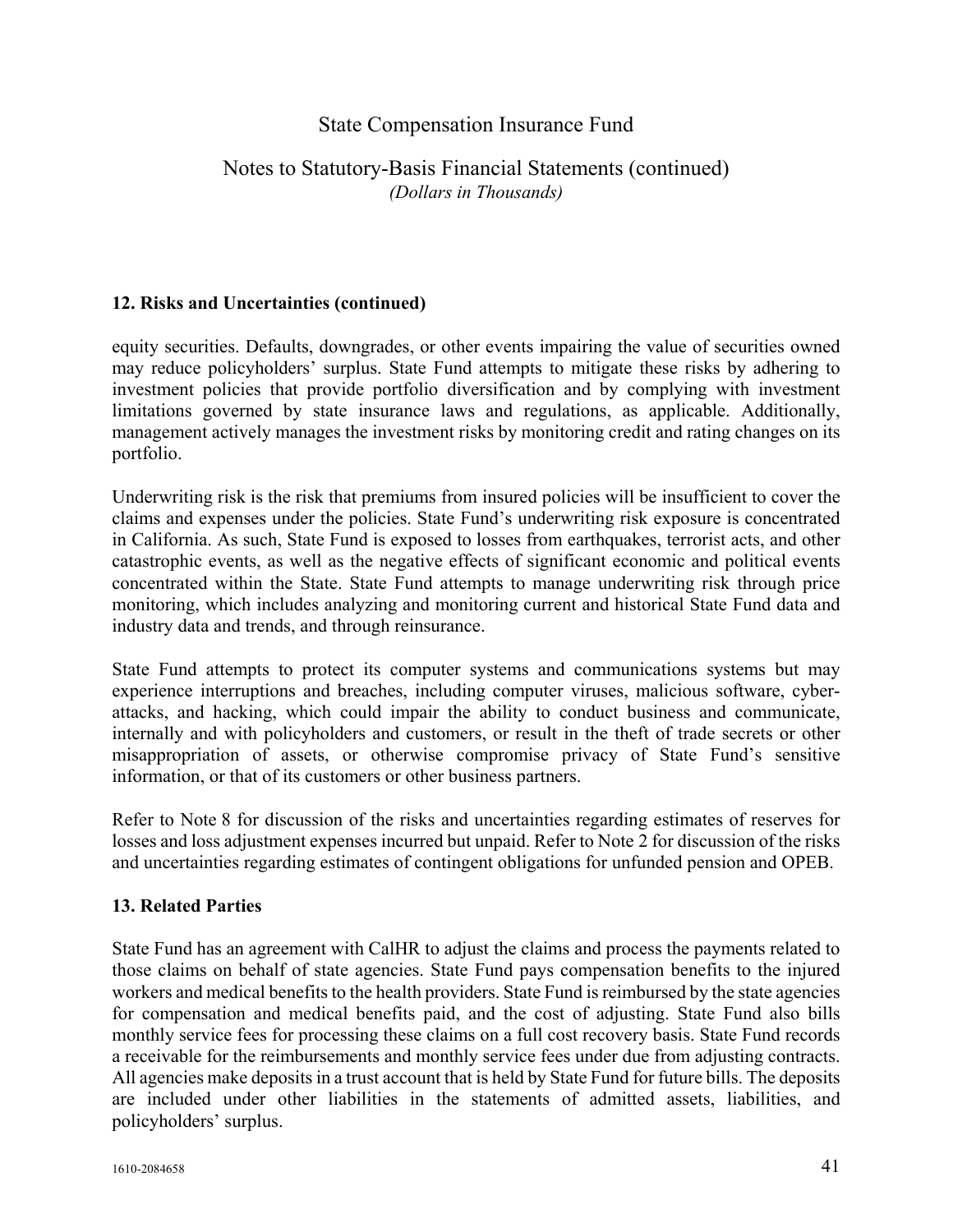# Notes to Statutory-Basis Financial Statements (continued) *(Dollars in Thousands)*

#### **14. Special Surplus Funds**

The following summarizes changes in the balances of special surplus funds for 2016:

|                                          | <b>Retroactive Pension and</b><br>Reinsurance |         |  | <b>Unfunded</b><br><b>OPEB</b> |
|------------------------------------------|-----------------------------------------------|---------|--|--------------------------------|
| Balance at December 31, 2015             | S                                             |         |  | 414,464 \$1,654,124            |
| Transfer from recoveries under LPT       |                                               | (9,172) |  |                                |
| Transfer to OPEB liability (Note 11)     |                                               |         |  | (44, 144)                      |
| Transfer to unassigned surplus (Note 11) |                                               |         |  | (454, 897)                     |
| Balance at December 31, 2016             |                                               |         |  | 405,292 \$ 1,155,083           |

The following summarizes changes in the balances of special surplus funds for 2015:

|                                                                                    |   | Reinsurance             | <b>Unfunded</b><br><b>Retroactive Pension and</b><br><b>OPEB</b> |
|------------------------------------------------------------------------------------|---|-------------------------|------------------------------------------------------------------|
| Balance at December 31, 2014<br>Transfer from recoveries under LPT                 | S | 465,889 \$<br>(51, 425) | 905,724                                                          |
| Transfer to OPEB liability (Note 11)<br>Transfer from unassigned surplus (Note 11) |   |                         | (38,600)<br>787,000                                              |
| Balance at December 31, 2015                                                       |   | 414,464                 | \$1,654,124                                                      |

#### **15. Other Matters**

The CDI is currently conducting their financial examination of the Company for the years ended December 31, 2013, 2014, 2015 and 2016, and is expected to be completed by 2018.

#### **16. Subsequent Events**

Management of State Fund has evaluated all events occurring after December 31, 2016 through May 25, 2017, the date the financial statements were available to be issued, to determine whether any events required either recognition or disclosure in the financial statements. In March 2017, State Fund sold stocks amounting to \$297,706 due to changes in investment strategy. The sale resulted in a realized gain of \$66,620.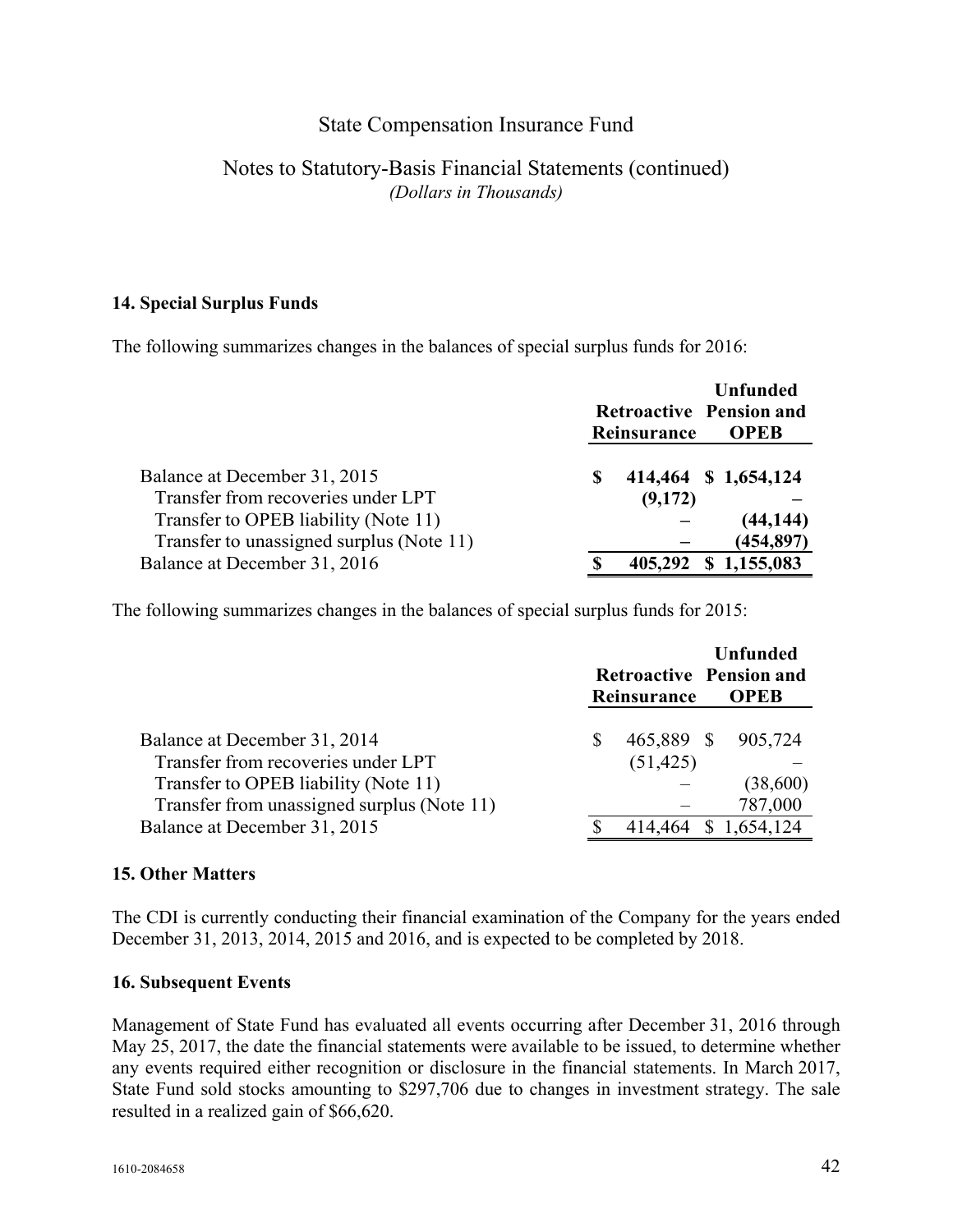# Supplementary Information Statutory Basis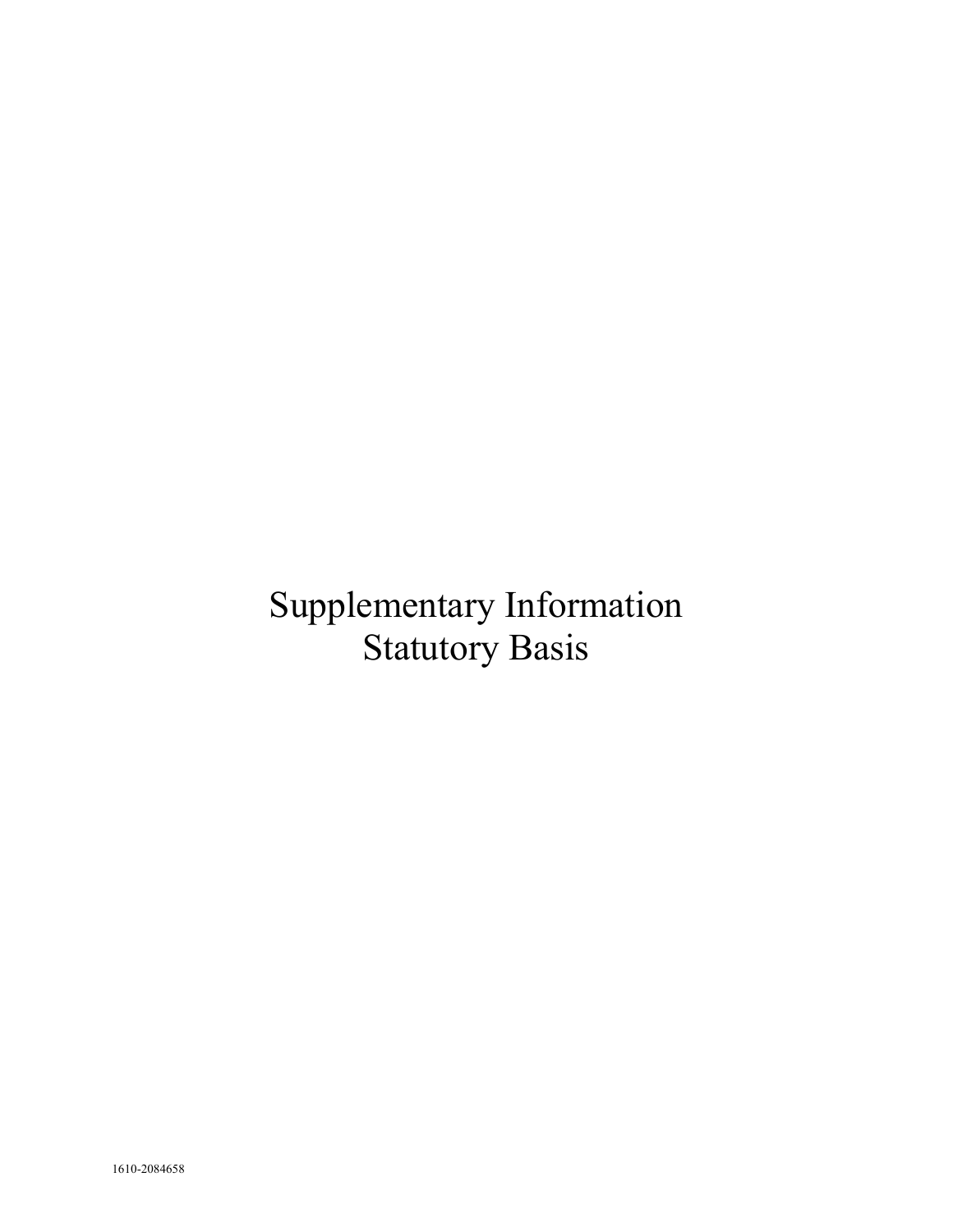

Ernst & Young LLP Suite 1600 560 Mission Street San Francisco, CA 94105-2907

Tel: +1 415 894 8000 Fax: +1 415 894 8099 ey.com

# Report of Independent Auditors on Supplementary Information

The Audit Committee of the Board of Directors State Compensation Insurance Fund

Our audits were conducted for the purpose of forming an opinion on the statutory-basis financial statements as a whole. The accompanying supplemental investment disclosures and reinsurance disclosures are presented to comply with the National Association of Insurance Commissioners' *Annual Statement Instructions* and the National Association of Insurance Commissioners' *Accounting Practices and Procedures Manual* and for purposes of additional analysis and are not a required part of the financial statements. Such information is the responsibility of management and was derived from and relates directly to the underlying accounting and other records used to prepare the financial statements. The information has been subjected to the auditing procedures applied in the audit of the statutory-basis financial statements and certain additional procedures, including comparing and reconciling such information directly to the underlying accounting and other records used to prepare the financial statements or to the financial statements themselves, and other additional procedures in accordance with auditing standards generally accepted in the United States. In our opinion, the information is fairly stated, in all material respects, in relation to the financial statements as a whole.

This report is intended solely for the information and use of State Compensation Insurance Fund (the Company) and state insurance departments to whose jurisdiction the Company is subject and is not intended to be and should not be used by anyone other than these specified parties.

Ennet + Young LLP

May 25, 2017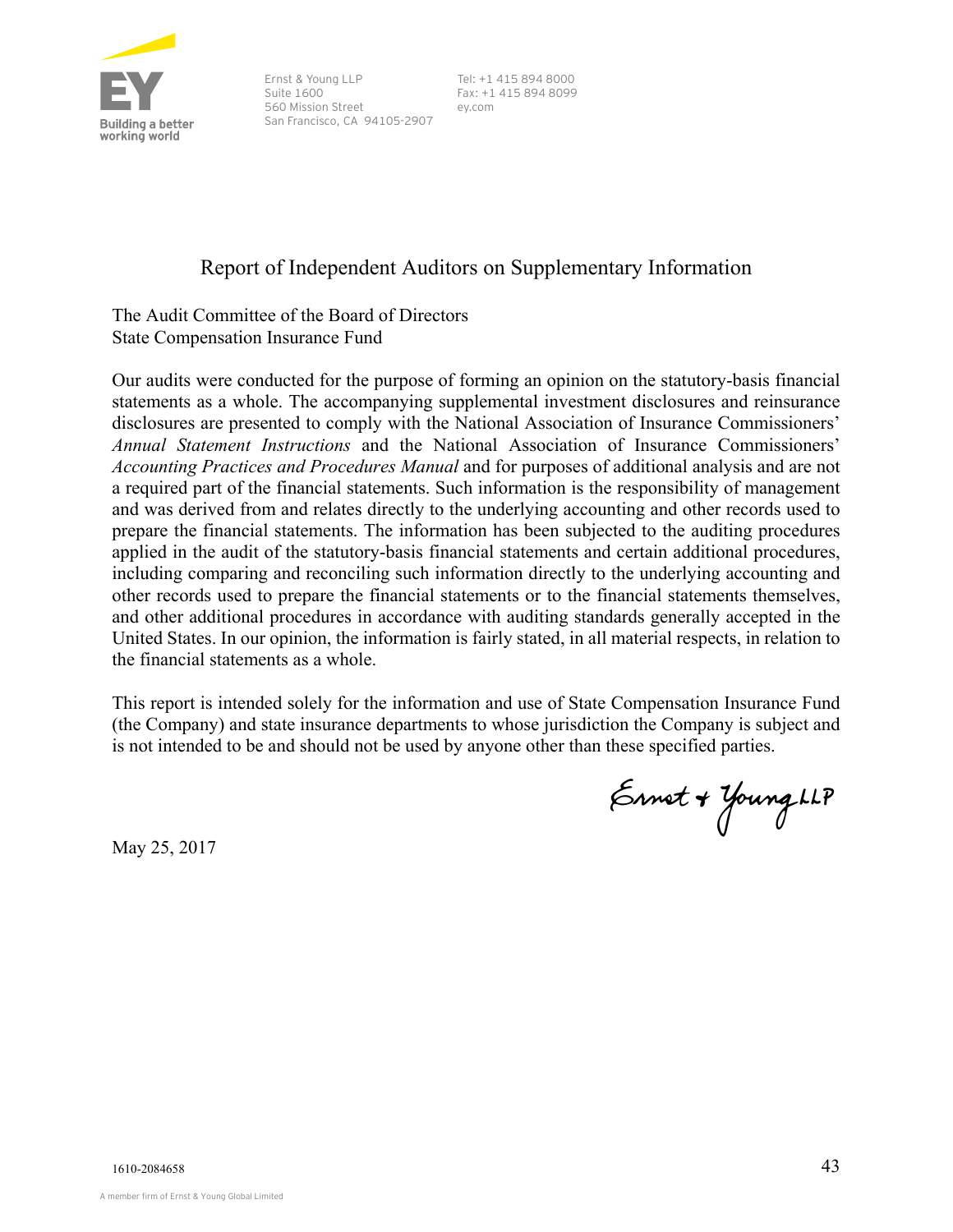# Supplemental Summary Investment Schedule *(Dollars in Thousands)*

# December 31, 2016

|                                                                                              | <b>Gross Investment</b><br><b>Holdings</b> |              |                          | <b>Admitted Assets as</b><br>in the Annual Statement |                          |  |
|----------------------------------------------------------------------------------------------|--------------------------------------------|--------------|--------------------------|------------------------------------------------------|--------------------------|--|
|                                                                                              |                                            | Amount       | Percentage               | Amount                                               | Percentage               |  |
| State Fund had the following invested assets as of December 31, 2016                         |                                            |              |                          |                                                      |                          |  |
| Bonds:                                                                                       |                                            |              |                          |                                                      |                          |  |
| U.S. Treasury securities                                                                     | \$                                         | 508,181      | $2.6\%$                  | S<br>508,181                                         | 2.6 %                    |  |
| U.S. government agency obligations (excluding mortgage-backed securities):                   |                                            |              |                          |                                                      |                          |  |
| Issued by U.S. government-sponsored agencies                                                 |                                            | 611,414      | 3.0                      | 611,414                                              | 3.0                      |  |
| Non-U.S. government (including Canada, excluding mortgage-backed securities)                 |                                            | 125,916      | 0.6                      | 125,916                                              | 0.6                      |  |
| Securities issued by states, territories, and possessions, and political                     |                                            |              |                          |                                                      |                          |  |
| subdivisions in the United States:                                                           |                                            |              |                          |                                                      |                          |  |
| States, territories, and possessions general obligations                                     |                                            | 233,200      | 1.2                      | 233,200                                              | 1.2                      |  |
| Political subdivisions of states, territories, and possessions                               |                                            |              |                          |                                                      |                          |  |
| and political subdivisions general obligations                                               |                                            | 281,350      | 1.4                      | 281,350                                              | 1.4                      |  |
| Revenue and assessment obligations                                                           |                                            | 1,842,473    | 9.1                      | 1,842,473                                            | 9.1                      |  |
| Industrial development and similar obligations                                               |                                            | 35,825       | 0.2                      | 35,825                                               | 0.2                      |  |
| Mortgage-backed securities (includes residential and commercial mortgage-backed securities): |                                            |              |                          |                                                      |                          |  |
| Pass-through securities:                                                                     |                                            |              |                          |                                                      |                          |  |
| Issued or guaranteed by GNMA                                                                 |                                            | 338,165      | 1.7                      | 338,165                                              | 1.7                      |  |
| Issued or guaranteed by FNMA and FHLMC                                                       |                                            | 4,988,853    | 24.6                     | 4,988,853                                            | 24.6                     |  |
| All other                                                                                    |                                            | 1,688        |                          | 1,688                                                |                          |  |
| CMOs and REMICs:                                                                             |                                            |              |                          |                                                      |                          |  |
| Issued or guaranteed by GNMA, FNMA, FHLMC, or VA                                             |                                            | 1,975,171    | 9.7                      | 1,975,171                                            | 9.7                      |  |
| All other                                                                                    |                                            |              |                          |                                                      |                          |  |
| Other debt and other fixed-income securities (excluding short term):                         |                                            |              |                          |                                                      |                          |  |
| Unaffiliated domestic securities (includes credit tenant loans and                           |                                            | 6,878,345    | 33.9                     | 6,878,345                                            | 33.9                     |  |
| hybrid securities)                                                                           |                                            | 1,083,855    | 5.3                      | 1,083,855                                            | 5.3                      |  |
| Unaffiliated non-U.S. securities (including Canada)                                          |                                            |              |                          |                                                      |                          |  |
| Equity interest:                                                                             |                                            |              |                          |                                                      |                          |  |
| Unaffiliated publicly traded equity securities (excluding preferred stocks)                  |                                            | 866,246      | 4.3                      | 866,246                                              | 4.3                      |  |
| Unaffiliated other equity securities                                                         |                                            | 29,172       | 0.1                      | 29,172                                               | 0.1                      |  |
| Real estate investments:                                                                     |                                            |              |                          |                                                      |                          |  |
| Property occupied by company                                                                 |                                            | 244,320      | 1.2                      | 244,320                                              | 1.2                      |  |
| Property held for sale                                                                       |                                            | 710          | $\overline{\phantom{0}}$ | 710                                                  |                          |  |
| Receivable for securities                                                                    |                                            | 35           | $\overline{\phantom{0}}$ | 35                                                   | $\overline{\phantom{0}}$ |  |
| Cash, cash equivalents, and short-term investments                                           |                                            | 224,085      | 1.1                      | 224,085                                              | 1.1                      |  |
| Total cash and investments                                                                   |                                            | \$20,269,004 | $\frac{0}{0}$<br>100.0   | $\overline{$}20,269,004$                             | $100.0\frac{6}{5}$       |  |

*See accompanying independent auditors' report.*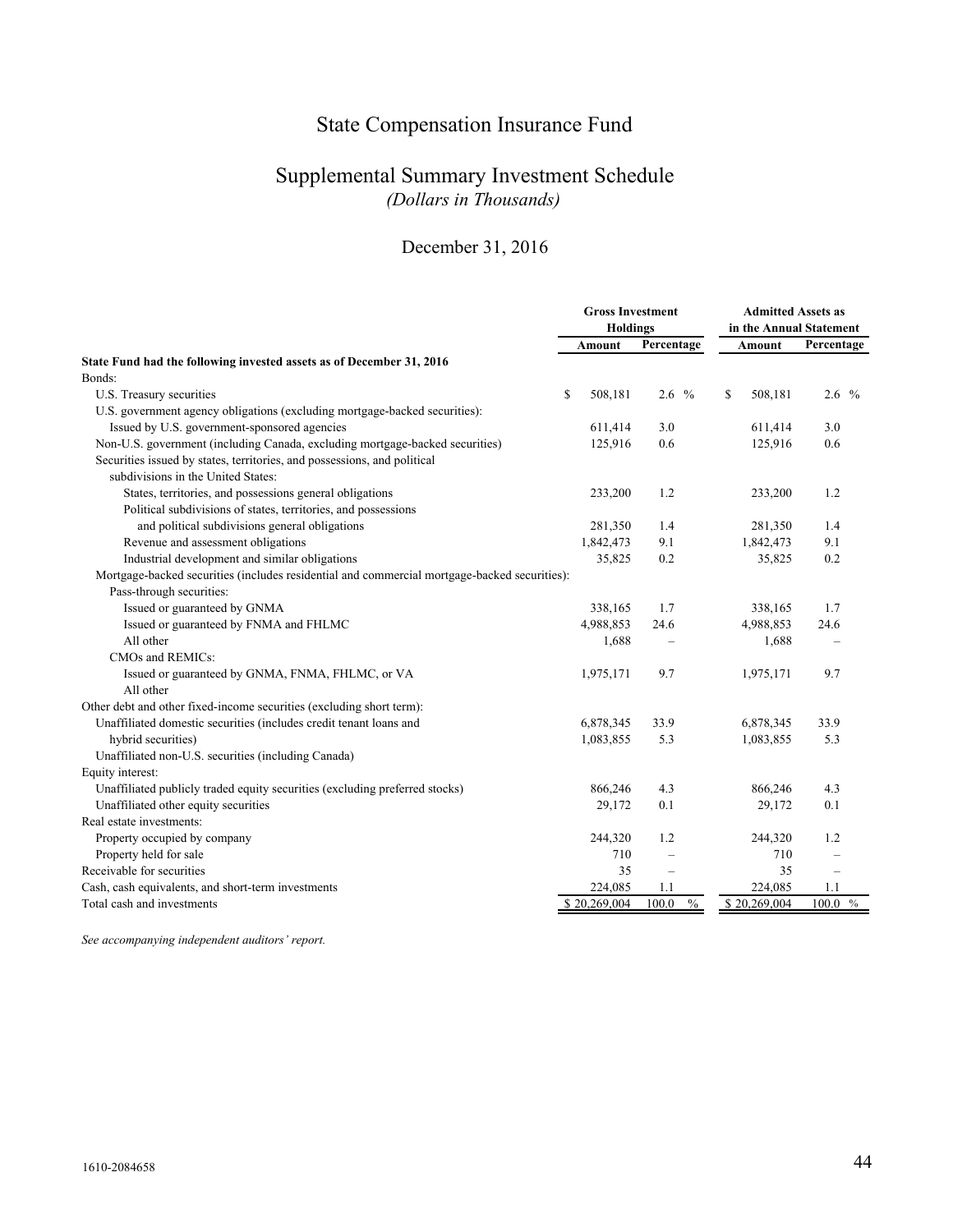# Supplemental Investment Risks Interrogatories *(Dollars in Thousands)*

#### December 31, 2016

#### State Fund's total admitted assets as filed in the 2016 Annual Statement is: \$ 20,731,004

State Fund's ten largest exposures to a single issuer/borrower/investment:

|                                  |                                |     |         | Percentage of<br><b>Total Admitted</b> |
|----------------------------------|--------------------------------|-----|---------|----------------------------------------|
| <b>Issuer</b>                    | <b>Description of Exposure</b> |     | Amount  | <b>Assets</b>                          |
| JPM organ Chase & Co.            | Industrial and miscellaneous   | \$. | 233,611 | 1.1%                                   |
| Wells Fargo & Company            | Industrial and miscellaneous   |     | 195.927 | 0.9                                    |
| PepsiCo, Inc.                    | Industrial and miscellaneous   |     | 158,397 | 0.8                                    |
| Merck $& Co., Inc.$              | Industrial and miscellaneous   |     | 153,229 | 0.7                                    |
| The Coca-Cola Company            | Industrial and miscellaneous   |     | 139,871 | 0.7                                    |
| Apple Inc.                       | Industrial and miscellaneous   |     | 136.291 | 0.7                                    |
| Duke Energy Corporation          | Industrial and miscellaneous   |     | 130,393 | 0.6                                    |
| United Health Group Incorporated | Industrial and miscellaneous   |     | 132,588 | 0.6                                    |
| <b>Chevron Corporation</b>       | Industrial and miscellaneous   |     | 126,771 | 0.6                                    |
| Morgan Stanley                   | Industrial and miscellaneous   |     | 122,900 | 0.6                                    |

The amounts and percentages of State Fund's total admitted assets held in bonds by NAIC rating are as follows:

|              |                |     | Percentage of<br><b>Total Admitted</b> |               |
|--------------|----------------|-----|----------------------------------------|---------------|
|              | <b>Ratings</b> |     | Amount                                 | <b>Assets</b> |
| $NAIC - 1$   |                | \$. | 17,669,464                             | 85.2%         |
| $NAIC - 2$   |                |     | 1,234,972                              | 6.0           |
| $NAIC - 3$   |                |     |                                        |               |
| $\mathbf{v}$ |                |     |                                        |               |

 $NAIC - 4$ 

- $NAIC 5$
- $NAIC 6$

State Fund does not have any preferred stocks.

State Fund does not hold any foreign investments.

State Fund's Canadian investments are less than 2.5% of the total admitted assets.

State Fund's real estate is less than 2.5% of the total admitted assets.

*See accompanying independent auditors' report.*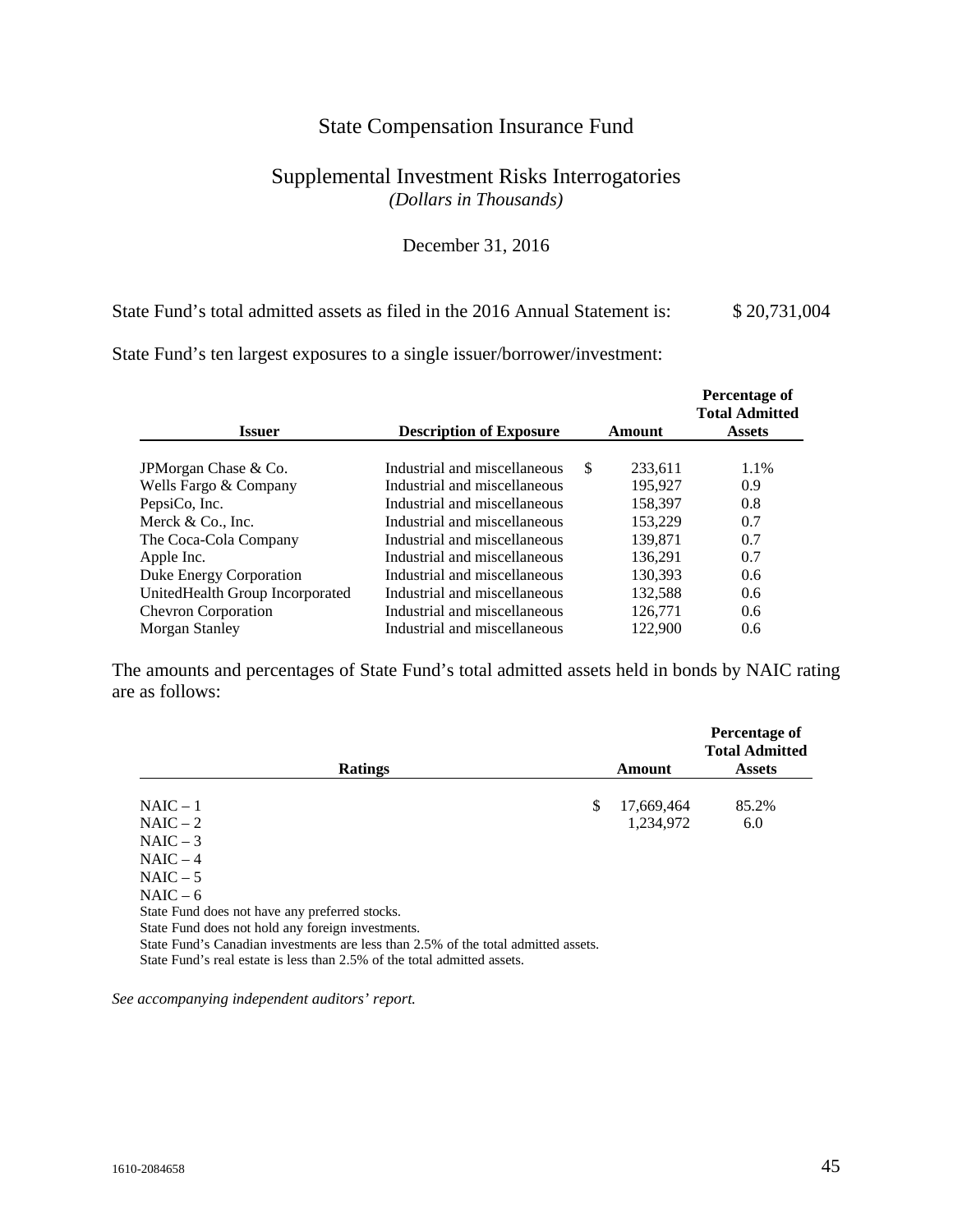#### Supplemental Reinsurance Interrogatories *(Dollars in Thousands)*

#### December 31, 2016

The following disclosures are limited to reinsurance contracts entered into, renewed, or amended on or after January 1, 1994:

- 1. State Fund has not reinsured any risk with any other entity under a quota share reinsurance contract.
- 2. Other than the exception detailed below, State Fund has not ceded any risk under any reinsurance contract (or under multiple contracts with the same reinsurer or its affiliates) for which during the period covered by the statement (i) it recorded a positive or negative underwriting result greater than 5% of prior year-end surplus as regards policyholders or it reported calendar year written premium ceded or year-end loss and loss expense reserves ceded greater than 5% of prior year-end surplus as regards policyholders; (ii) it accounted for that contract as reinsurance and not as deposit; and (iii) the contract(s) contain one or more of the following features or other features that would have similar results:
	- (a) A contract term longer than two years and the contract is noncancelable by State Fund during the contract term;
	- (b) A limited or conditional cancellation provision under which cancellation triggers an obligation by State Fund, or an affiliate of State Fund, to enter into a new reinsurance contract with the reinsurer, or an affiliate of the reinsurer;
	- (c) Aggregate stop-loss reinsurance coverage;
	- (d) An unconditional or unilateral right by either party (or both parties) to commute the reinsurance contract, whether conditional or not, except for such provisions that are only triggered by a decline in the credit status of the other party;
	- (e) A provision permitting reporting of losses, or payment of losses, less frequently than on a quarterly basis (unless there is no activity during the period); or
	- (f) Payment schedule, accumulating retentions from multiple years or any features inherently designed to delay timing of the reimbursement to the ceding entity.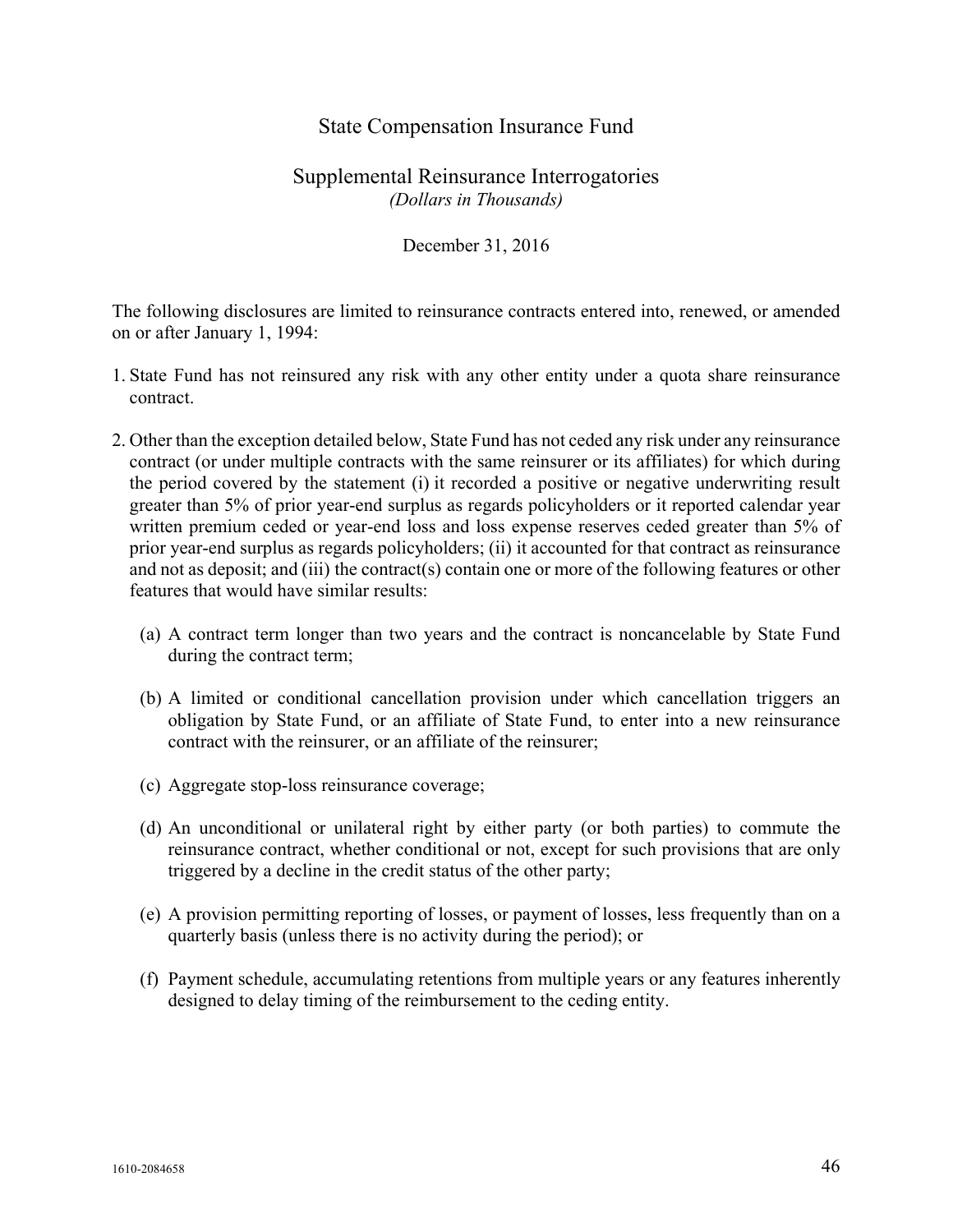# Supplemental Reinsurance Interrogatories (continued) *(Dollars in Thousands)*

(g) Exception relative to (2): State Fund has entered into an LPT treaty, which includes the following provision: If the aggregate paid Large Payments exceed values in a Cumulative Large Payment Loss Triggers Table, the State Fund will not affect any Large Payment exceeding \$10,000 (but excepting those payments that State Fund is compelled to pay by operation of §5100 through §5106 of the California Labor Code), without obtaining the Reinsurer's prior written consent. If any claim paid by State Fund is inconsistent with the limitations set forth in this Article, reinsurance coverage provided pursuant to this Agreement for such claim will be void unless the Reinsurers consent, at their sole option, to provide coverage for such Large Payment, which consent will not be withheld if State Fund agrees that the obligation of the Reinsurers to pay State Fund for such Large Payment made by State Fund in settlement of such claim will be apportioned in equal amounts to each calendar year within the life expectancy of the injured employee who is the subject of the claim.

This provision was triggered as of the third quarter of 2009. For administrative convenience State Fund and the reinsurer have agreed that subsequent large loss payments will be recovered from the reinsurer pro rata over an agreed average life expectancy, using an agreed format. This change was formalized in an amendment to the original contract.

- 3. State Fund has not, during the period covered by the statement, ceded any risk under any reinsurance contract (or under multiple contracts with the same reinsurer or its affiliates) for which during the period covered by the statement it recorded a positive or negative underwriting result greater than 5% of prior year-end surplus as regards policyholders or it reported calendar year written premium ceded or year-end loss and loss expense reserves ceded greater than 5% of prior year-end surplus as regards policyholders, where:
	- (a) The written premium ceded to the reinsurer by State Fund or its affiliates represents fifty percent (50%) or more of the entire direct and assumed premium written by the reinsurer based on its most recently available financial statement; or
	- (b) Twenty-five percent (25%) or more of the written premium ceded to the reinsurer has been retroceded back to State Fund or its affiliates.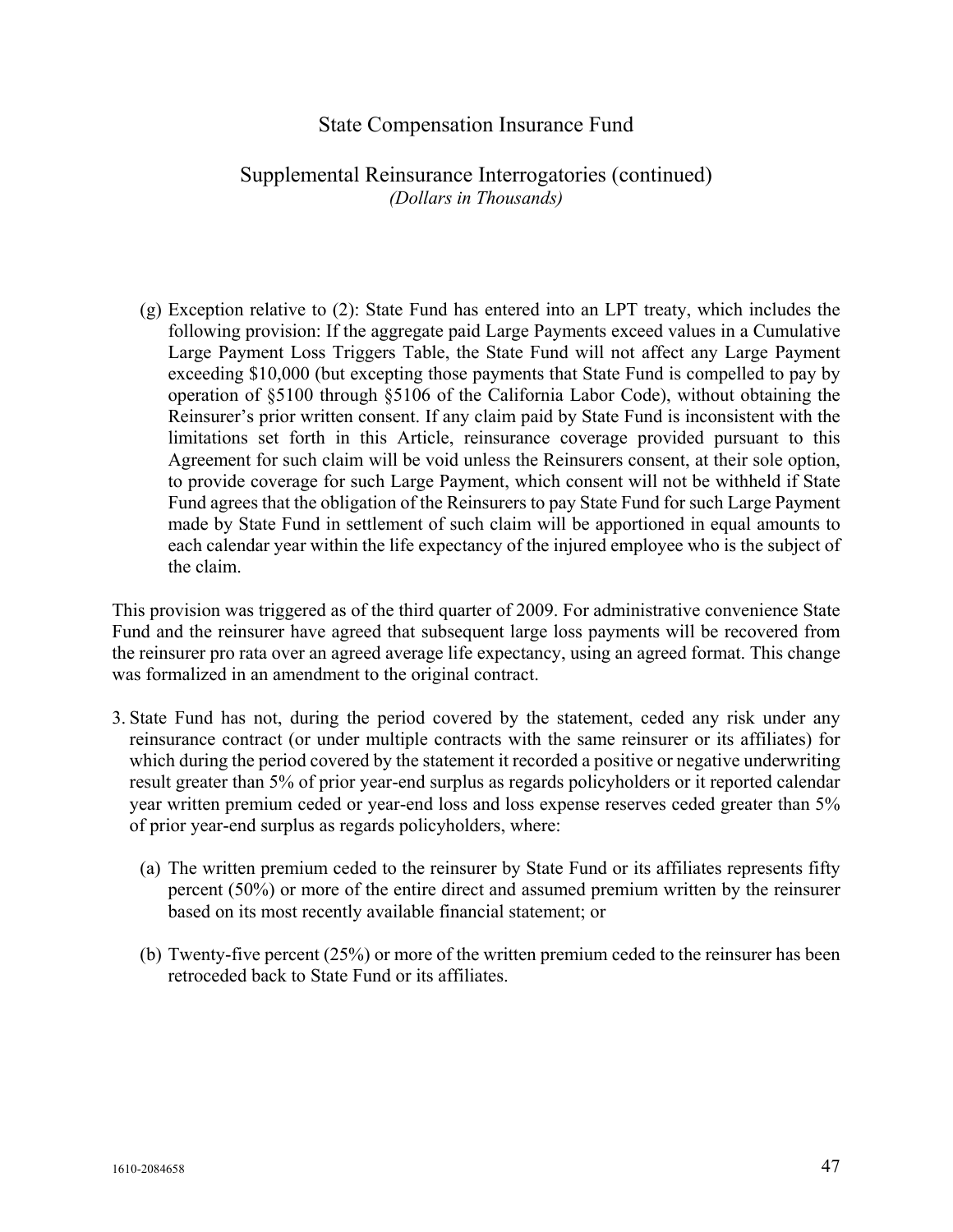## Supplemental Reinsurance Interrogatories (continued) *(Dollars in Thousands)*

- 4. State Fund has not ceded any risk under any reinsurance contract during the period covered by the financial statement, and either:
	- (a) Accounted for that contract as reinsurance (either prospective or retroactive) under statutory accounting principles (SAP) and as a deposit under generally accepted accounting principles (GAAP); or
	- (b) Accounted for that contract as reinsurance under GAAP and as a deposit under SAP.

State Fund has filed the Reinsurance Attestation Supplement with the CDI and NAIC with no exception.

*See accompanying independent auditors' report.*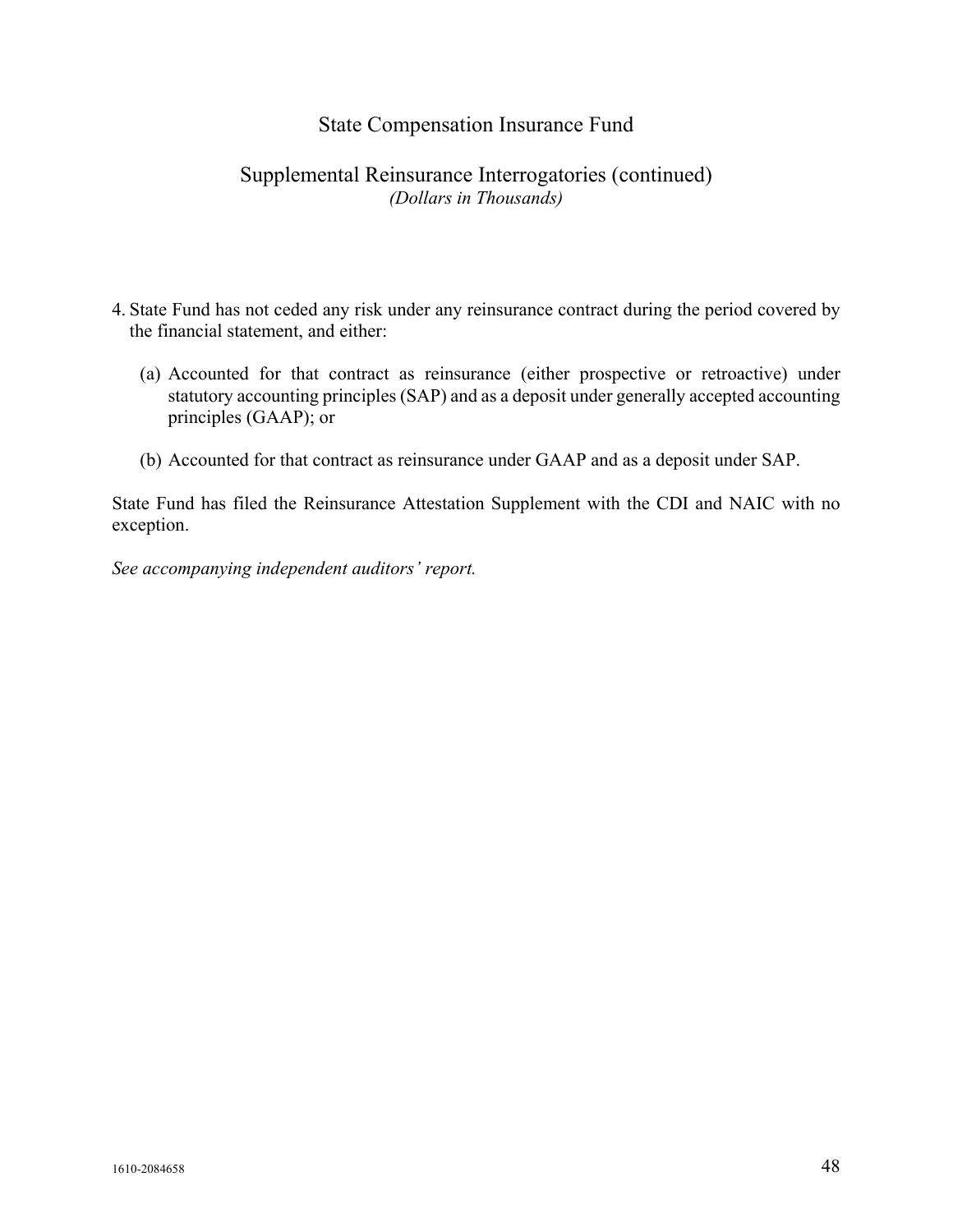#### Supplemental Reinsurance Interrogatories (continued) *(Dollars in Thousands)*

- 1. Has the reporting entity reinsured any risk with any other entity under a quota share reinsurance contract that includes a provision that would limit the reinsurer's losses below the stated quota share percentage (e.g., a deductible, a loss ratio corridor, a loss cap, an aggregate limit or any similar provisions)? Yes [ ] No [X]
- 2. If yes, indicate the number of reinsurance contracts containing such provisions.
- 3. If yes, does the amount of reinsurance credit taken reflect the reduction in quota share coverage caused by any applicable limiting  $\text{provision}(s)$ ?  $\text{Yes} \begin{bmatrix} \end{bmatrix} \text{No} \begin{bmatrix} \end{bmatrix}$
- 4. Has this reporting entity reinsured any risk with any other entity and agreed to release such entity from liability, in whole or in part, from any loss that may occur on this risk, or portion thereof, reinsured? Yes [ ] No [X]
- 5. If yes, give full information.
- 6. Has the reporting entity ceded any risk under any reinsurance contract (or under multiple contracts with the same reinsurer or its affiliates) for which during the period covered by the statement: (i) it recorded a positive or negative underwriting result greater than 5% of prior yearend surplus as regards policyholders or it reported calendar year written premium ceded or year-end loss and loss expense reserves ceded greater than 5% of prior year-end surplus as regards policyholders; (ii) it accounted for that contract as reinsurance and not as a deposit; and (iii) the contract(s) contain one or more of the following features or other features that would have similar results:
	- (a) A contract term longer than two years and the contract is noncancellable by the reporting entity during the contract term;
	- (b) A limited or conditional cancellation provision under which cancellation triggers an obligation by the reporting entity, or an affiliate of the reporting entity, to enter into a new reinsurance contract with the reinsurer, or an affiliate of the reinsurer;
	- (c) Aggregate stop loss reinsurance coverage;
	- (d) A unilateral right by either party (or both parties) to commute the reinsurance contract, whether conditional or not, except for such provisions which are only triggered by a decline in the credit status of the other party;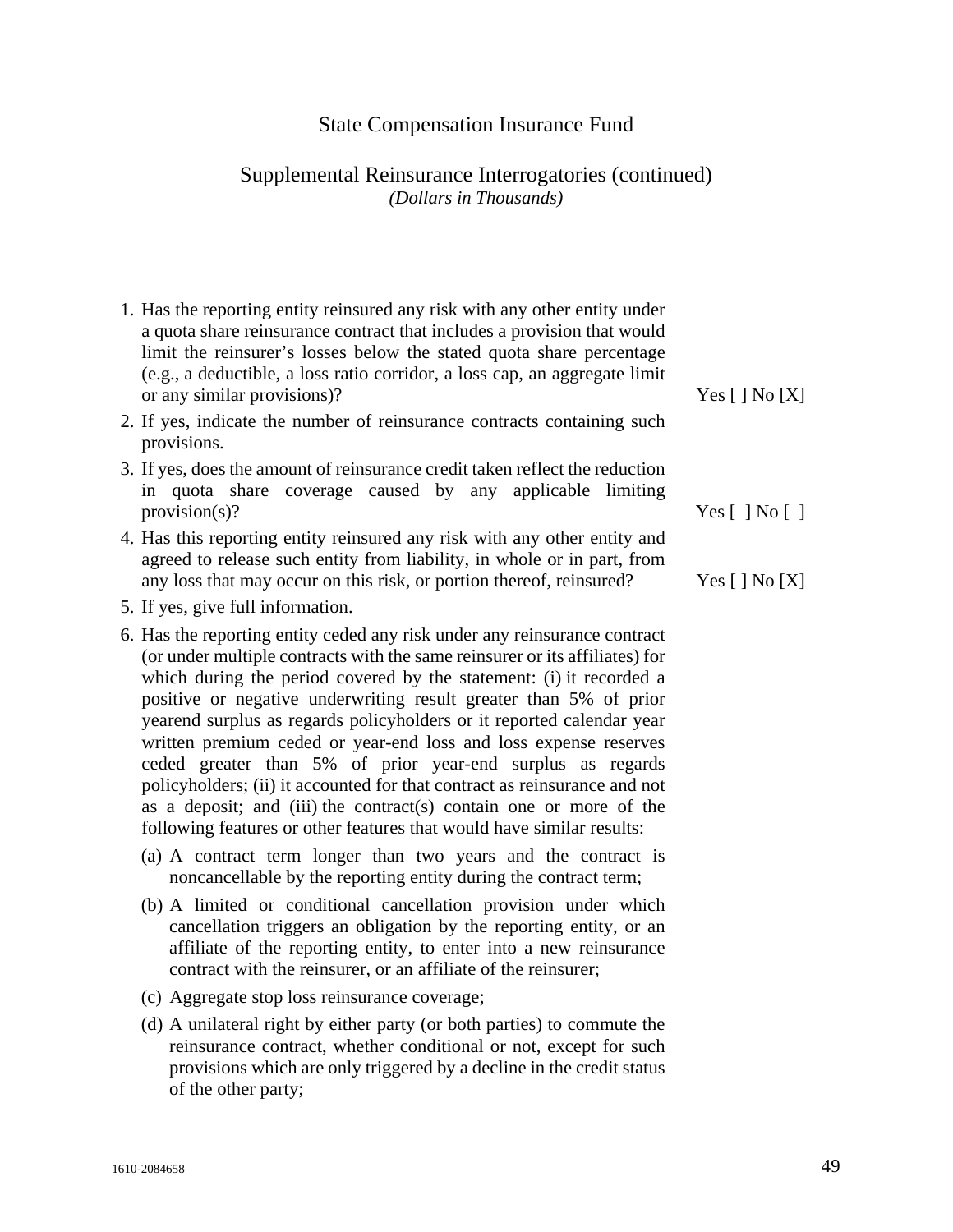## Supplemental Reinsurance Interrogatories (continued) *(Dollars in Thousands)*

- (e) A provision permitting reporting of losses, or payment of losses, less frequently than on a quarterly basis (unless there is no activity during the period); or
- (f) Payment schedule, accumulating retentions from multiple years or any features inherently designed to delay timing of the reimbursement to the ceding entity.

| Yes $[X]$ No $[$ $]$ |  |  |  |  |
|----------------------|--|--|--|--|
|----------------------|--|--|--|--|

|                 | (A) Financial Impact                |    |             |  |                              |                        |
|-----------------|-------------------------------------|----|-------------|--|------------------------------|------------------------|
|                 |                                     |    |             |  |                              | <b>Restated</b>        |
|                 |                                     |    | As Reported |  | Reinsurance<br><b>Effect</b> | Without<br>Reinsurance |
|                 |                                     |    |             |  |                              |                        |
| A <sub>01</sub> | Assets                              | \$ | 20,731,004  |  | (728,744)                    | 21,459,748             |
| A02.            | Liabilities                         |    | 14,035,948  |  | (1,134,035)                  | 15,169,983             |
| A03.            | Surplus as regards to policyholders |    | 6,695,056   |  | (405, 292)                   | 7,100,348              |
| A04.            | Income before taxes                 |    | 191,568     |  | (7,228)                      | 198,796                |

| (B) Summary of Reinsurance Contract Terms | (C) Management's Objectives                                                                                                                                                                                                                                                                        |  |  |  |
|-------------------------------------------|----------------------------------------------------------------------------------------------------------------------------------------------------------------------------------------------------------------------------------------------------------------------------------------------------|--|--|--|
| Refer to Note 9                           | The treaty was entered into in 2002 with the approval of<br>the Department of Insurance to generate the needed<br>surplus. The treaty also provided a limited aggregate<br>loss development to cover for losses paid after<br>December 31, 2001 on claims from the 1980 to 1998<br>accident years. |  |  |  |

- 7. Has the reporting entity during the period covered by the statement ceded any risk under any reinsurance contract (or under multiple contracts with the same reinsurer or its affiliates), for which, during the period covered by the statement, it recorded a positive or negative underwriting result greater than 5% of prior year-end surplus as regards policyholders or it reported calendar year written premium ceded or year-end loss and loss expense reserves ceded greater than 5% of prior year-end surplus as regards policyholders; excluding cessions to approved pooling arrangements or to captive insurance companies that are directly or indirectly controlling, controlled by, or under common control with (i) one or more unaffiliated policyholders of the reporting entity, or (ii) an association of which one or more unaffiliated policyholders of the reporting entity is a member where:
	- (a) The written premium ceded to the reinsurer by the reporting entity or its affiliates represents fifty percent (50%) or more of the entire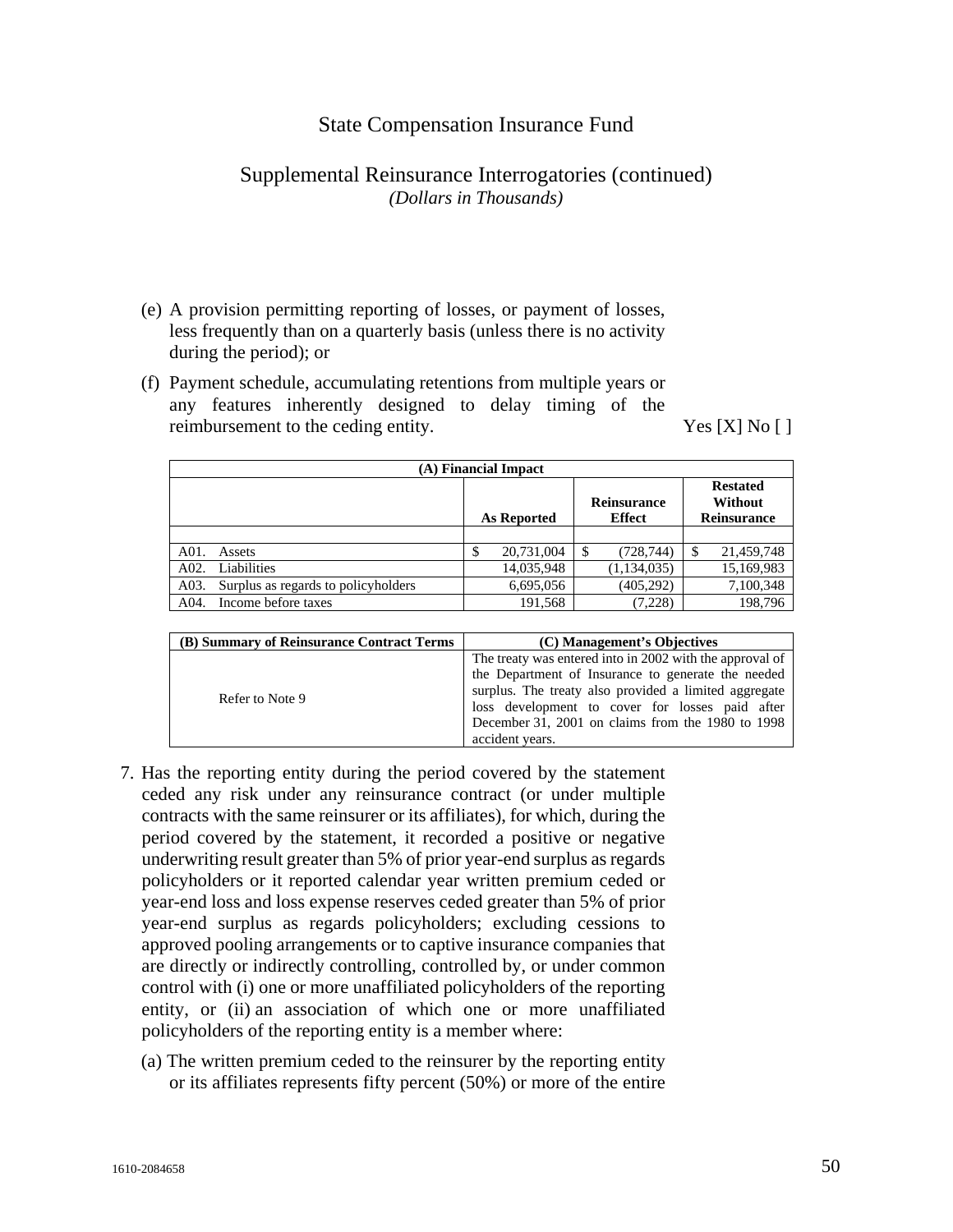#### Supplemental Reinsurance Interrogatories (continued) *(Dollars in Thousands)*

direct and assumed premium written by the reinsurer based on its most recently available financial statement; or

- (b) Twenty–five percent (25%) or more of the written premium ceded to the reinsurer has been retroceded back to the reporting entity or its affiliates in a separate reinsurance contract. Yes [ ] No [X]
- 8. If yes to 6 or 7, please provide the following information:
	- (a) The aggregate financial statement impact gross of all such ceded reinsurance contracts on the balance sheet and statement of income;
	- (b) A summary of the reinsurance contract terms and indicate whether it applies to the contracts meeting the criteria in 6 or 7; and
	- (c) A brief discussion of management's principle objectives in entering into the reinsurance contract including the economic purpose to be achieved.
- 9. Except for transactions meeting the requirements of paragraph 31 of SSAP No. 62R, *Property and Casualty Reinsurance*, has the reporting entity ceded any risk under any reinsurance contract (or multiple contracts with the same reinsurer or its affiliates) during the period covered by the financial statement, and either:
	- (a) Accounted for that contract as reinsurance (either prospective or retroactive) under statutory accounting principles ("SAP") and as a deposit under generally accepted accounting principles ("GAAP"); or
	- (b) Accounted for that contract as reinsurance under GAAP and as a deposit under SAP? Yes [ ] No [X]
- 10. If yes to 9, explain why the contract(s) is treated differently for GAAP and SAP.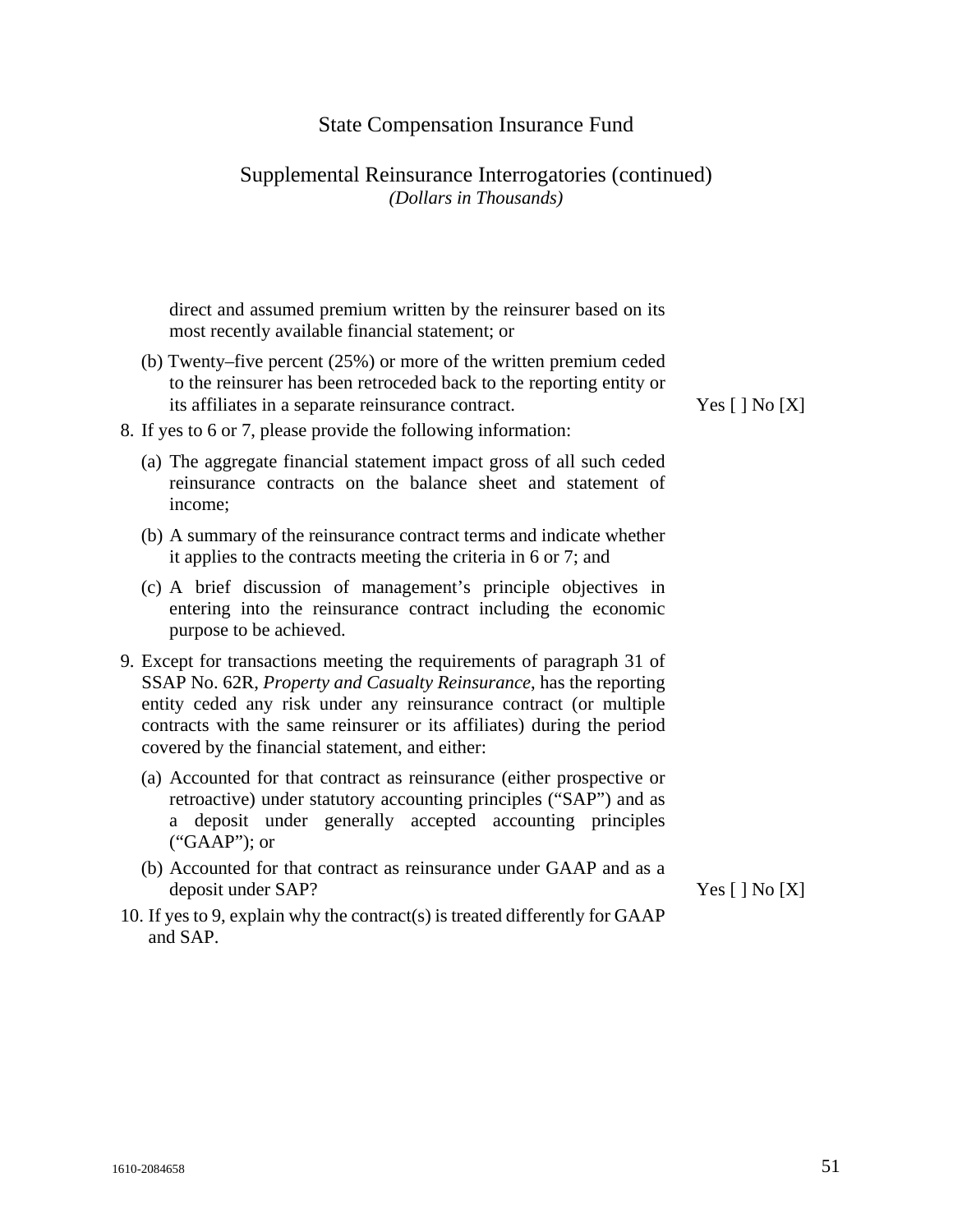# Note to Supplementary Information

December 31, 2016

#### **Note – Basis of Presentation**

The accompanying supplementary information presents selected statutory-basis financial data as of December 31, 2016 and for the year then ended, for purposes of complying with the National Association of Insurance Commissioner's *Annual Statement Instructions and Accounting Practices and Procedures Manual* and agrees to, or is included in, the amounts reported in Company's 2016 Statutory Annual Statement as filed with the CDI.